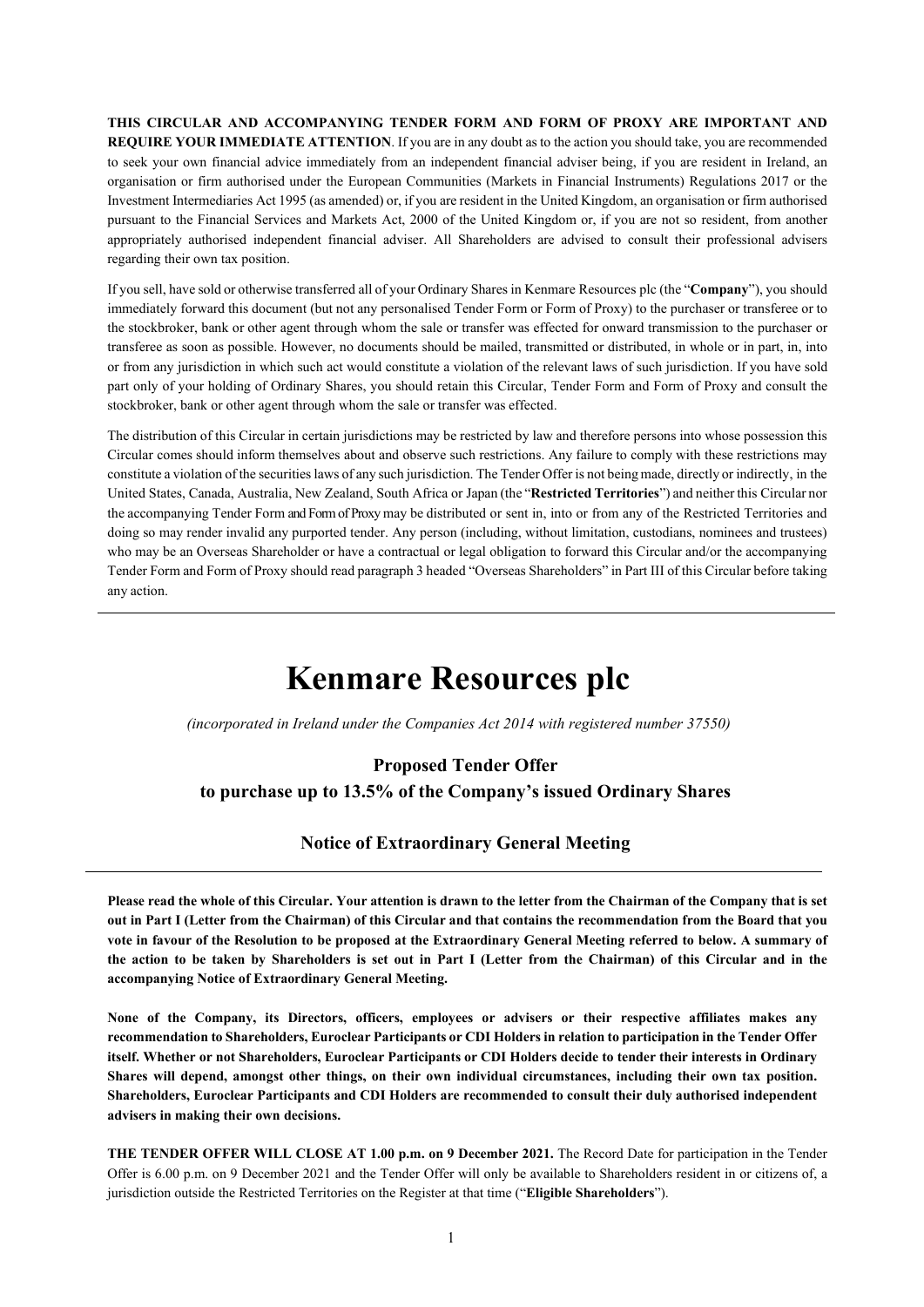Eligible Euroclear Participants who hold interests in Ordinary Shares in book-entry form through Euroclear Bank and who wish to participate in the Tender Offer should make their tender instructions known through their bank, broker or other intermediary by no later than 12.00 noon on 9 December 2021 as described in Part III of this Circular. Eligible CDI Holders who hold interests in Ordinary Shares in uncertificated form, as CDIs, in CREST and who wish to participate in the Tender Offer should make their tender instructions known through their bank, broker or other intermediary by such time as will be set by Euroclear UK, as described in Part III of this Circular. Eligible Shareholders who hold Ordinary Shares in certificated form and who wish to participate in the Tender Offer should ensure that their Tender Forms (in respect of their certificated shareholdings) are completed and returned together with their share certificate(s) to the Registrar, Computershare Investor Services (Ireland) Limited, 3100 Lake Drive, Citywest Business Campus, Dublin 24, D24 AK82, Ireland, so as to be received no later than 1.00 p.m. on 9 December 2021.

If you hold interests in Ordinary Shares through Euroclear Bank or, in CDI Form, in CREST and have any questions about the procedure for tendering, please contact your bank, broker or other intermediary at the earliest opportunity given the possibility that earlier deadlines for actions than those set out in the "Expected Timetable for the Tender Offer" will be applied by the relevant service providers.

The Tender Offer is not being made, directly or indirectly, in or into the Restricted Territories or any jurisdiction where to do so would violate the laws in that jurisdiction, and the Tender Offer is not capable of acceptance from or within the Restricted Territories. Accordingly, copies of this Circular, the Tender Form or any accompanying document are not being, and must not be, directly or indirectly, mailed or otherwise forwarded, distributed or sent in, into or from the Restricted Territories or any jurisdiction where to do so would violate the laws in that jurisdiction, and persons receiving this Circular, the Tender Form and any accompanying document (including custodians, nominees and trustees) must not mail or otherwise distribute or send them in, into or from such jurisdictions as doing so may invalidate any purported tender under the Tender Offer. The availability of the Tender Offer to Shareholders who are not resident in Ireland or the United Kingdom may be affected by the laws of the relevant jurisdictions in which they are citizens. Such persons should refer to paragraph 3 headed "Overseas Shareholders" of Part III of this Circular (and for Shareholders holding Ordinary Sharesin certificated form, to the relevant provisions of the Tender Form) and inform themselves of, and observe, any applicable legal or regulatory requirements of theirjurisdictions.

The Tender Offer is conditional on approval from Shareholders which is being sought at an Extraordinary General Meeting of the Company (the "**EGM**"). Notice of the EGM which is to be held at the Company's offices at 4th Floor, Styne House, Hatch Street Upper, Dublin 2, D02 DY27, Ireland at 11.00 a.m. on Thursday, 9 December 2021 is set out at the end of this document. Shareholders will find enclosed with this document a Form of Proxy for use at the EGM. To be valid, Forms of Proxy must be completed and signed in accordance with the instructions printed thereon and returned to the Company's registrar, Computershare Investor Services (Ireland) Limited, PO Box 13030, Dublin 24, Ireland or at 3100 Lake Drive, Citywest Business Campus, Dublin 24, D24 AK82, Ireland so as to arrive no later than 48 hours before the time appointed for holding the meeting. However, persons holding through the Euroclear System or (via a holding of CDIs) CREST system will also need to comply with any additional voting deadlines imposed by the respective service offerings. All persons affected are recommended to consult with their stockbroker or other intermediary at the earliest opportunity.

The Company plans to conduct the EGM in accordance with the Irish Government's COVID-19 related public health measures and public health advice. Shareholders should expect the EGM to take place under constrained circumstances and are strongly recommended to vote by proxy. The Company will ensure that all legal requirements of the meeting, in accordance with its Articles of Association, are satisfied with the minimum necessary quorum of three Shareholders and physical distancing measures will be in place. The Company will continue to closely monitor the developing situation around COVID-19 as well as any further advice from the Irish Government. If it becomes necessary to amend the arrangements for the EGM, as much notice as possible will be given to Shareholders via RIS announcement.

Peel Hunt LLP, which is authorised and regulated in the United Kingdom by the Financial Conduct Authority in the conduct of investment business, is acting exclusively for the Company and no-one else in connection with the Tender Offer and the matters described in this Circular. Peel Hunt LLP will not regard any other person (whether or not a recipient of this Circular) as its customer or be responsible to any other person for providing the protections to customers of Peel Hunt LLP nor for providing advice in relation to the transactions and arrangements described in this Circular. Peel Hunt LLP is not making any representation or warranty, express or implied, as to the contents of this Circular. Peel Hunt LLP has not approved the contents of, or any part of, this Circular and no liability whatsoever is accepted by Peel Hunt LLP for the accuracy of any information or opinions contained in this Circular or for the omission of any information from this Circular.

Davy, which is regulated in Ireland by the Central Bank, is acting exclusively for the Company and no-one else in connection with the Tender Offer and the matters described in this Circular. Davy will not regard any other person (whether or not a recipient of this Circular) as its customer or be responsible to any other person for providing the protections to customers of Davy nor for providing advice in relation to the transactions and arrangements described in this Circular. Davy is not making any representation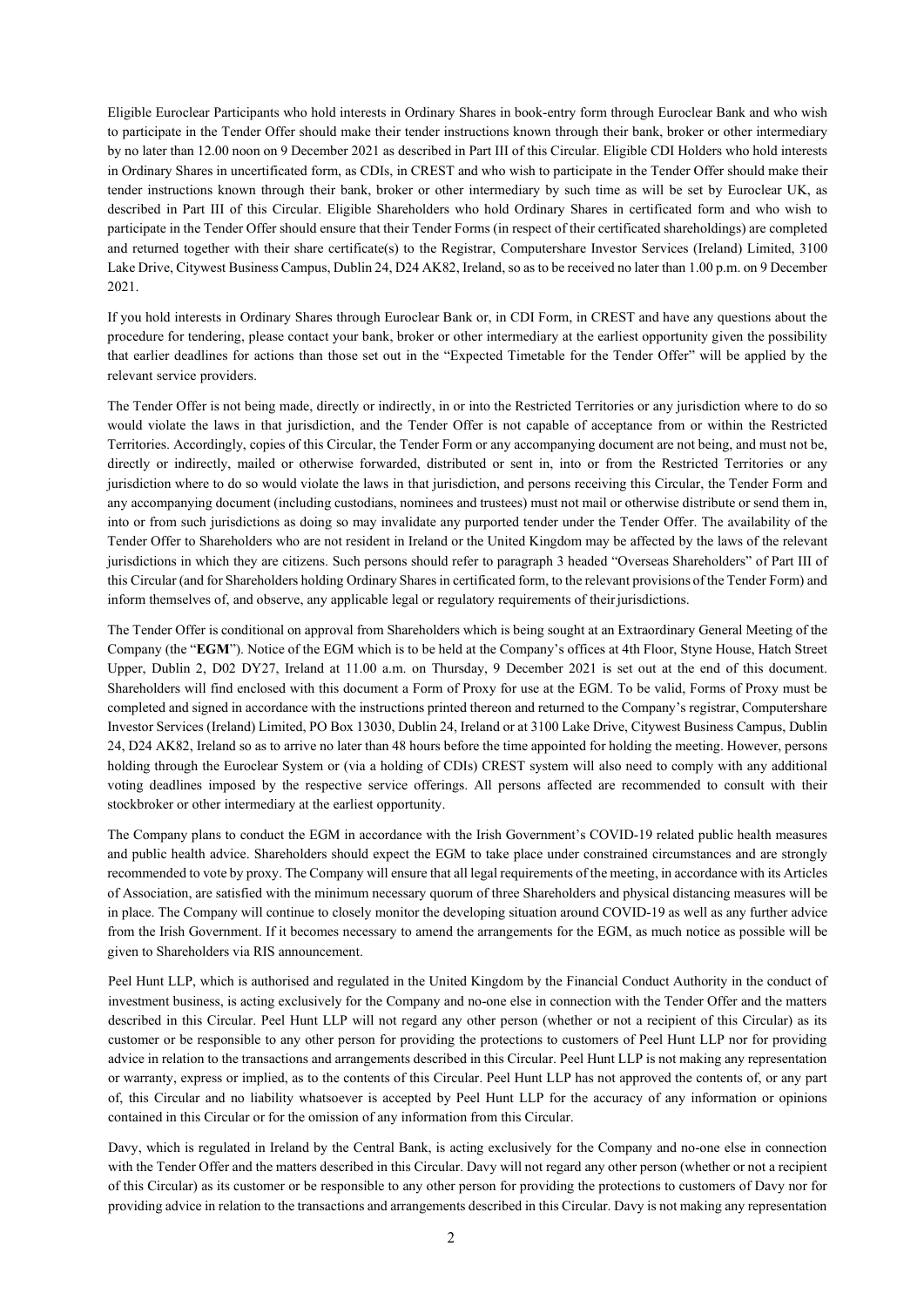or warranty, express or implied, as to the contents of this Circular. Davy has not approved the contents of, or any part of, this Circular and no liability whatsoever is accepted by Davy for the accuracy of any information or opinions contained in this Circular or for the omission of any information from this Circular.

Any persons (including custodians, nominees and trustees) who would, or otherwise intend to, or may have a contractual or legal obligation to forward this Circular and/or the Tender Form and Form of Proxy to any jurisdiction outside Ireland or the United Kingdom, should read paragraph 3 headed "Overseas Shareholders" of Part III of this Circular before taking any action.

This Circular includes "forward-looking statements" relating to the Tender Offer and the Company that are subject to risks and uncertainties, including those pertaining to the anticipated benefits to be realised from the Tender Offer. For additional information identifying further important factors that could cause the Company's actual results to differ materially from those anticipated, see the Company's Annual Report which can be found on the Company's website under 'Investors' at www.kenmareresources.com. Forward-looking statements involve known and unknown risks, uncertainties and other factors which may cause the actual results, performance or achievements of the Company to be materially different from any future results, performance or achievements expressed or implied by such forward-looking statements. Forward-looking statements only speak as of the date on which they are made, and the events discussed herein may not occur. Except as required by law or regulation, the Company does not undertake any obligation to update publicly or revise forward-looking statements, whether as a result of new information, future events or otherwise.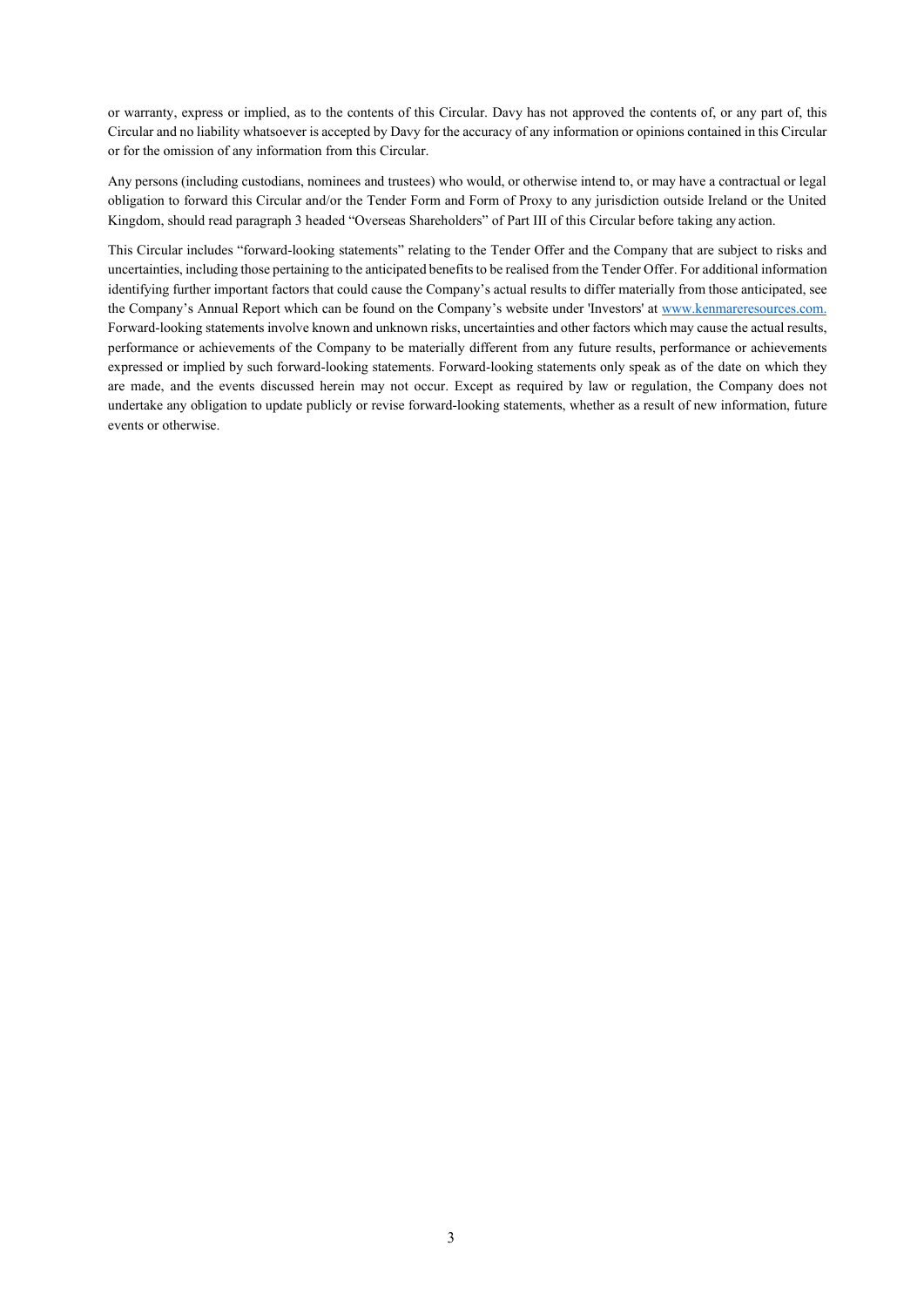# **TABLE OF CONTENTS**

| Page |
|------|
|      |
|      |
|      |
|      |
|      |
|      |
|      |
|      |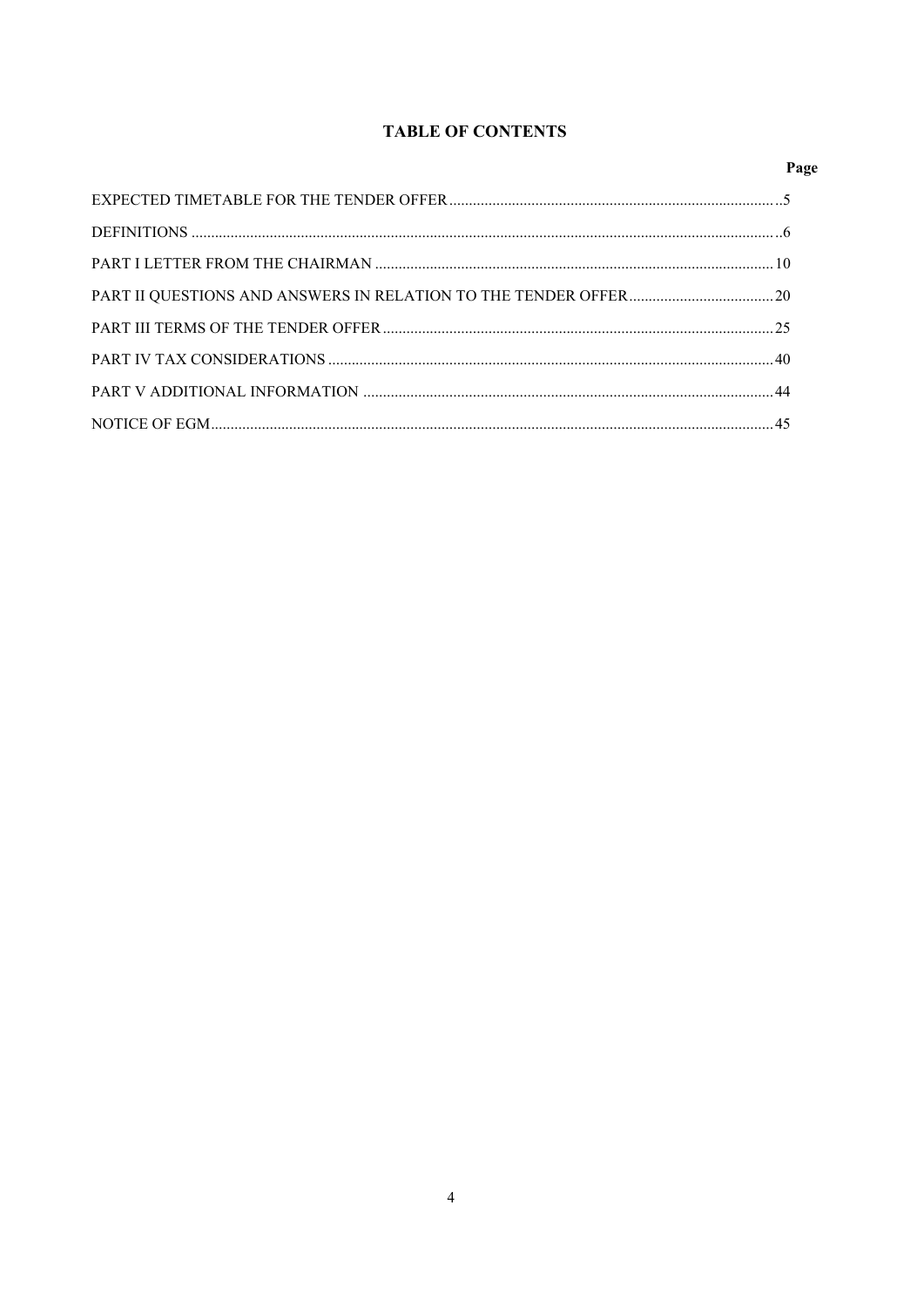# **EXPECTED TIMETABLE FOR THE TENDER OFFER**

#### **2021**

|                                                                                                                       | 16 November                                                      |
|-----------------------------------------------------------------------------------------------------------------------|------------------------------------------------------------------|
| Latest time and date for receipt of Forms of Proxy for the EGM                                                        | 11.00 a.m. on 7 December                                         |
| <b>Extraordinary General Meeting</b>                                                                                  | $11.00$ a.m. on 9 December                                       |
| Latest time and date for Admitted Institutions to communicate tender<br>instructions to Euroclear Bank                | 12.00 noon on 9 December                                         |
| Latest time and date for receipt of Tender Forms from Eligible<br>Shareholders and tender instructions from Euroclear | 1.00 p.m. on 9 December                                          |
| Closing Date for the Tender Offer                                                                                     | 1.00 p.m. on 9 December                                          |
|                                                                                                                       | 6.00 p.m. on 9 December                                          |
| Announcement of results of the Tender Offer and expected date of                                                      | 10 December                                                      |
| Euroclear Bank accounts credited with Tender Offer                                                                    |                                                                  |
|                                                                                                                       | by no later than ten Business Days<br>following the Closing Date |
| Despatch of cheques for Tender Offer proceeds for certificated                                                        |                                                                  |
|                                                                                                                       | by no later than ten Business Days<br>following the Closing Date |
| Despatch of balance share certificates for unsold Ordinary                                                            |                                                                  |
| Shares and share certificates for unsuccessful tenders                                                                |                                                                  |
|                                                                                                                       | by no later than ten Business Days<br>following the Closing Date |

**The above times and/or dates are indicative only and may change. If any of the above times and/or dates change, the revised times and/or dates will be notified to Shareholders by way of a press release on the Company's website and by announcement through a regulatory information service of Euronext Dublin and the London Stock Exchange. All references to times in this Circular are to Dublin times (GMT) unless otherwise stated.**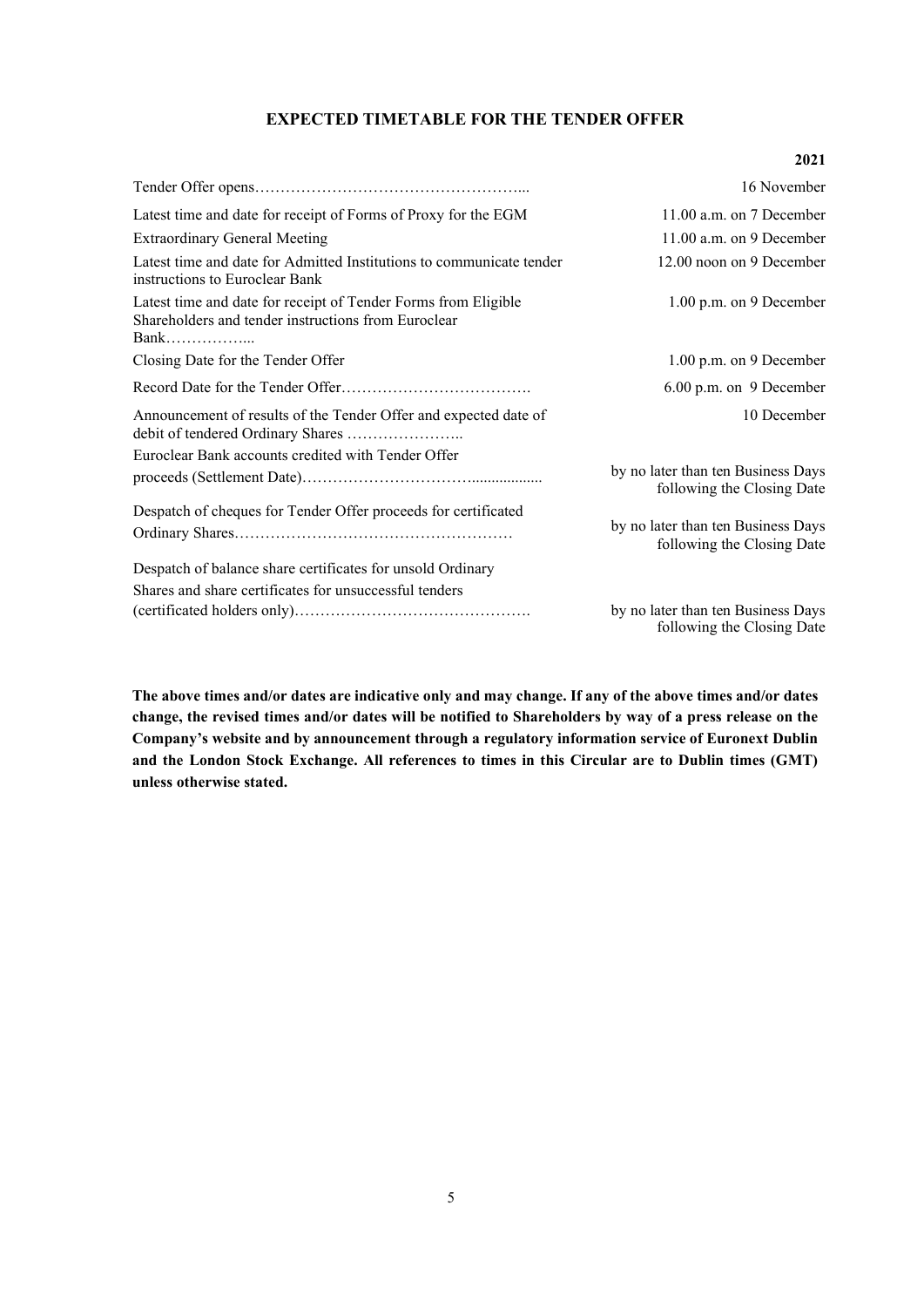# **DEFINITIONS**

The following definitions apply throughout this Circular unless the context otherwise requires.

| "E" or "euro"                        | the currency of the member states of the European Union that have<br>adopted the single currency in accordance with the Treaty<br>establishing the European Community (signed in Rome on 25<br>March 1957) as amended by the Treaty on European Union (signed<br>in Maastricht on 7 February 1992)                                                                                                      |
|--------------------------------------|---------------------------------------------------------------------------------------------------------------------------------------------------------------------------------------------------------------------------------------------------------------------------------------------------------------------------------------------------------------------------------------------------------|
| "£" or "pounds" or "sterling"        | the lawful currency of the United Kingdom of Great Britain and<br>Northern Ireland                                                                                                                                                                                                                                                                                                                      |
| "\$" or "dollars"                    | the lawful currency of the United States of America                                                                                                                                                                                                                                                                                                                                                     |
| <b>Admitted Institutions</b>         | the institutions admitted to Euroclear Bank                                                                                                                                                                                                                                                                                                                                                             |
| <b>Basic Entitlement</b>             | the entitlement of an Eligible Shareholder under the Tender Offer<br>to sell 13.5% of the Ordinary Shares registered in its name at the<br>Record Date, rounded down to the nearest whole number of<br>Ordinary Shares (also being the percentage of the Company's total<br>issued share capital which is proposed to be purchased pursuant to<br>the Tender Offer)                                     |
| <b>Business Day</b>                  | any day other than a Saturday, Sunday or public holiday in Ireland<br>and England and Wales                                                                                                                                                                                                                                                                                                             |
| <b>CDIs or CDI Form</b>              | CREST depositary interests issued by CREST Depository Limited<br>in respect of Ordinary Shares                                                                                                                                                                                                                                                                                                          |
| <b>CDI Holders</b>                   | the holder(s) of CDIs from time to time and "CDI Holder" means<br>any one of them                                                                                                                                                                                                                                                                                                                       |
| certificated or in certificated form | Ordinary Shares not in the Euroclear System and in relation to<br>which share certificates have been issued                                                                                                                                                                                                                                                                                             |
| Circular                             | this document                                                                                                                                                                                                                                                                                                                                                                                           |
| <b>Closing Date</b>                  | the latest time and date for (i) the receipt from Euroclear Bank of<br>tender corporate action instructions in respect of Ordinary Shares<br>held by Eligible Euroclear Participants in book-entry form<br>through Euroclear Bank and by Eligible CDI Holders in<br>uncertificated form through CREST and (ii) the receipt from<br>holders of certificated Ordinary Shares of completed Tender<br>Forms |
| Company                              | Kenmare Resources plc                                                                                                                                                                                                                                                                                                                                                                                   |
| <b>CREST</b>                         | the relevant system (as defined in the CREST Regulations) in<br>respect of which Euroclear UK is the Operator (as defined in the<br><b>CREST Regulations)</b>                                                                                                                                                                                                                                           |
| <b>CREST</b> member                  | a person who has been admitted by Euroclear UK as a system<br>member (as defined in the CREST Regulations)                                                                                                                                                                                                                                                                                              |
| <b>CREST</b> participant             | a person who is, in relation to CREST, a system-participant (as<br>defined in the CREST Regulations)                                                                                                                                                                                                                                                                                                    |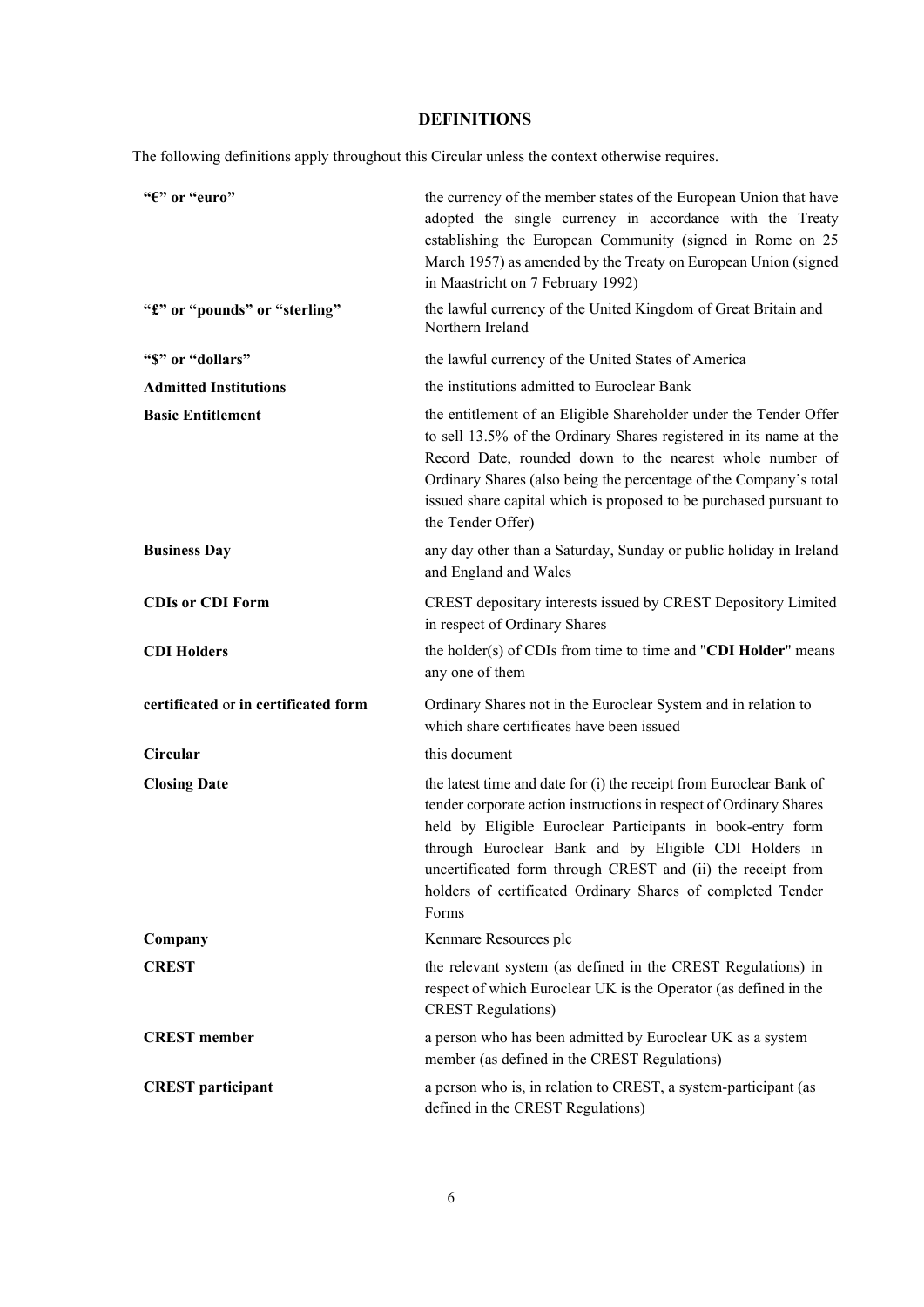| <b>Currency Election Facility</b>              | the currency election facility being made available by the<br>to Eligible<br>Registrar<br>Shareholders, Eligible Euroclear<br>Participants and Eligible CDI Holders in accordance with the<br>terms set out in paragraph 13 of Part III of this Circular |
|------------------------------------------------|----------------------------------------------------------------------------------------------------------------------------------------------------------------------------------------------------------------------------------------------------------|
| <b>CREST Regulations</b>                       | the Uncertificated Securities Regulations 2001 (SI 2001 No.<br>2001/3755) of the United Kingdom                                                                                                                                                          |
| <b>CREST</b> sponsor                           | a CREST participant admitted to CREST as a CREST sponsor<br>being a sponsoring system-participant (as defined in the CREST<br>Regulations)                                                                                                               |
| <b>CREST</b> sponsored member                  | a CREST member admitted to CREST as a sponsored member                                                                                                                                                                                                   |
| Davy                                           | J&E Davy, trading as Davy, including its affiliate Davy Corporate<br>Finance                                                                                                                                                                             |
| <b>Directors or Board</b>                      | the directors of the Company                                                                                                                                                                                                                             |
| <b>EGM or Extraordinary General</b><br>Meeting | the extraordinary general meeting of the Company convened for<br>11.00 a.m. on 9 December 2021 or any adjournment thereof, as set<br>out in the notice of extraordinary general meeting included in this<br>Circular                                     |
| <b>Eligible CDI Holders</b>                    | registered holders in CREST of CDIs at the Record Date resident<br>in, or citizens of, a jurisdiction outside the Restricted Territories                                                                                                                 |
| <b>Eligible Euroclear Participants</b>         | holders of interests in Ordinary Shares in book-entry form through<br>the Euroclear System at the Record Date resident in, or citizens<br>of, a jurisdiction outside the Restricted Territories                                                          |
| <b>Eligible Shareholders</b>                   | Shareholders resident in, or citizens or nationals of, a jurisdiction<br>outside the Restricted Territories on the Register at the Record<br>Date                                                                                                        |
| <b>Euroclear Bank</b>                          | Euroclear Bank SA/NV, an international central securities<br>depository and operator of the Euroclear System                                                                                                                                             |
| <b>Euroclear Participant</b>                   | holders of interests in Ordinary Shares in book-entry form<br>through the Euroclear System                                                                                                                                                               |
| <b>Euroclear System</b>                        | the securities settlement system operated by Euroclear Bank and<br>governed by Belgian law                                                                                                                                                               |
| <b>Euroclear UK</b>                            | Euroclear UK & International Limited                                                                                                                                                                                                                     |
| <b>Euronext Dublin</b>                         | The Irish Stock Exchange plc, trading as Euronext Dublin                                                                                                                                                                                                 |
| <b>Excess Tender Offer Shares</b>              | the residual number of Ordinary Shares to be repurchased under<br>the Tender Offer, up to the Maximum Number, after the initial<br>repurchase of Ordinary Shares to satisfy all tenders up to the<br>level of Basic Entitlements                         |
| <b>Form of Proxy</b>                           | the form of proxy accompanying this Circular for use by<br>Shareholders at the Extraordinary General Meeting                                                                                                                                             |
| GMT                                            | Greenwich Mean Time                                                                                                                                                                                                                                      |
| Group                                          | Kenmare and its subsidiaries                                                                                                                                                                                                                             |
| <b>Irish Takeover Rules</b>                    | the Irish Takeover Panel Act, 1997, Takeover Rules, 2013                                                                                                                                                                                                 |
| <b>Latest Practicable Date</b>                 | 12 November 2021, being the latest practicable date before the<br>publication of this Circular                                                                                                                                                           |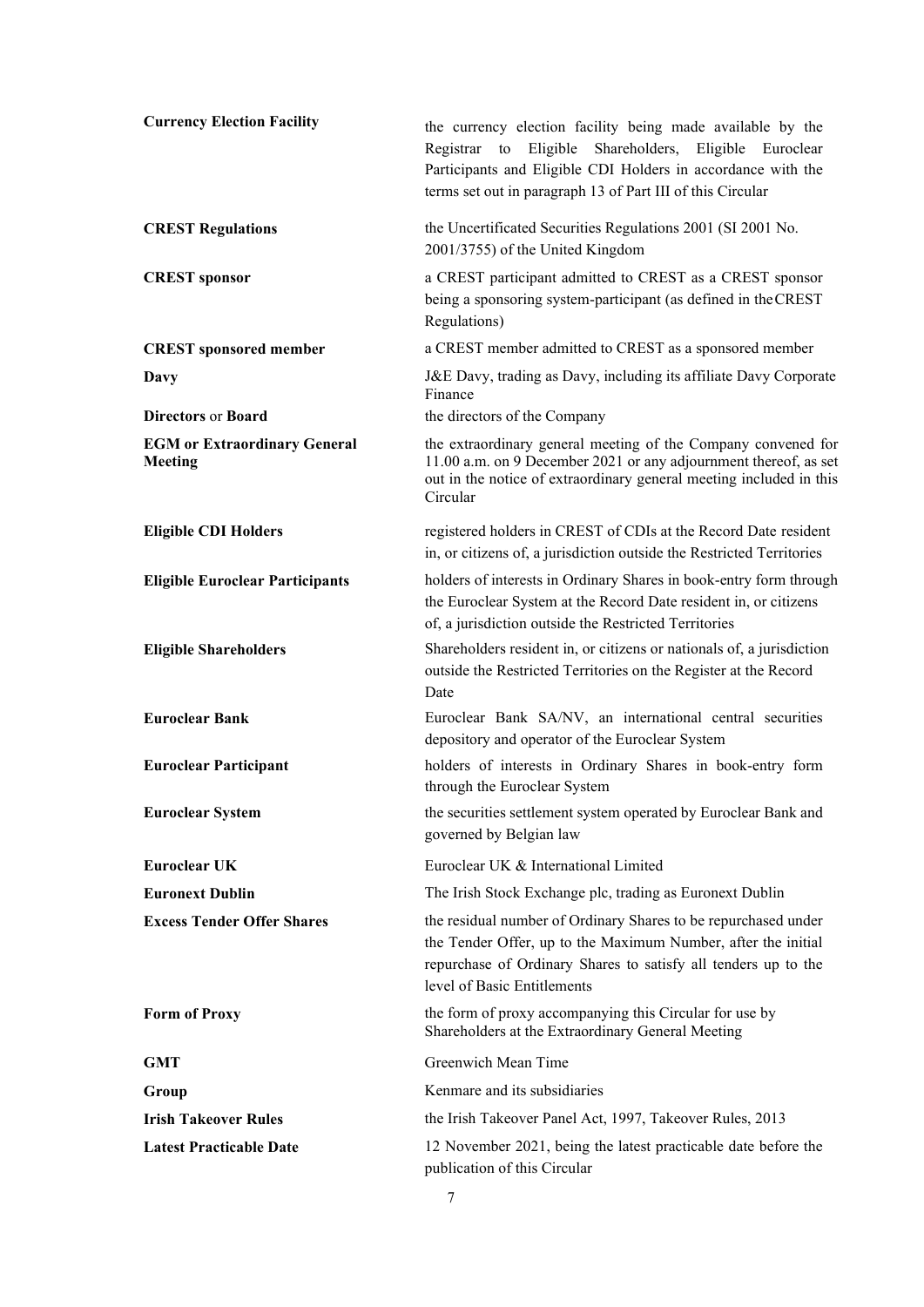| <b>London Stock Exchange</b>       | London Stock Exchange plc                                                                                                                                                                                                                                                                                                                                                                                                                                                                                                             |
|------------------------------------|---------------------------------------------------------------------------------------------------------------------------------------------------------------------------------------------------------------------------------------------------------------------------------------------------------------------------------------------------------------------------------------------------------------------------------------------------------------------------------------------------------------------------------------|
| <b>Maximum Number</b>              | the maximum number of Ordinary Shares to be repurchased<br>pursuant to the Tender Offer, being 14,814,412 Ordinary Shares<br>amounting to approximately 13.5% of the Company's ordinary<br>share capital as at the date of this Tender Offer                                                                                                                                                                                                                                                                                          |
| <b>Member Account ID</b>           | the identification code or number attached to any member<br>account in CREST                                                                                                                                                                                                                                                                                                                                                                                                                                                          |
| <b>Ordinary Shares</b>             | ordinary shares of $\epsilon$ 0.001 each in the capital of the Company<br>(and, with respect to references to tenders under the Tender Offer<br>by an Eligible Euroclear Participant or an Eligible CDI Holder,<br>includes the interests in ordinary shares of $\epsilon$ 0.001 each in the<br>capital of the Company held by such Eligible Euroclear<br>Participant or (as the case may be) Eligible CDI Holder and the<br>ordinary shares of $\epsilon$ 0.001 each in the capital of the Company<br>represented by such interests) |
| <b>Overseas Shareholders</b>       | Shareholders who are citizens or nationals of, or resident in,<br>jurisdictions outside Ireland and the United Kingdom                                                                                                                                                                                                                                                                                                                                                                                                                |
| <b>Participant ID</b>              | the identification code or membership number used in CREST to<br>identify a particular CREST member or other CREST participant                                                                                                                                                                                                                                                                                                                                                                                                        |
| <b>Peel Hunt</b>                   | Peel Hunt LLP                                                                                                                                                                                                                                                                                                                                                                                                                                                                                                                         |
| profits available for distribution | a company's accumulated, realised profits, so far as not previously<br>utilised by distribution or capitalisation, less its accumulated,<br>realised losses, so far as not previously written off in a reduction or<br>reorganisation of capital duly made                                                                                                                                                                                                                                                                            |
| <b>Record Date</b>                 | 6.00 p.m. on 9 December 2021                                                                                                                                                                                                                                                                                                                                                                                                                                                                                                          |
| Register                           | the register of members of the Company                                                                                                                                                                                                                                                                                                                                                                                                                                                                                                |
| Registrar                          | Computershare Investor Services (Ireland) Limited                                                                                                                                                                                                                                                                                                                                                                                                                                                                                     |
| <b>Repurchase Agreement</b>        | the agreement dated 15 November 2021 between the Company<br>and Peel Hunt further details of which are set out in this Circular;                                                                                                                                                                                                                                                                                                                                                                                                      |
| <b>Resolution</b>                  | the resolution to be proposed at the Extraordinary General<br>Meeting as set out in the Notice of Extraordinary General<br>Meeting                                                                                                                                                                                                                                                                                                                                                                                                    |
| <b>Restricted Territories</b>      | United States, Canada, Australia, New Zealand, South Africa and<br>Japan                                                                                                                                                                                                                                                                                                                                                                                                                                                              |
| <b>Settlement Date</b>             | the date on which, in accordance with the terms and subject to<br>the conditions and restrictions of the Tender Offer, the Tender<br>Price shall be paid to Eligible Shareholders for each Ordinary<br>Share validly tendered and delivered (or defectively tendered<br>provided that such defect has been waived by Peel Hunt) under<br>the Tender Offer, being no later than ten Business Days<br>following the Closing Date                                                                                                        |
| <b>Shareholders</b>                | the holders of Ordinary Shares in the Company (which, unless<br>otherwise specified) does not include Euroclear Participants and<br>CDI Holders                                                                                                                                                                                                                                                                                                                                                                                       |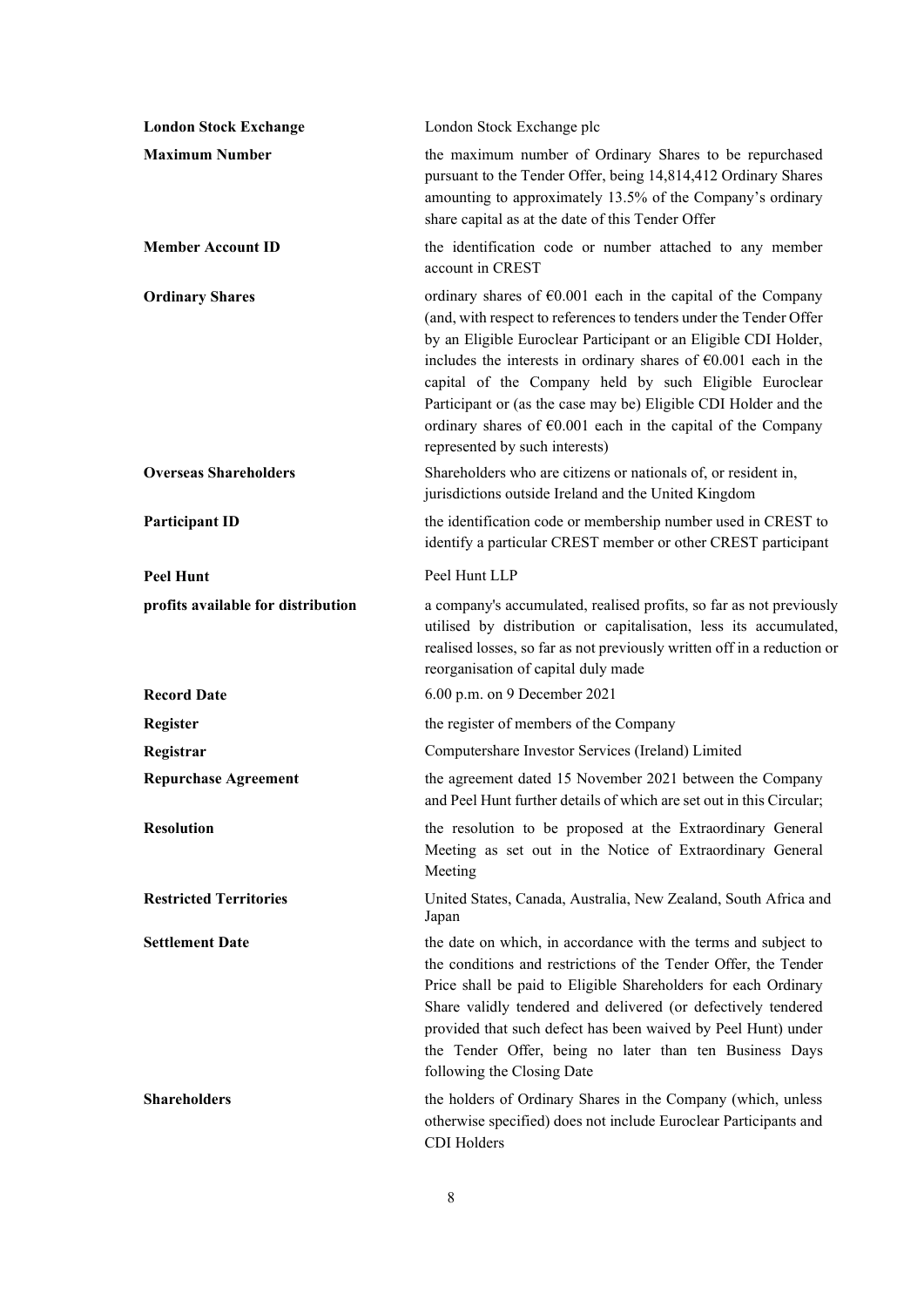| <b>Tender Form</b>                       | the personalised tender form accompanying this Circular for use<br>in connection with the Tender Offer by Eligible Shareholders<br>who hold their Ordinary Shares in certificated form                                   |
|------------------------------------------|--------------------------------------------------------------------------------------------------------------------------------------------------------------------------------------------------------------------------|
| <b>Tender Offer</b>                      | the invitation by the Company to Eligible Shareholders to tender<br>Ordinary Shares for purchase on-market by Peel Hunt on the<br>terms and subject to the conditions set out in this Circular and<br>the Tender Form    |
| <b>Tender Price</b>                      | £4.17 being the price per Ordinary Share at which Ordinary<br>Shares will be purchased pursuant to the Tender Offer                                                                                                      |
| uncertificated or in uncertificated form | recorded on the relevant register of the share or security<br>concerned as being held in uncertificated form in CREST and<br>title to which, by virtue of the CREST Regulations, may be<br>transferred by means of CREST |
| <b>United Kingdom or UK</b>              | the United Kingdom of Great Britain and Northern Ireland                                                                                                                                                                 |
| <b>United States or US</b>               | the United States of America, its territories and possessions, any<br>state of the United States of America, any other areas subject to<br>its jurisdiction and the District of Columbia                                 |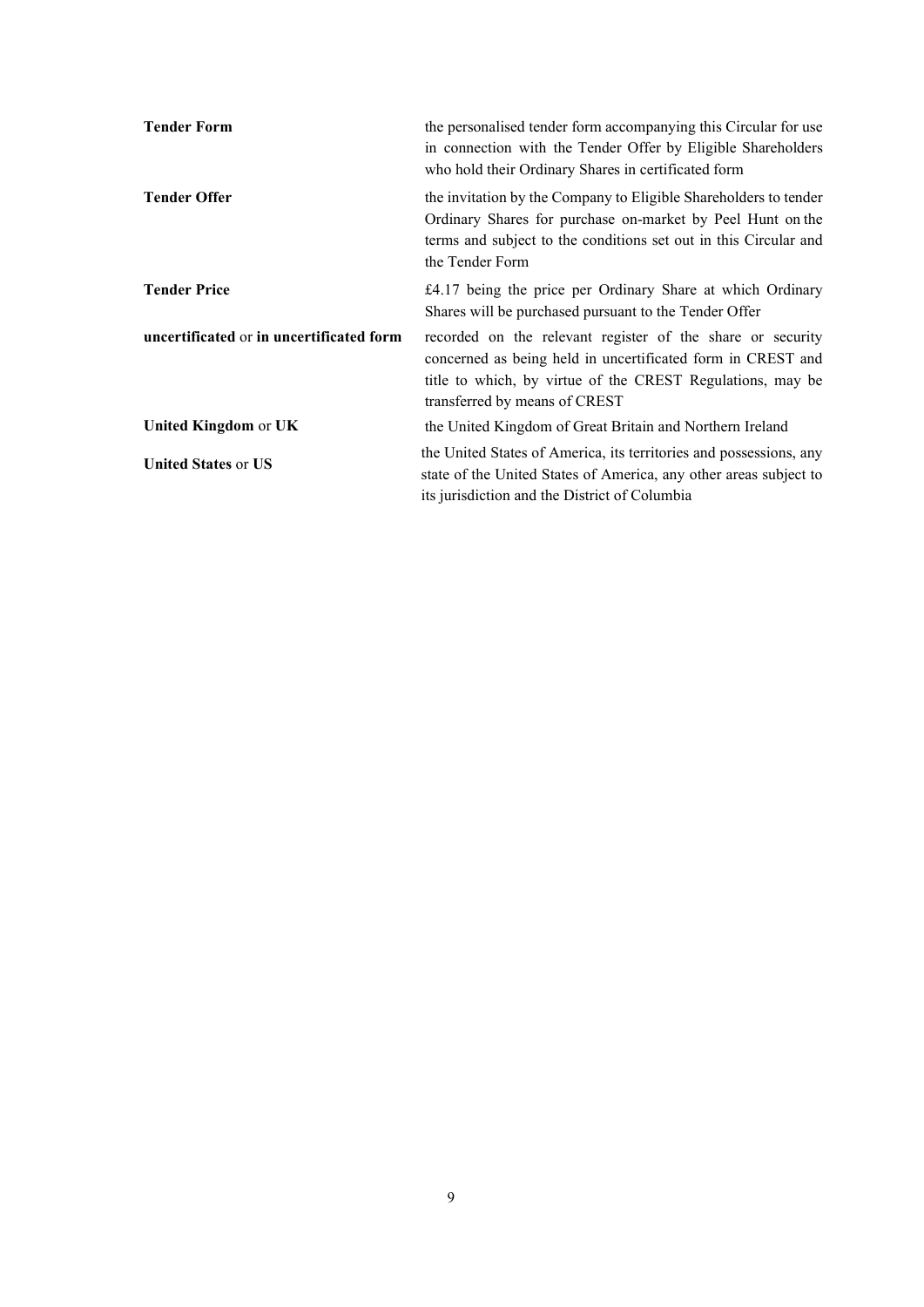# **PART I LETTER FROM THE CHAIRMAN**



Kenmare Resources plc, 4th Floor, Styne House, Hatch Street Upper, Dublin 2, D02 DY27, Ireland T: +353 1 671 0411 E: info@kenmareresources.com W: www.kenmareresources.com

16 November 2021

# **Proposed Tender Offer to purchase up to 13.5% of the Company's issued Ordinary Share capital**

#### **Notice of Extraordinary General Meeting**

Dear Shareholder

The Company proposes to implement a tender offer to repurchase up to 13.5% of the Company's issued Ordinary Share capital. The Tender Offer executes on the Company's stated intention to increase shareholder returns after the successful completion of its major capital projects and is supported by strong operational performance of the Group and commodity market strength in 2021.

The Tender Offer is for a maximum of £6[1](#page-9-0).8 million (approximately US\$82.7 million<sup>1</sup>), such repurchase to be funded from the Company's existing and available cash resources and borrowings under the Group's borrowing facilities. The Tender Offer is being made to Eligible Shareholders at the Tender Price of £4.17 per Ordinary Share.

Implementation of the Tender Offer requires approval by resolution of the Shareholders. The Resolution will be proposed at an Extraordinary General Meeting of the Company to be held at the Company's offices at 4th Floor, Styne House, Hatch Street Upper, Dublin 2, D02 DY27, Ireland at 11.00 a.m. on Thursday, 9 December 2021. The Board considers the Resolution to be in the interests of Shareholders as a whole and are recommending it for your approval. The Notice of EGM, including the Resolution, is set out at the end of this Circular. This Circular also sets out the background to and reasons for the Tender Offer together with details of how Eligible Shareholders can tender Ordinary Shares for purchase, if they wish to do so. Eligible Euroclear Participants and Eligible CDI Holders may also participate in the Tender Offer.

<span id="page-9-0"></span>

<sup>&</sup>lt;sup>1</sup> Based on the spot rate prevailing on the Latest Practicable Date, being (£1.00 : US\$1.3394).

Directors: Steven McTiernan (Chairman), Peter Bacchus, Michael Carvill, Elaine Dorward-King, Clever Fonseca, Graham Martin, Tony McCluskey, Sameer Oundhakar, Deirdre Somers. Secretary: Chelita Healy

Registered Office: 4th Floor, Styne House, Hatch Street Upper, Dublin 2, D02 DY27, Ireland. Registered No. 37550. Registered in Dublin, Ireland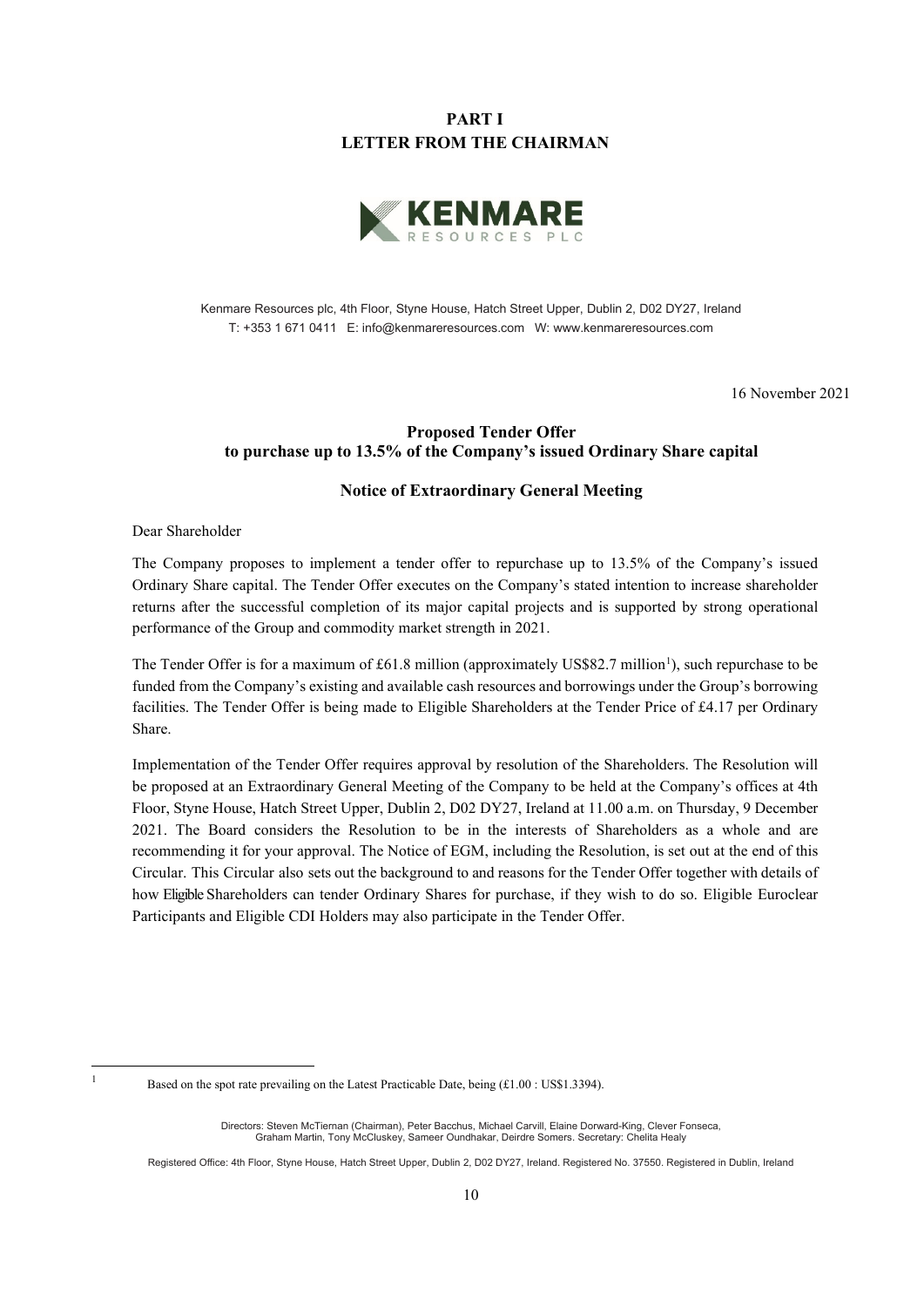## **Key points to the Tender Offer**

The key points to the Tender Offer are as follows:

- The Company proposes to return up to £61.8 million (approximately US\$82.7 million) to Eligible Shareholders by way of the Tender Offer at £4.17 per Ordinary Share, being the average of the closing prices per Ordinary Share as derived from the London Stock Exchange Daily Official List for the 10 Business Days up to and including 12 November 2021, the Latest Practicable Date.
- The Tender Offer is for up to 13.5% of the Company's issued share capital (the Company does not hold any Ordinary Shares in treasury). Under the Tender Offer, each Eligible Shareholder is entitled to have up to 13.5% of its shareholding purchased by the Company at the Tender Price.
- Eligible Shareholders will be able to decide whether to tender none, some or all of their Ordinary Shares within the overall limits of the Tender Offer.
- Tenders in excess of a Shareholder's Basic Entitlement will only be accepted to the extent that other Eligible Shareholders tender less than their Basic Entitlement or do not tender any Ordinary Shares and will, if necessary, be scaled back on a pro rata basis (save that tenders from Eligible Shareholders who hold Ordinary Shares in certificated form of 500 Ordinary Shares or fewer will be accepted in full subject to there being capacity to purchase those Ordinary Shares in accordance with the terms of the Tender Offer; if there is insufficient capacity to purchase all of such Ordinary Shares, as many tenders as possible from such Eligible Shareholders will be accepted in full).

Any Shares purchased by Peel Hunt under the Tender Offer which the Company subsequently purchases from Peel Hunt under the terms of the Repurchase Agreement will be cancelled. Following completion of the Tender Offer, the Company's issued share capital will be reduced to 94,921,970 Ordinary Shares, assuming the maximum number of 14,814,412 Ordinary Shares (being 13.5% of the Company's issued share capital) is bought back. The Tender Offer is open to Eligible Shareholders on the register of the Company at 6.00 p.m. on 9 December 2021.

There is no guarantee that the Tender Offer will take place. The Tender Offer is conditional on, amongst other things, the approval of Shareholders and will not proceed if any of the conditions specified in paragraph 2 of Part III of this Circular are not satisfied or if it is withdrawn by the Company at any point prior to the announcement of the results of the Tender Offer. The non-fulfilment of the specified conditions would mean that the Tender Offer could not be implemented and that the Company would have to bear the abortive costs of making the Tender Offer.

## **Material Terms of the Repurchase Agreement**

The Tender Offer is to be effected by Peel Hunt (acting as principal and not as agent, nominee or trustee) purchasing Ordinary Shares from Eligible Shareholders at the Tender Price by means of on market purchases. Peel Hunt, in turn, has the right to require the Company to purchase from it, and can be required by the Company to sell to it, such Ordinary Shares at the Tender Price under the Repurchase Agreement by way of an on market transaction. All of these transactions will be carried out on the London Stock Exchange's Main Market. All of the Shares purchased by the Company pursuant to the Repurchase Agreement will be cancelled and will not rank for any future dividends.

The Repurchase Agreement contains representations and warranties from the Company in favour of Peel Hunt in respect of certain facts or events in relation to the Company that would affect the Tender Offer.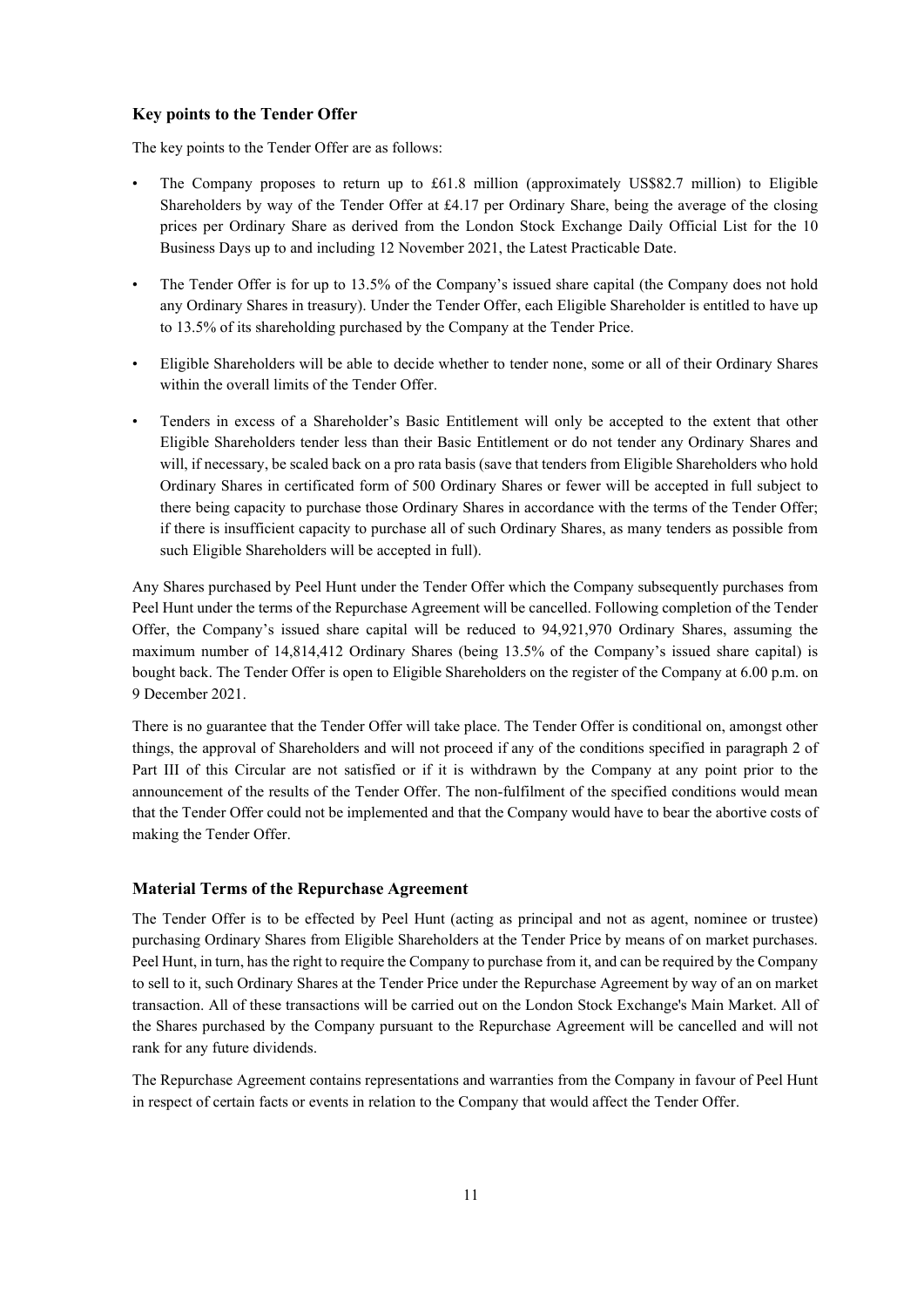## **Background to and Reasons for the Tender Offer**

In October 2018, the Company announced a dividend policy to return a minimum of 20% of profit after tax to shareholders. In 2021, the Company is generating stronger free cash flow, providing an opportunity to deliver increased shareholder returns. The Company announced in March 2021 that it was targeting an increased dividend pay-out for 2021 of 25% of profit after tax.

The Tender Offer executes on the Company's stated intention to increase shareholder returns after the successful completion of its major capital projects and is supported by strong operational performance of the Group and commodity market strength in 2021. In its financial results for the six-month period ended 30 June 2021, the Group reported profit after tax of US\$48.0 million in H1 2021 (H1 2020: US\$12.7 million).

Having regard to the Group's ongoing earnings and cash flow generation, the Board (with the exception of Mr. Sameer Oundhakar, who, as the representative on the Board of the Company's largest shareholder, absented himself from deliberations relating to the proposed Tender Offer) unanimously determined that a return of capital is in the best interests of the Company and its Shareholders as a whole, as it provides Shareholders with both choice (that is, the discretion to participate) and ability to realise value without incurring fees. The Board believes that a return of capital in the amount proposed represents an effective use of shareholder funds and that the continued strength of the Group's balance sheet, and its cashflow generation after the return of those funds, will be sufficient to pursue the Group's strategic objectives.

## **Benefits of the Tender Offer**

The Tender Offer will provide Eligible Shareholders with an opportunity to sell part or all of their Ordinary Shares and to receive their respective share of the cash which the Company is seeking to return.

Each Eligible Shareholder will be entitled to sell up to 13.5% of the Ordinary Shares registered in its name on the Record Date under the Tender Offer, rounded down to the nearest whole number of Ordinary Shares. This is what is known as each Eligible Shareholder's "**Basic Entitlement**". Any resulting fractional entitlements of Eligible Shareholders will be aggregated and used to satisfy tenders in excess of Eligible Shareholders' Basic Entitlements. All Ordinary Shares validly tendered by Eligible Shareholders up to their respective Basic Entitlement will be accepted and repurchased in full. Tendering Shareholders may also be able to participate in the Tender Offer in excess of their Basic Entitlements to the extent that other Eligible Shareholders tender less than their respective Basic Entitlements, resulting in Ordinary Shares in excess of the tendering Shareholders' Basic Entitlements becoming available for sale (known as "**Excess Tender Offer Shares**"). Any Excess Tender Offer Shares will be repurchased from tendering Shareholders *pro rata* to the amount in excess of each Eligible Shareholder's Basic Entitlement so tendered (save that tenders from Eligible Shareholders who hold Ordinary Shares in certificated form of 500 Ordinary Shares or fewer will be accepted in full subject to there being capacity to purchase those Ordinary Shares in accordance with the terms of the Tender Offer; if there is insufficient capacity to purchase all of such Ordinary Shares, as many tenders as possible from such Eligible Shareholders will be accepted in full). For further details see "*The Tender Offer*" below.

The benefits of the Tender Offer, compared to other available options for a return of capital to Shareholders, include that the Tender Offer:

- will have a positive impact on both the Company's earnings per share and dividend per share as all Ordinary Shares purchased under the Tender Offer will be cancelled;
- provides those Eligible Shareholders (i.e. all Shareholders other than Shareholders who are resident in, or citizens of, a Restricted Territory) who wish to sell Ordinary Shares with the opportunity to do so;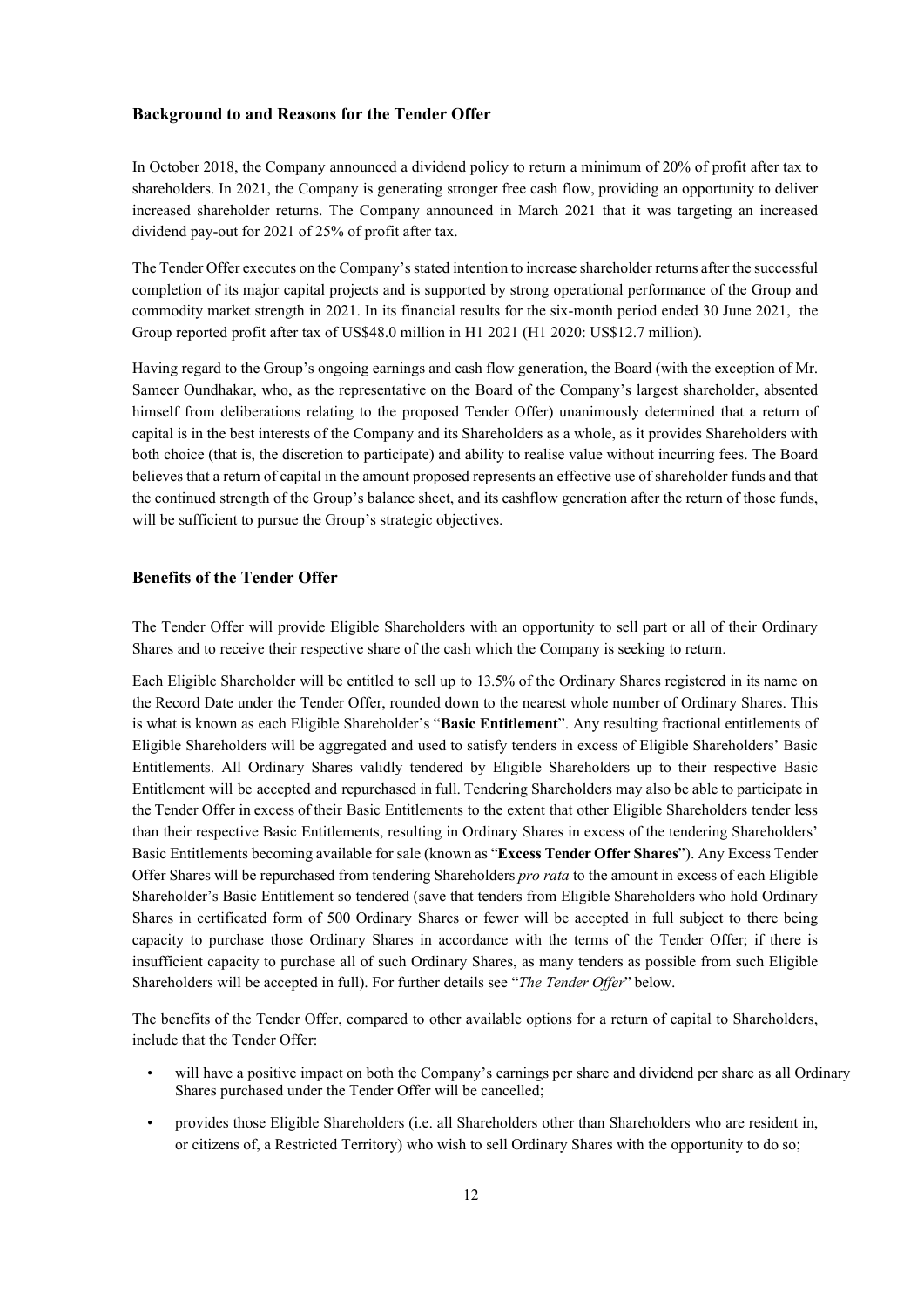- enables those Eligible Shareholders who do not wish to receive capital at this time to maintain their full investment in the Company;
- ensures an equal opportunity to all Eligible Shareholders, regardless of the size of their shareholdings, to participate in the return of capital by offering a Basic Entitlement to all Eligible Shareholders; and
- allows Eligible Shareholders holding 500 Ordinary Shares in certificated form or less an opportunity to sell their entire shareholding in the Company without the dealing costs or commissions that might otherwise make such sale uneconomic (subject to there being capacity to purchase those Ordinary Shares in accordance with the terms of the Tender Offer; if there is insufficient capacity to purchase all of such Ordinary Shares, as many tenders as possible from such Eligible Shareholders will be accepted in full).

The Board believes that the implementation of the Tender Offer represents an appropriate use of available cash, and provides liquidity to Shareholders at an attractive level.

## **Current Trading and Prospects**

Please refer to the Company's financial report for the six months ended 30 June 2021 and Q3 2021 Production Report for further information on the Company's current trading and prospects. These can be found on the Company's website under 'Investors' at www.kenmareresources.com.

## **The Tender Offer**

The Board is proposing to return up to £61.8 million (approximately US\$82.7 million) of cash to Eligible Shareholders through the repurchase of Ordinary Shares by the Company. This return of capital is to be effected by the Company purchasing from Peel Hunt on-market up to the Maximum Number of Ordinary Shares acquired from Eligible Shareholders at the Tender Price. The Tender Offer will be funded from the Company's existing and available cash resources and borrowings under the Group's borrowing facilities.

The Tender Offer is being made on the terms and subject to the conditions set out in this Circular and, for certificated Shareholders, the Tender Form, in respect of up to the Maximum Number of Ordinary Shares in issue on the Record Date at the Tender Price. The Tender Price has been set at £4.17 per share. The market price is subject to change during the course of the Tender Offer. Therefore, it cannot be certain whether the Tender Price will be greater or less than the price at which the Ordinary Shares could be sold in the market at any time.

The issued share capital of the Company at the Latest Practicable Date was 109,736,382 Ordinary Shares. If the Tender Offer is fully taken up by Shareholders, resulting in the repurchase by the Company under the Repurchase Agreement of the Maximum Number of Ordinary Shares, the effect of the Tender Offer would be a reduction in the issued Ordinary Share capital of the Company by the Maximum Number.

Each Eligible Shareholder will be entitled to sell up to 13.5% of the Ordinary Shares registered in its name on the Record Date under the Tender Offer, rounded down to the nearest whole number of Ordinary Shares. All Ordinary Shares validly tendered by Eligible Shareholders up to their respective Basic Entitlement will be accepted and repurchased in full. Tendering Shareholders may also be able to participate in the Tender Offer in excess of their Basic Entitlements to the extent that other Eligible Shareholders tender less than their respective Basic Entitlements, resulting in Ordinary Shares in excess of the Tendering Shareholders' Basic Entitlements becoming available for sale. Any Excess Tender Offer Shares will be repurchased from tendering Eligible Shareholders *pro rata* to the amount in excess of each Eligible Shareholder's Basic Entitlement so tendered (save that tenders from Eligible Shareholders who hold Ordinary Shares in certificated form of 500 Ordinary Shares or fewer will be accepted in full subject to there being capacity to purchase those Ordinary Shares in accordance with the terms of the Tender Offer; if there is insufficient capacity to purchase all of such Ordinary Shares, as many tenders as possible from such Eligible Shareholders will be accepted in full).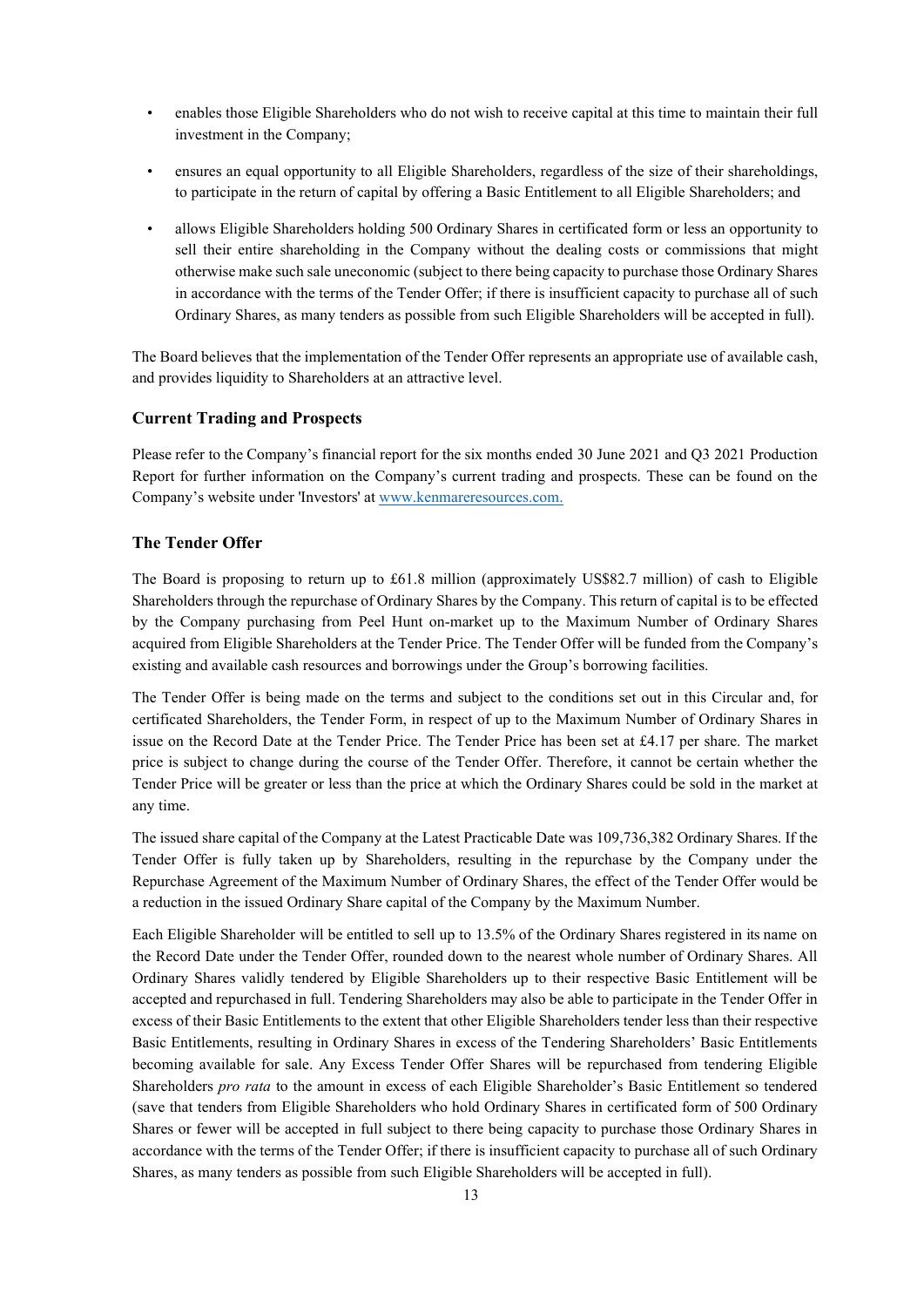Such allocations and proration will be calculated by reference to the number of Ordinary Shares registered in the name of tendering Shareholders at the Record Date with holdings under the same name with different designations treated as separate holdings of Shareholders for these purposes. As Euroclear Nominees Limited holds, on behalf of Euroclear Bank as operator of the Euroclear System, legal title to all Ordinary Shares that are held through the Euroclear System, including those Ordinary Shares represented by CDIs, Euroclear Nominees Limited will have a single Basic Entitlement and all tenders from Eligible Euroclear Participants and Eligible CDI Holders will be aggregated and treated as tenders by Euroclear Nominees Limited for the purposes of calculating allocations and proration amongst Eligible Shareholders. Eligible Euroclear Participants and Eligible CDI Holders should note, accordingly, that Euroclear Bank will calculate and apply its own proration with respect to the Ordinary Shares successfully tendered by Euroclear Nominees Limited

The Company intends to cancel the Ordinary Shares purchased by it pursuant to the Tender Offer.

The Tender Offer is only available to Eligible Shareholders and in respect of the number of Ordinary Shares registered in those Shareholders'names. **Full details of the Tender Offer (including the terms and conditions on which it is made) are set out in Part III of this Circular and in the TenderForm.**

#### **Irish Takeover Rules Requirements**

Under Rule 9 of the Irish Takeover Rules when:

- a person acquires securities which (taken together with securities already held by that person and persons acting in concert (as defined by the Irish Takeover Rules) with that person) carry 30% or more of the voting rights of a company subject to the Irish Takeover Rules; or
- any person who, together with persons acting in concert with that person, holds securities which carry not less than 30% of the voting rights of a company subject to the Irish Takeover Rules, but does not hold securities carrying more than 50% of the voting rights of the company, and such person, or any persons acting in concert with them, acquires securities which increase the percentage of securities carrying voting rights that they hold by 0.05% or more in any 12 month period,

that person together with the persons acting in concert with them, is normally required to make an offer in cash (a "**mandatory offer**"), at the highest price paid by them (or any persons acting in concert with them) for shares in the company within the preceding 12 months, to the holders of any class of equity share capital whether voting or non-voting and also to the holders of any other class of transferable securities carrying voting rights.

Rule 37 of the Irish Takeover Rules states that a person (together with the persons acting in concert with that person) will also be required to extend such a mandatory offer when the percentage of securities carrying voting rights that they hold reaches or exceeds 30% (or, if already more than 30% but less than 50%, increases by 0.05% in any 12 month period) of the voting rights in the company wholly or partly as a result of the company redeeming or purchasing its own securities.

At the Latest Practicable Date, the Oman Investment Authority ("**OIA**", formerly the State General Reserve Fund of the Sultanate of Oman), through its investment vehicle, African Acquisition S.à r.l. ("**AAS**"), held approximately 29.10% of the issued ordinary share capital of the Company. If the Maximum Number of shares is bought back under the Tender Offer, the repurchase of Ordinary Shares could result in AAS holding approximately 33.6% of the reduced ordinary share capital of the Company (assuming AAS did not sell any Ordinary Shares in the Tender Offer). Accordingly, AAS has entered into an irrevocable undertaking under which it has committed to offer to sell to Peel Hunt in accordance with the terms and procedures of the Tender Offer 3,546,811 Ordinary Shares being the minimum number of Ordinary Shares as will, following completion of the Tender Offer, result in the aggregate number of Ordinary Shares held by AAS representing 29.9% (less than 30%) of the then total issued Ordinary Shares. AAS reserves the right to tender in the Tender Offer more Ordinary Shares than it has undertaken to tender under the irrevocable undertaking. Further details of this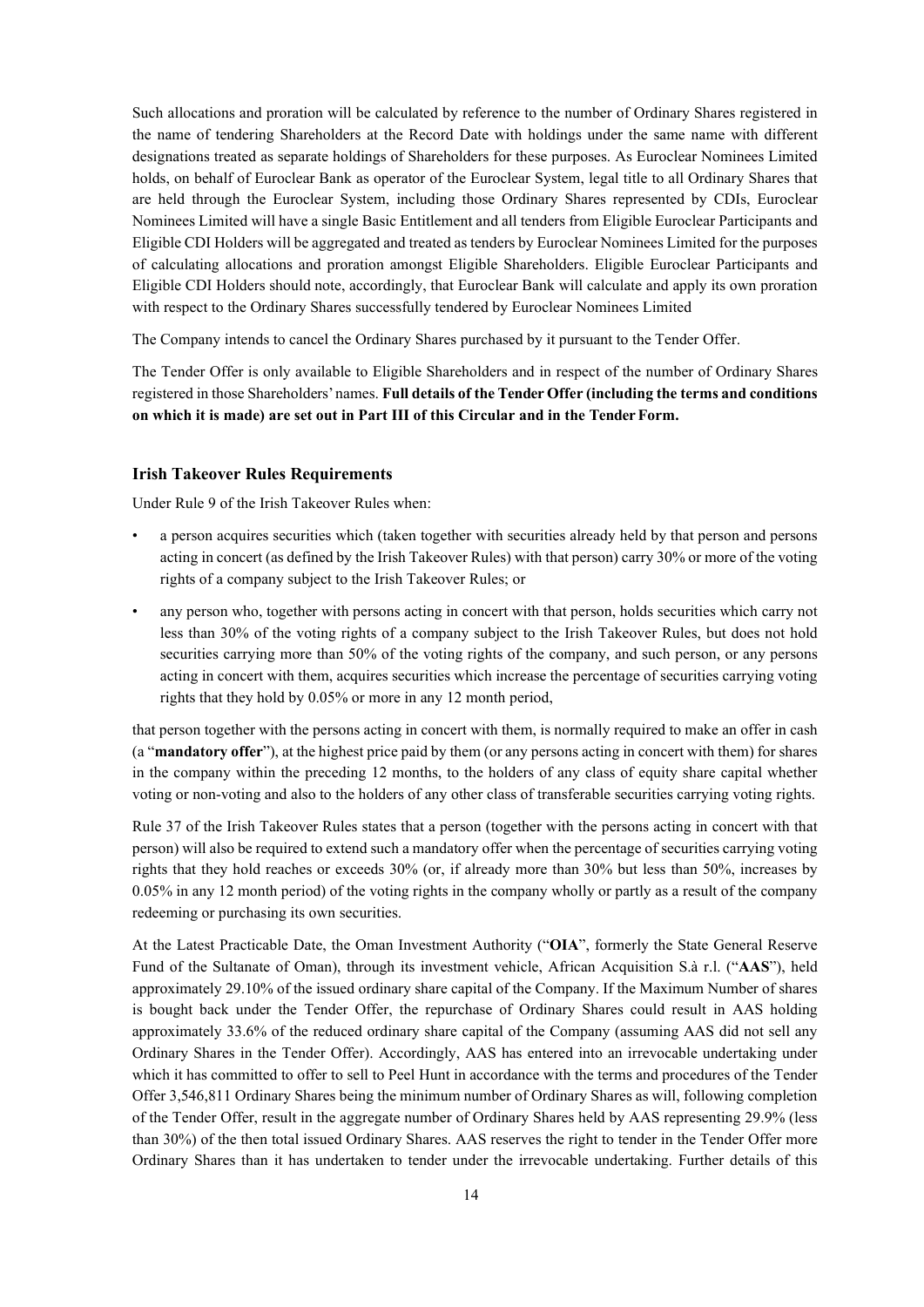irrevocable undertaking are set out in Part V of this Circular.

The Irish Takeover Panel (the "**Panel**") must be consulted in advance in any case where Rule 37 of the Irish Takeover Rules might be relevant. The Company has consulted with the Panel in relation to the Tender Offer. The Panel has confirmed that, provided that AAS complies with the terms of this undertaking and neither OIA nor AAS acquire further shares in the Company, no requirement to make a mandatory offer under Rule 37 of the Irish Takeover Rules will arise for OIA or AAS in connection with the implementation of the Tender Offer.

#### **Extraordinary General Meeting**

Implementation of the Tender Offer requires approval by resolution of the Shareholders. The Resolution will be proposed at an Extraordinary General Meeting of the Company to be held at the Company's offices at 4th Floor, Styne House, Hatch Street Upper, Dublin 2, D02 DY27, Ireland at 11.00 a.m. on Thursday, 9 December 2021. If the Resolution is not passed by the Shareholders at the EGM, Peel Hunt will not implement the Tender Offer.

The Company plans to conduct the EGM in accordance with the Irish Government's COVID-19 related public health measures and public health advice. Shareholders should expect the EGM to take place under constrained circumstances and are strongly recommended to vote by proxy. The Company will ensure that all legal requirements of the meeting, in accordance with its Articles of Association, are satisfied with the minimum necessary quorum of three Shareholders and physical distancing measures will be in place. The Company will continue to closely monitor the developing situation around COVID-19 as well as any further advice from the Irish Government. The Company reserves the right to refuse entry to the meeting where reasonably necessary to comply with the COVID-19 related public health measures and advice. If it becomes necessary to amend the arrangements for the EGM, as much notice as possible will be given to Shareholders via RIS announcement.

The Resolution will be proposed as a special resolution to authorise the Company to make overseas market purchases of Ordinary Shares tendered pursuant to the Tender Offer. Under Section 1074 of the Companies Act 2014, before a company can make market purchases of its own shares, it must obtain the authority of its shareholders in a general meeting to do so. The Resolution proposes to authorise the Company to purchase up to the Maximum Number of Ordinary Shares at a price not less than and not greater than the Tender Price. This authority is in addition to the authority granted to the Company at the Annual General Meeting on 13 May 2021 and will expire on 31 March 2022. The approval of the Resolution requires not less than 75 per cent. of those voting at the EGM in person or by proxy to vote in favour of the Resolution.

Under the Companies Act 2014, generally speaking, purchases by a company of its own shares must be made out of profits available for distribution. In addition, an Irish public limited company (such as the Company) may only repurchase its own shares if, at the time of purchase, the amount of its net assets is not less than the aggregate of its called up share capital and its undistributable reserves and the purchase will not result in a reduction of the amount of those assets to less than that aggregate. . As at the date of this Circular, the Board is satisfied that the Company will have sufficient profits available for distribution to implement the Tender Offer and that, at the time of implementing the Tender Offer, the amount of the Company's net assets will not be less than the aggregate of its called up share capital and its undistributable reserves and implementation of the Tender Offer will not result in a reduction of the amount of those assets to less than that aggregate.

#### **Taxation**

A summary of the general tax position of Irish and UK resident Shareholders, as well as certain other taxation issues in respect of the Tender Offer, is set out in Part IV of this Circular.

**Any Shareholder who is in any doubt as to his or her tax position should consult an appropriate professional adviser.**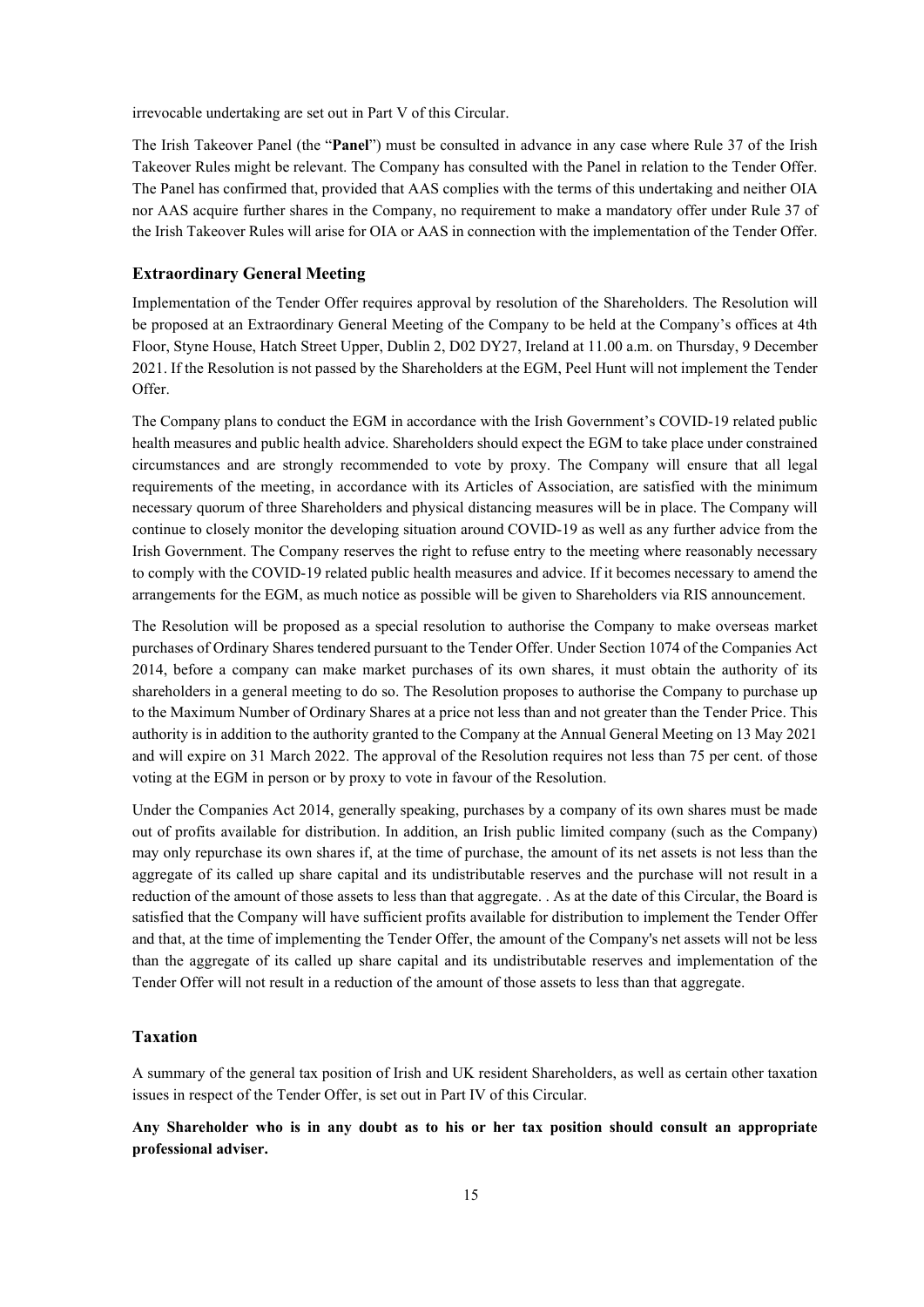## **Notification of Interests**

Following the Company's proposed purchase of Ordinary Sharesin relation to the Tender Offer, a Shareholder's, Euroclear Participant's or CDI Holder's interest in the Company's issued share capital may change, giving rise to an obligation on the Shareholder in question to make a notification or a further notification to the Company under the Irish Transparency Regulations and the Disclosure Guidance and Transparency Rules published by the UK Financial Conduct Authority.

**If Shareholders, Euroclear Participants or CDI Holders are in any doubt as to whether they should make a notification to the Company, or as to the form of that notification, then they are advised to consult their solicitor or other professional adviser without delay.**

#### **Action to be taken in relation to the Extraordinary General Meeting**

You will find enclosed with this Circular a Form of Proxy for use at the Extraordinary General Meeting. Whether or not you as a Shareholder propose to attend the Extraordinary General Meeting in person, it is important that you complete and sign the enclosed Form of Proxy in accordance with the instructions printed thereon and return it so as to reach the Registrars, Computershare Investor Services (Ireland) Limited, PO Box 13030, Dublin 24, Ireland or at 3100 Lake Drive, Citywest Business Campus, Dublin 24, D24 AK82, Ireland as soon as possible and, in any event, so as to be received not later than 11.00 a.m. on 7 December 2021. The completion and return of the Form of Proxy will not preclude you from attending the Extraordinary General Meeting and voting in person, if you so wish.

Electronic proxy appointment is available for the Extraordinary General Meeting. This facility enables a Shareholder to lodge its proxy appointment by electronic means by logging on to the website of the Registrars, www.eproxyappointment.com. In each case the proxy appointment must be received by no later than 11.00 a.m. on 7 December 2021. The completion and return of either an electronic proxy appointment notification will not prevent the Shareholder from attending and voting in person at the Extraordinary General Meeting or any adjournment thereof, should the Shareholder wish to do so.

Persons who hold interests in Ordinary Shares through the Euroclear Bank system or as CDIs through the CREST system should consult with their stockbroker or other intermediary at the earliest opportunity for further information on the processes and timelines for submitting proxy votes or voting instructions for the Extraordinary General Meeting through the respective systems. Further details of these processes are set out in the notes to the Notice of Extraordinary General Meeting set out in this Circular.

## **Action to be Taken in Relation to the Tender Offer**

The procedure for tendering Ordinary Shares depends on whether Ordinary Shares are held in certificated form or in book-entry form through the Euroclear System or in uncertificated form as CDIs in CREST and is summarised below:

#### *(i) Ordinary Shares held in certificated form*

Eligible Shareholders, being holders of Ordinary Shares in certificated form, who wish to tender all or any of their existing holdings of Ordinary Shares should complete and return the Tender Form in accordance with the instructions printed thereon (including a witnessed signature) and in Part III of this Circular to the Registrar. Eligible Shareholders who hold their Ordinary Shares in certificated form should also return with the relevant Tender Form their share certificate(s) and/or other document(s) of title in respect of the Ordinary Shares tendered. Completed Tender Forms must be received by not later than 1.00 p.m. on 9 December 2021. Further details of the procedures for tendering and settlement are set out in Part III of this Circular and in the accompanying Tender Form. An explanation of how Eligible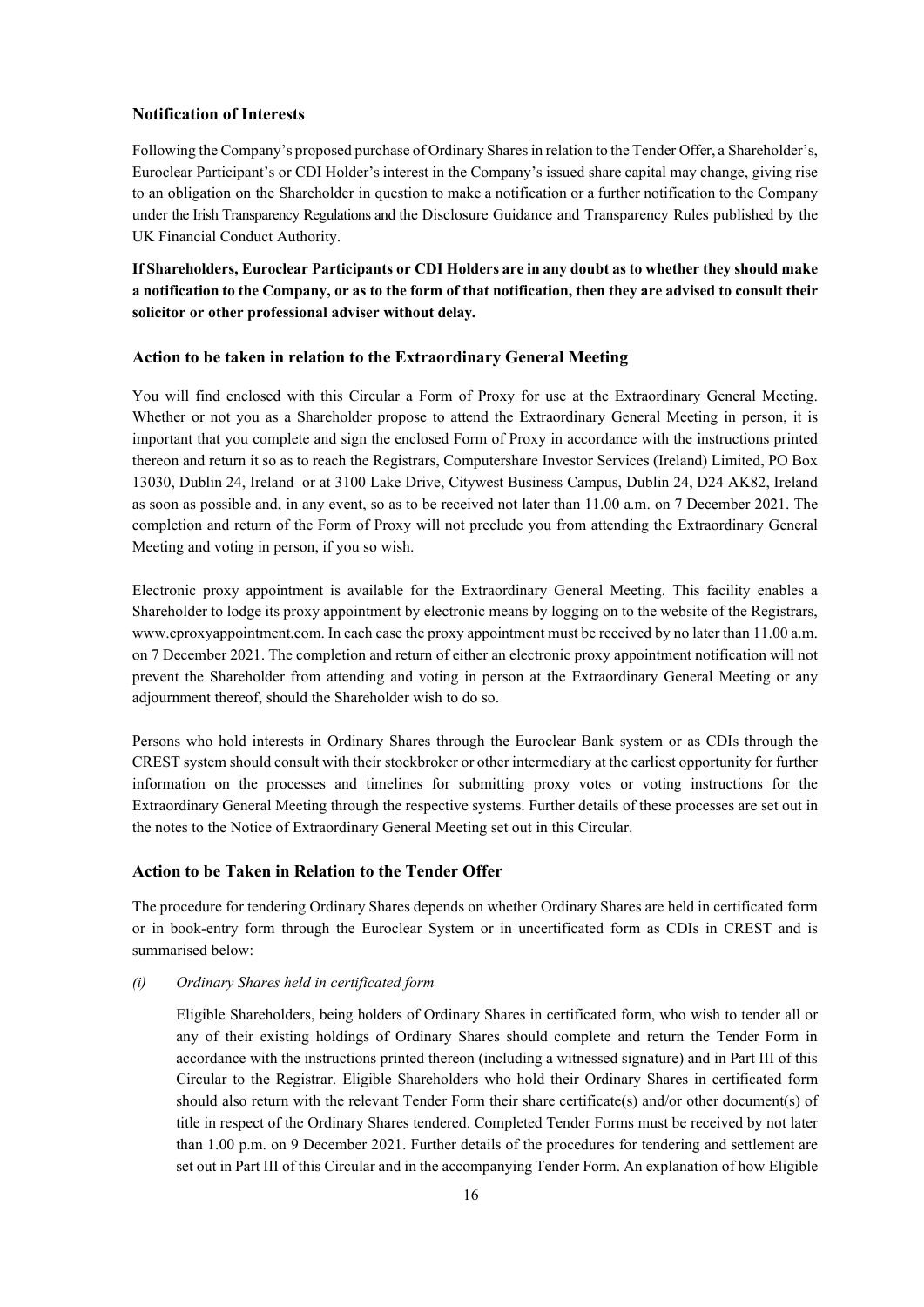Shareholders holding their Ordinary Shares in certificated form should calculate their Basic Entitlement is set out in the Tender Form.

*(ii) Interests in Ordinary Shares held in book-entry form through Euroclear Bank*

Eligible Euroclear Participants who hold their interests in Ordinary Shares in book-entry form through an Admitted Institution and who wish to tender all or any of their existing interests in Ordinary Shares are requested to make their tender known through their bank, broker or other intermediary no later than 12.00 noon on 9 December 2021. The relevant bank, broker, other intermediary or Euroclear Bank may set an earlier deadline for communication by Eligible Euroclear Participants in order to permit the bank, broker or other intermediary to communicate tenders to Euroclear Bank. Further details of the procedures for tendering and settlement are set out in Part III of this Circular.

#### *(iii) Interests in Ordinary Shares held in CDI Form*

Euroclear UK will issue a "corporate actions bulletin" detailing the deadlines to be met and procedures to be followed by Eligible CDI Holders who wish to tender all or any of their Ordinary Shares held in CDI Form. Eligible CDI Holders who wish to tender all or any of their Ordinary Shares held in CDI Form should refer to the "corporate actions bulletin" and the CREST International Manual for further information on the CREST procedures. If you are a CREST sponsored member you should consult your CREST sponsor if you wish to tender all or any of their Ordinary Shares held in CDI Form as only your CREST sponsor will be able to take the necessary action to make this application in CREST. Further details of the procedures for tendering and settlement are set out in Part III of this Circular.

## **Eligible Shareholders, Eligible Euroclear Participants and Eligible CDI Holders should note that they will not be able to withdraw their tender once made.**

#### **Validity of Tender Forms and corporate action instructions**

Tender Forms or corporate action instructions which are received by the Registrar after 1.00 p.m. on 9 December 2021, or which at that time are incorrectly completed or not accompanied by all relevant documents or instructions, may be rejected and returned to Shareholders or their appointed agent, together with any accompanying Share certificate(s) and/or other document(s) of title or a satisfactory indemnity in lieu thereof.

Peel Hunt reserves the right to treat as valid Tender Forms or corporate action instructions which are not entirely in order and which are not accompanied (in the case of Ordinary Shares held in certificated form) by the relevant share certificate(s) and/or other document(s) of title or a satisfactory indemnity in lieu thereof and shall be entitled (in its sole discretion) to accept late Tender Forms or corporate action instructions.

## **Overseas Shareholders**

The Tender Offer is generally not available to Shareholders (including for this purpose Euroclear Participants and CDI Holders) with registered or mailing addresses in the Restricted Territories, or who are citizens or nationals of, or resident in, a Restricted Territory and such Shareholders should read paragraph 3 of Part III of this document and the relevant provisions of the Tender Form.

Overseas Shareholders (including for this purpose Euroclear Participants and CDI Holders) who are not citizens or nationals of, or resident in, a Restricted Territory and who wish to accept the Tender Offer should also read paragraph 3 of Part III and satisfy themselves that they have fully observed any applicable legal requirements under the laws of the relevant jurisdiction.

## **Conditions**

The Tender Offer is conditional on the terms specified in paragraph 2 of Part III of this document.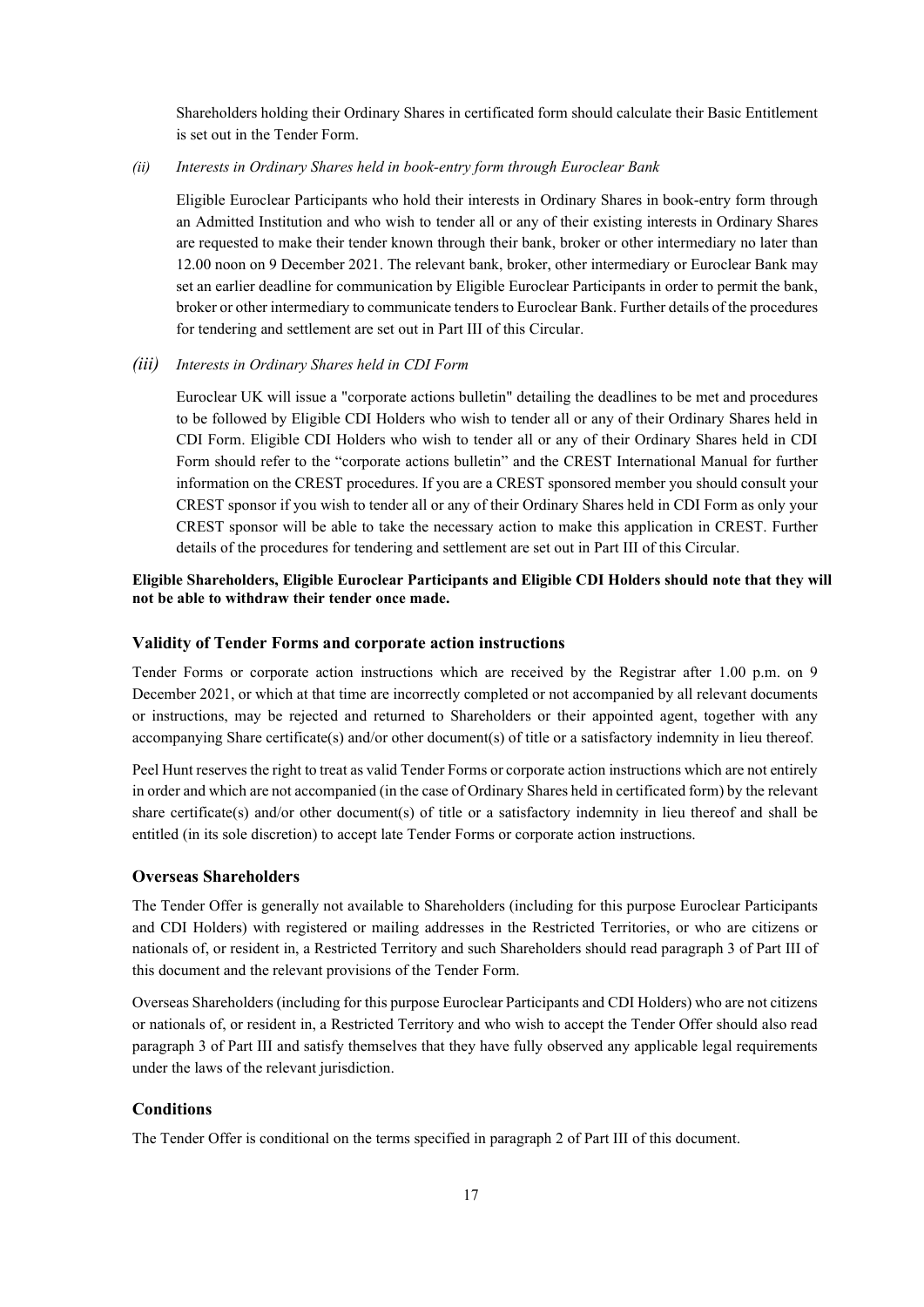# **Termination of the Tender Offer**

The Tender Offer may be terminated in the circumstances described in paragraph 10 of Part III of this document.

#### **Settlement**

Subject to the Tender Offer becoming unconditional, final cash payments to Shareholders, Euroclear Participants and CDI Holders whose tenders have been accepted will be made by a sterling cheque (or, at the election of the Shareholder, euro cheque) or by a sterling (or, at the election of the Euroclear Participant or CDI Holder, euro) payment through the Euroclear System or CREST, as appropriate no later than ten Business Days following the Closing Date.

#### **Further Information**

Your attention is drawn to the information contained in the rest of this document, including, in particular, the terms and conditions of the Tender Offer in Part III of this document.

Eligible Shareholders, Eligible Euroclear Participants or Eligible CDI Holders who do not wish to sell any Ordinary Shares under the Tender Offer need take no action in relation to the Tender Form or otherwise.

If an Eligible Euroclear Participant or Eligible CDI Holder holds interests in Ordinary Shares through Euroclear Bank or CREST and has any questions about the procedure for tendering, including the calculation of its Basic Entitlement, it should contact its bank, broker or other intermediary.

If an Eligible Shareholder holds Ordinary Shares in certificated form and has any questions about the procedure for tendering, including the calculation of its Basic Entitlement, or it wants help completing the Tender Form (in the case of certificated Ordinary Shares), it should contact the Registrar between 8.30 a.m. and 5.30 p.m. , Monday to Friday, on +353 (0) 1 447 5106 .

Peel Hunt and Davy are acting as joint brokers to the Company in connection with the Tender Offer and the matters described in this Circular. Davy is acting as financial adviser to the Company.

None of Peel Hunt, Davy or the Registrar will give advice on the merits of the Tender Offer or provide legal, financial or taxation advice, and accordingly for such advice Shareholders, Euroclear Participants and CDI Holders should consult their stockbroker, solicitor, accountant, bank manager or other independent professional adviser.

#### **Voting undertaking**

The Company has received an irrevocable undertaking from AAS to vote in favour of the Resolution to be proposed at the Extraordinary General Meeting in respect of the 31,928,480 Ordinary Shares owned by it, representing in aggregate 29.1% of the issued Ordinary Shares as at the Latest Practicable Date.

#### **Recommendation**

The Board considers the Tender Offer and the Resolution to be in the best interests of Shareholders as a whole. Accordingly, the Board recommends that Shareholders vote in favour of the Resolution to be proposed at the EGM, as the Directors intend to do for their respective individual beneficial holdings of, in aggregate, 827,539 Ordinary Shares, representing approximately 0.75% of the issued Ordinary Share capital as at the Latest Practicable Date.

The Directors are making no recommendation to Shareholders, Euroclear Participants or CDI Holders in relation to participation in the Tender Offer itself. Whether or not Shareholders, Euroclear Participants or CDI Holders decide to tender their interests in Ordinary Shares will depend, amongst other things, on their own individual circumstances, including their own tax position. Shareholders, Euroclear Participants and CDI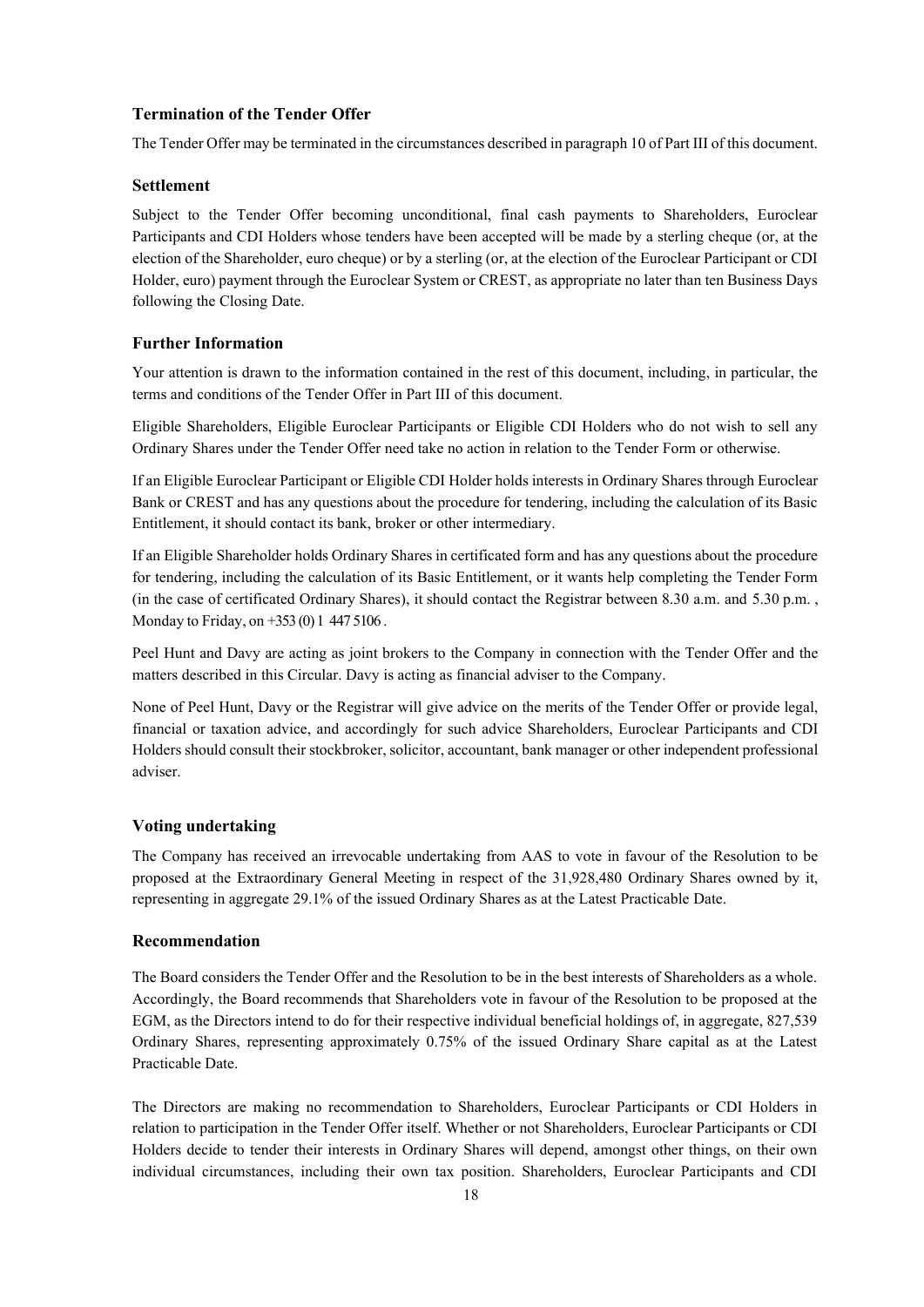Holders are recommended to consult their duly authorised independent advisers in making their own decisions. Each of the Directors who holds Ordinary Shares has confirmed to the Board that he or she will not participate in the Tender Offer.

Yours faithfully,

**Steven McTiernan** Chairman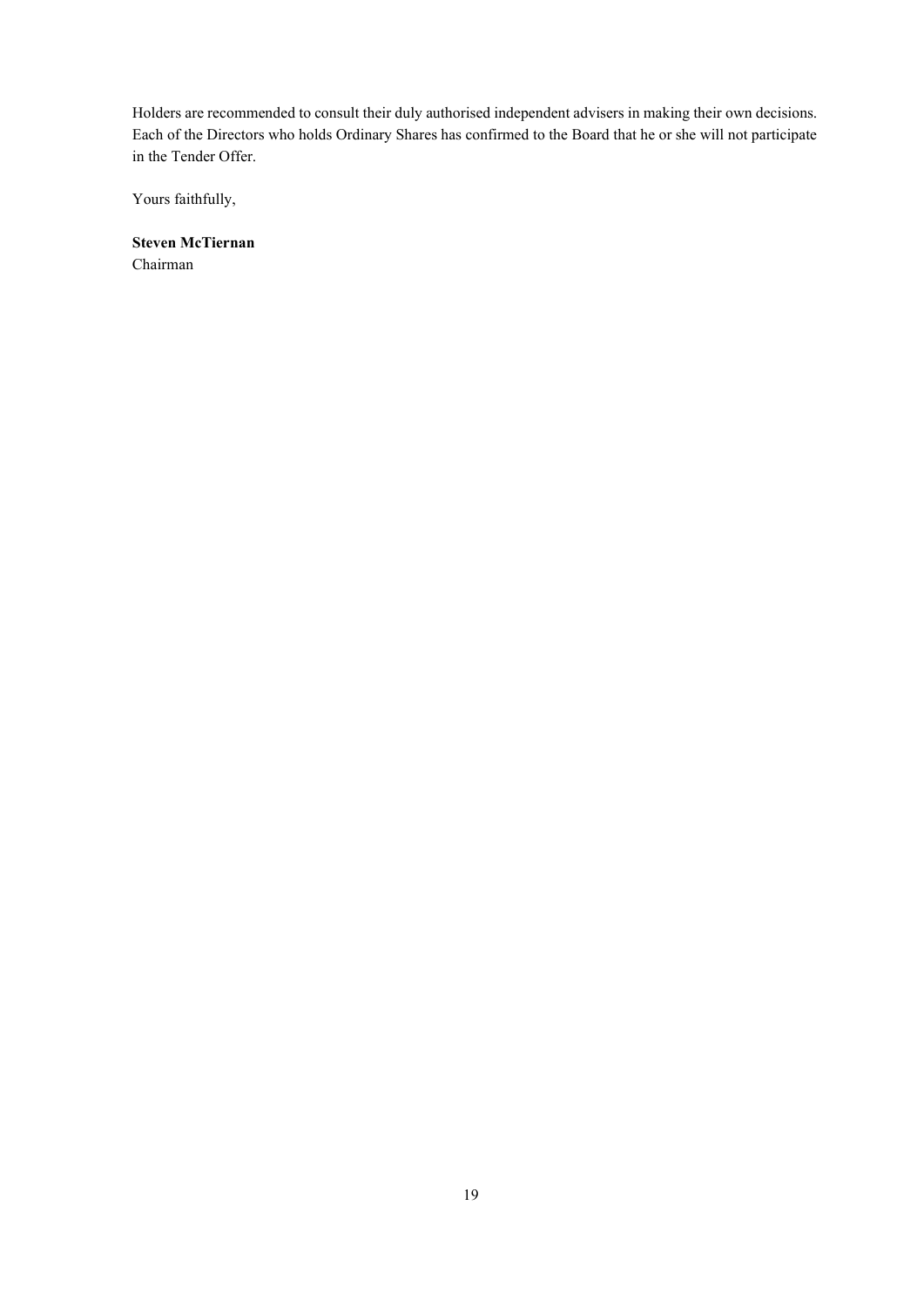## **PART II: QUESTIONS AND ANSWERS IN RELATION TO THE TENDER OFFER**

## **INTRODUCTION**

This Part II gives some further detail about the Tender Offer.

Set out below are some questions and answers relating to the Tender Offer.

#### **You should read the whole of this Circular and not rely solely on any single part of this Circular.**

Part III of this Circular sets out the detailed terms of and conditions to the Tender Offer. If you hold your interest in Ordinary Shares through Euroclear Bank or, in CDI Form, in CREST and have any questions about the procedure for tendering you are directed to paragraph 4 of Part III of this Circular which details specific procedures for those holders if they wish to participate in the Tender Offer.

## **Q. Why am I receiving this Circular?**

The Board has arranged for Eligible Shareholders to be provided with the opportunity to sell some or all of their Ordinary Shares under the Tender Offer. Eligible Euroclear Participants and Eligible CDI Holders may also participate in the Tender Offer.

#### **Q. What is the Tender Price?**

The Tender Price has been set at £4.17 per share. The market price is subject to change during the course of the Tender Offer. Therefore, it cannot be certain whether the Tender Price will be greater or less than the price at which the Ordinary Shares could be sold in the market at any time.

#### **Q. Who is eligible to participate in the Tender Offer?**

The Tender Offer is open to all Eligible Shareholders who are on the register of members at 6.00 p.m. on 9 December 2021.

For regulatory reasons, the Tender Offer is not available to Shareholders who are resident in, or citizens of, the Restricted Territories. Eligible Euroclear Participants and Eligible CDI Holders who are not resident in the Restricted Territories may also participate in the Tender Offer.

Further details of the Tender Offer are set out in the Letter from the Chairman in Part I of this Circular and the terms and conditions are set out in Part III of this Circular.

#### **Q. What other documents should I have received?**

Eligible Shareholders should receive:

- this Circular;
- the Form of Proxy;
- a Tender Form; and
- a prepaid envelope to return the Tender Form.

Eligible Euroclear Participants and Eligible CDI Holders should receive notice of the Tender Offer through the means of the Euroclear System and CREST, respectively.

#### **Q. If I participate in the Tender Offer, how many of my Ordinary Shares will be purchased?**

You may offer for sale as many of your Ordinary Shares as you choose up to the total that you hold on the Record Date.

The number of your Ordinary Shares that will be purchased by the Company will depend on the number of Ordinary Shares that have been successfully tendered by other Eligible Shareholders. If the aggregate number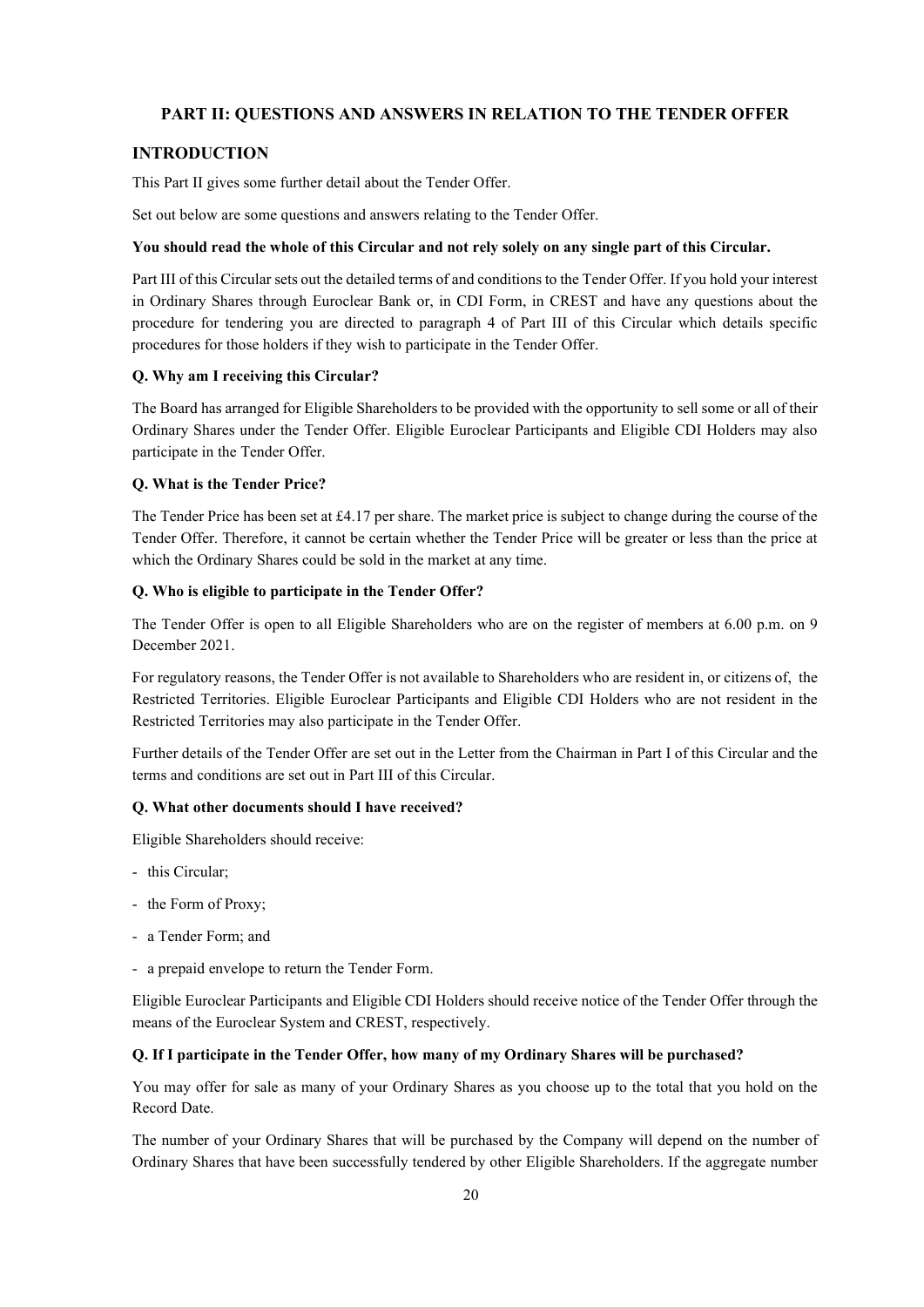of tendered Ordinary Shares is no greater than the Maximum Number (representing approximately 13.5% of the Company's issued Ordinary Shares), all Ordinary Shares validly tendered will be accepted and purchased. However, if the aggregate number of validly tendered Ordinary Shares would exceed the Maximum Number not all of the Ordinary Shares validly tendered will be accepted and purchased. In these circumstances, the number of Ordinary Shares which will be accepted and purchased will be calculated as follows:

- (i) all Ordinary Shares validly tendered by Eligible Shareholders up to their respective Basic Entitlement will be accepted and purchased in full; and
- (ii) all Ordinary Shares tendered by Eligible Shareholders in excess of their respective Basic Entitlement, will be scaled down pro rata to the total number of such Ordinary Shares tendered in excess of the aggregate Basic Entitlement (save that tenders from Eligible Shareholders who hold Ordinary Shares in certificated form of 500 Ordinary Shares or fewer will be accepted in full subject to there being capacity to purchase those Ordinary Shares in accordance with the terms of the Tender Offer; if there is insufficient capacity to purchase all of such Ordinary Shares, as many tenders as possible from such Eligible Shareholders will be accepted in full), such that the total number of Ordinary Shares purchased pursuant to the Tender Offer does not exceed the Maximum Number.

Euroclear Nominees Limited is the Shareholder through which Euroclear Participants and CDI Holders hold interests in Ordinary Shares. Accordingly, Eligible Euroclear Participants and Eligible CDI Holders should note that Euroclear Bank will calculate and apply its own proration with respect to the Ordinary Shares successfully tendered by Euroclear Nominees Limited on behalf of Eligible Euroclear Participants and Eligible CDI Holders.

#### **Q. Do I need to have a minimum holding of Ordinary Shares in order to participate?**

No. You may offer for purchase as many of your Ordinary Shares as you choose up to the total that you hold on the Record Date. The Tender Offer allows Eligible Shareholders holding 500 Ordinary Shares or fewer in certificated form an opportunity to sell their entire shareholding in the Company (subject to there being capacity to purchase those Ordinary Shares in accordance with the terms of the Tender Offer; if there is insufficient capacity to purchase all of such Ordinary Shares, as many tenders as possible from such Eligible Shareholders will be accepted in full) without the dealing costs or commissions that might otherwise make such sale uneconomic. If, for example, you hold less than 10 Ordinary Shares so that your Basic Entitlement is zero, you can offer all of your Ordinary Shares for sale and your tender will be accepted in full (subject to there being capacity to do so).

#### **Q. Can I tender some of my shares at one price and some at another?**

No. The Tender Offer is being made at the Tender Price.

#### **Q. What is the Currency Election Facility?**

Settlement of the consideration to which any Eligible Shareholder is entitled pursuant to valid tenders accepted under the Tender Offer will be made in sterling, save that, under a Currency Election Facility that is being made available to Eligible Shareholders by the Registrar, Eligible Shareholders will be able to elect (subject to the terms and conditions of the Currency Election Facility) to receive payment for Ordinary Shares to be purchased pursuant to the Tender Offer in euro (sterling amounts will be converted at a wholesale rate available at the time of execution by the Registrar less a 1% spread). The Currency Election Facility is also being made available to Eligible Euroclear Participants and Eligible CDI Holders. Further details of this facility are set out in paragraph 13 of Part III of this Circular.

#### **Q. Do I have to tender my Ordinary Shares?**

No. You are not obliged to tender any of your Ordinary Shares. If you choose not to tender any Ordinary Shares, you will not receive any payment under the Tender Offer. Your holding of Ordinary Shares will then be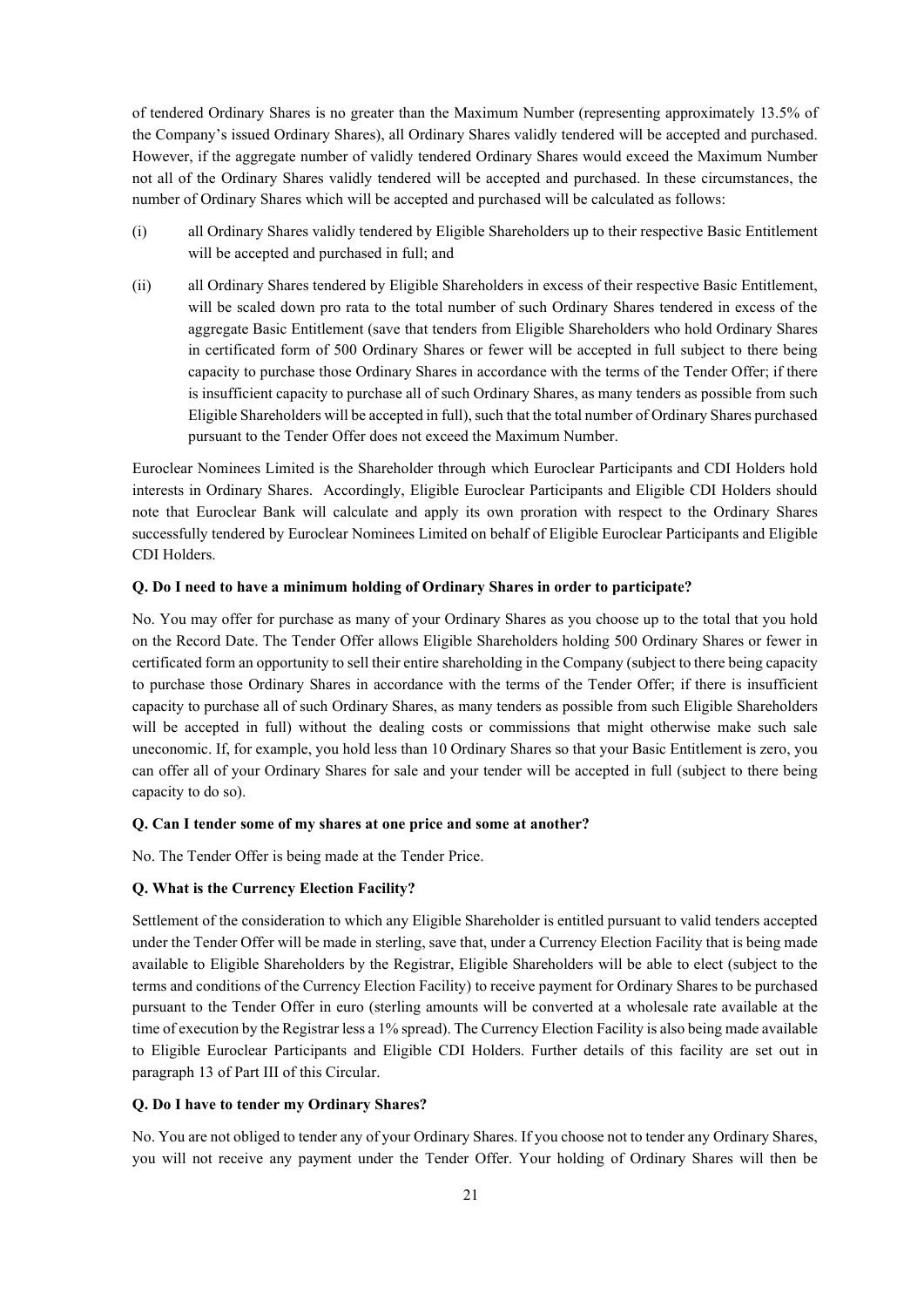unaffected, save for the fact that, assuming completion of the Tender Offer and subsequent purchase of Ordinary Shares by the Company, you will end up owning a greater percentage of the issued ordinary share capital of the Company after completion of the Tender Offer and the subsequent purchase of Ordinary Shares by the Company, than you did before, as there will be fewer Ordinary Shares in issue after completion of the Tender Offer and subsequent purchase of Ordinary Shares by the Company. The same may apply if you tender Ordinary Shares unsuccessfully.

## **Q. What do I need to do now?**

Whether you propose to attend the Extraordinary General Meeting or not, if you are a Shareholder, please complete the enclosed Form of Proxy and return it to Computershare Investor Services (Ireland) Limited, 3100 Lake Drive, Citywest Business Campus, Dublin 24, D24 AK82, Ireland, as soon as possible and, in any event, so as to be received no later than 11.00 a.m. on 7 December 2021. Completing and returning a Form of Proxy will not preclude you from attending and voting in person at the meeting should you wish to do so.

Persons holding through the Euroclear System or (via a holding of CDIs) CREST system are recommended to consult with their stockbroker or other intermediary at the earliest opportunity for information on how to issue voting instructions and will need to comply with any additional voting deadlines imposed by the respective service offerings.

If you hold Ordinary Shares in certificated form and you wish to tender some or all of your Ordinary Shares, you should complete the Tender Form in accordance with the instructions printed on it and in paragraph 4(a) of Part III of this Circular and return it by post in the accompanying reply-paid envelope to Registrar, Computershare Investor Services (Ireland) Limited, 3100 Lake Drive, Citywest Business Campus, Dublin 24, D24 AK82, Dublin 24, Ireland, together with your share certificate(s) in respect of the Ordinary Shares tendered.

If you hold Ordinary Shares in book-entry form through the Euroclear System or in uncertificated form as CDIs in CREST and you wish to tender some or all of your Ordinary Shares, please refer to section 4 of Part III of this Circular.

## **Q. What is the deadline for returning my Tender Form?**

The Tender Offer will close at 1.00 p.m. on 9 December 2021 and no tenders received after that time will be accepted unless the Company, in its sole and absolute discretion, shall have extended the period during which the Tender Offer is open. The Company shall notify holders of Ordinary Shares of any such material extension by way of a press release on the Company's website and by announcement through a regulatory information service of Euronext Dublin and the London Stock Exchange not later than 1.00 p.m. on 9 December 2021.

## **Q. What should I do if I have lost my share certificate and wish to participate in the Tender Offer?**

You should complete the Tender Form and send it, together with a letter of explanation to the Registrar, Computershare Investor Services (Ireland) Limited, 3100 Lake Drive, Citywest Business Campus, Dublin 24, D24 AK82, Ireland in accordance with the instructions in the Tender Form. You should then phone the helpline or write to Computershare Investor Services (Ireland) Limited asking for a letter of indemnity to be sent to you, which you should then complete in accordance with the instructions given and send back to Computershare Investor Services (Ireland) Limited immediately.

# **Q. If my Ordinary Shares are held by my broker or other nominee, will that person tender my Ordinary Shares on my behalf?**

Only if you provide instructions to your broker or other nominee to do so. You should follow the directions provided by your broker or other nominee regarding how to instruct your broker or other nominee to tender your Ordinary Shares. Without your specific instructions, your Ordinary Shares will not be tendered for purchase under the Tender Offer.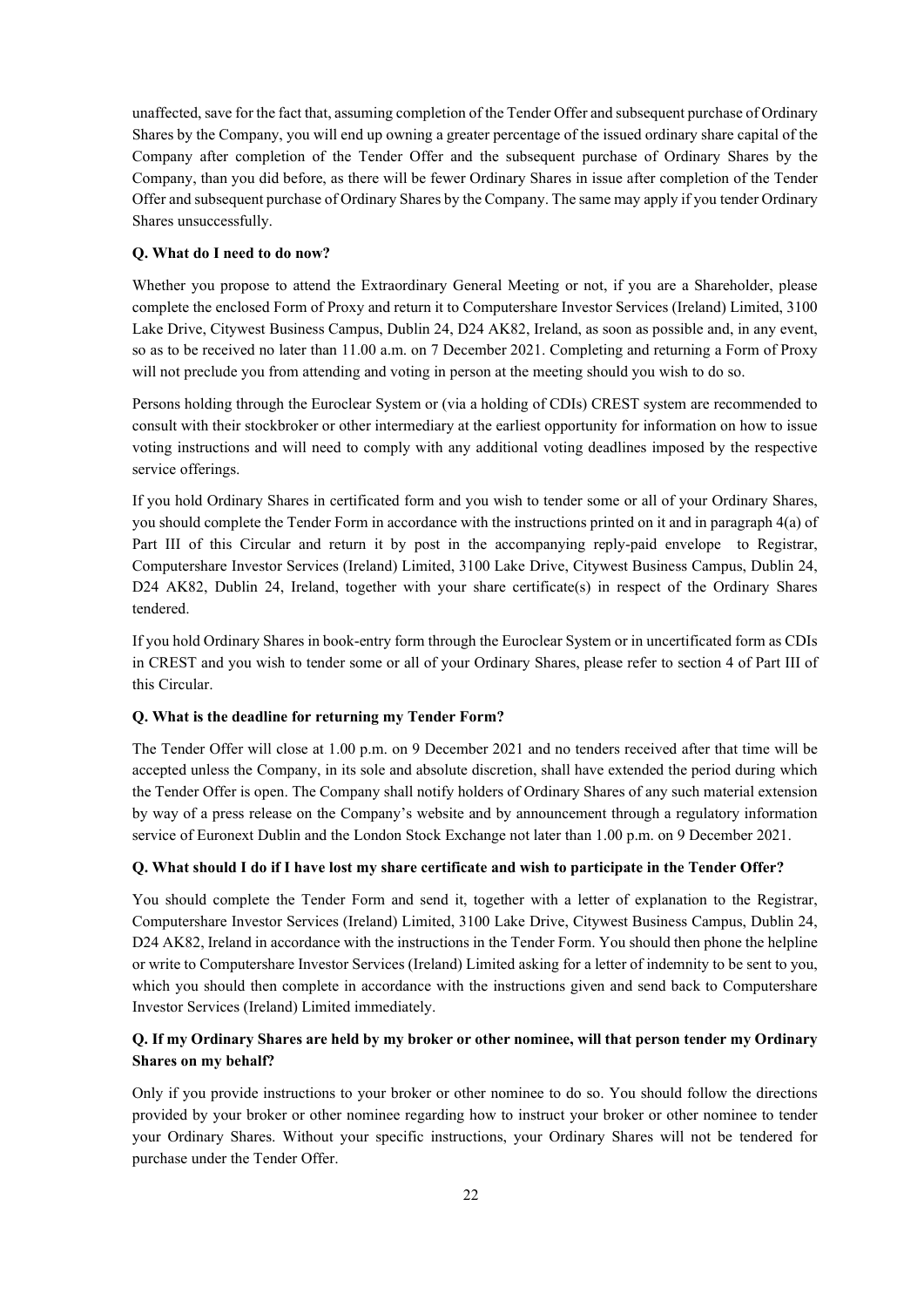## **Q. Do I have to pay any costs and expenses?**

No. The Company is not imposing any fees in connection with the Tender Offer. If you own your Ordinary Shares through a bank, broker, dealer, trust company or other nominee and such person tenders your Ordinary Shares on your behalf, such nominee may charge you a fee for doing so. You should consult with your bank, broker, dealer, trust company or other nominee to determine whether any charges will apply.

#### **Q. How many Ordinary Shares will there be in issue after the Tender Offer?**

This will depend on the number of Ordinary Shares that are successfully tendered. Assuming the Tender Offer is implemented in full, the Tender Offer will result in the purchase (and subsequent cancellation) of 14,814,412 Ordinary Shares (representing 13.5% of the existing issued Ordinary Share capital). If the Tender Offer is not implemented in full (because the aggregate number of Ordinary Shares validly tendered is less than 14,814,412 Ordinary Shares), then fewer Ordinary Shares will be purchased and cancelled as a result of the Tender Offer.

#### **Q. What will I receive?**

What you receive will depend on the action that you take. If you decide to participate and make a valid tender, and the Tender Offer is completed, you will sell some or all of your Ordinary Shares to the Company and will receive cash proceeds for them; you will also receive a share certificate in respect of any balance of Ordinary Shares not tendered or unsuccessfully tendered. If you decide to keep all your Ordinary Shares you will not receive any capital under the Tender Offer, but assuming the Tender Offer is completed, you will end up owning a greater percentage of the issued Ordinary Shares after the Tender Offer than you did before it; as there will then be fewer Ordinary Shares in issue.

#### **Q. When will I receive my cash?**

Under the expected timetable of events, it is expected that if you hold Ordinary Shares in certificated form, a cheque would be despatched to you for the proceeds of any sale by no later than ten Business Days following the Closing Date. It is expected that Euroclear Participants and (for those tendering CDIs) CREST account holders would also have their accounts credited around that date.

#### **Q. What is the tax treatment for Irish or UK resident Shareholders?**

For information about certain Irish and UK taxation consequences of the Tender Offer, please see Part IV of this Circular. All Shareholders, regardless of their residence or domicile, who intend to participate in the Tender Offer are strongly advised to consult their professional advisers as to their tax position, based on their own particular circumstances, before taking any actions relating to the Tender Offer.

#### **Q. Is there a general meeting of Shareholders to approve the Tender Offer and do I need to attend?**

The Extraordinary General Meeting of the Company will be held at 11.00 a.m. on 9 December 2021 at the Company's offices at 4th Floor, Styne House, Hatch Street Upper, Dublin 2, D02 DY27, Ireland in order to consider the Resolution, as explained further in the Notice of Extraordinary General Meeting included in this Circular.

The Company plans to conduct the EGM in accordance with the Irish Government's COVID-19 related public health measures and public health advice. Shareholders should expect the EGM to take place under constrained circumstances and are strongly recommended to vote by proxy. The Company will ensure that all legal requirements of the meeting, in accordance with its Articles of Association, are satisfied with the minimum necessary quorum of three Shareholders and physical distancing measures will be in place. The Company will continue to closely monitor the developing situation around COVID-19 as well as any further advice from the Irish Government. If it becomes necessary to amend the arrangements for the EGM, as much notice as possible will be given to Shareholders via RIS announcement.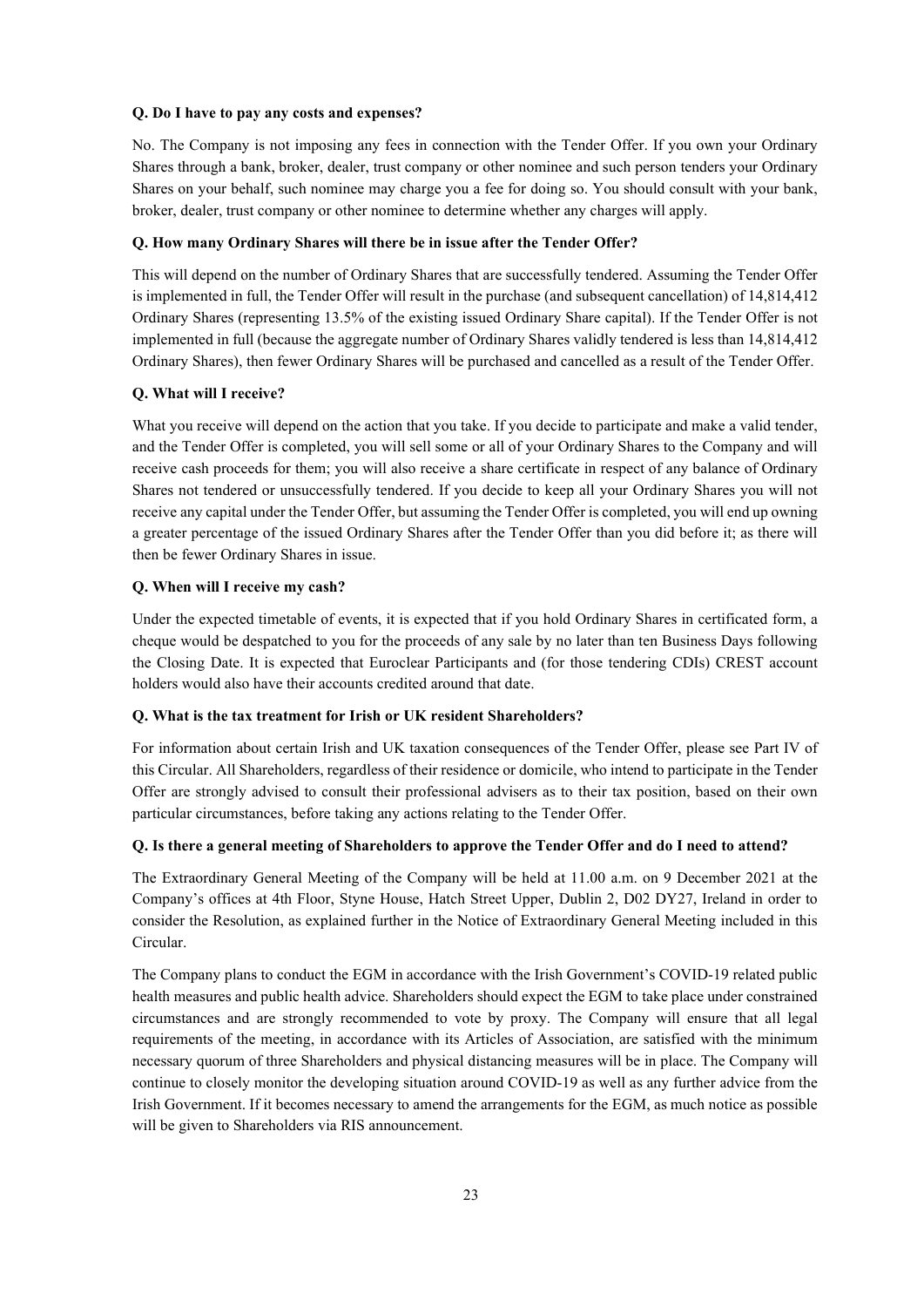To facilitate shareholder communication, the EGM will be broadcast by conference call. The conference call will commence at 11.00 a.m. on Thursday, 9 December 2021. Shareholders will be able to access the call using the numbers below:

| Ireland (Local):                  | $+353(0)15369584$ |
|-----------------------------------|-------------------|
| United Kingdom (Local):           | $+4402039362999$  |
| United States of America (Local): | $+16466641960$    |

The access code is: 865447. Please dial in  $5 - 10$  minutes prior to the start time using the applicable phone number above.

Shareholders should be aware that attendance on the conference call will not constitute attendance at the meeting and so Shareholders who attend the call and who wish to vote should submit their proxies in advance, so as to reach the Registrar by 11.00 a.m. on Tuesday, 7 December 2021.

## **Q. What if I have any more questions?**

If you have read this Circular and still have questions, a helpline is available for Shareholders by calling telephone number +353 (0) 1 447 5106. Please note that calls to these numbers may be monitored or recorded. The helpline cannot provide advice on the merits of the Tender Offer nor give any financial, legal or tax advice.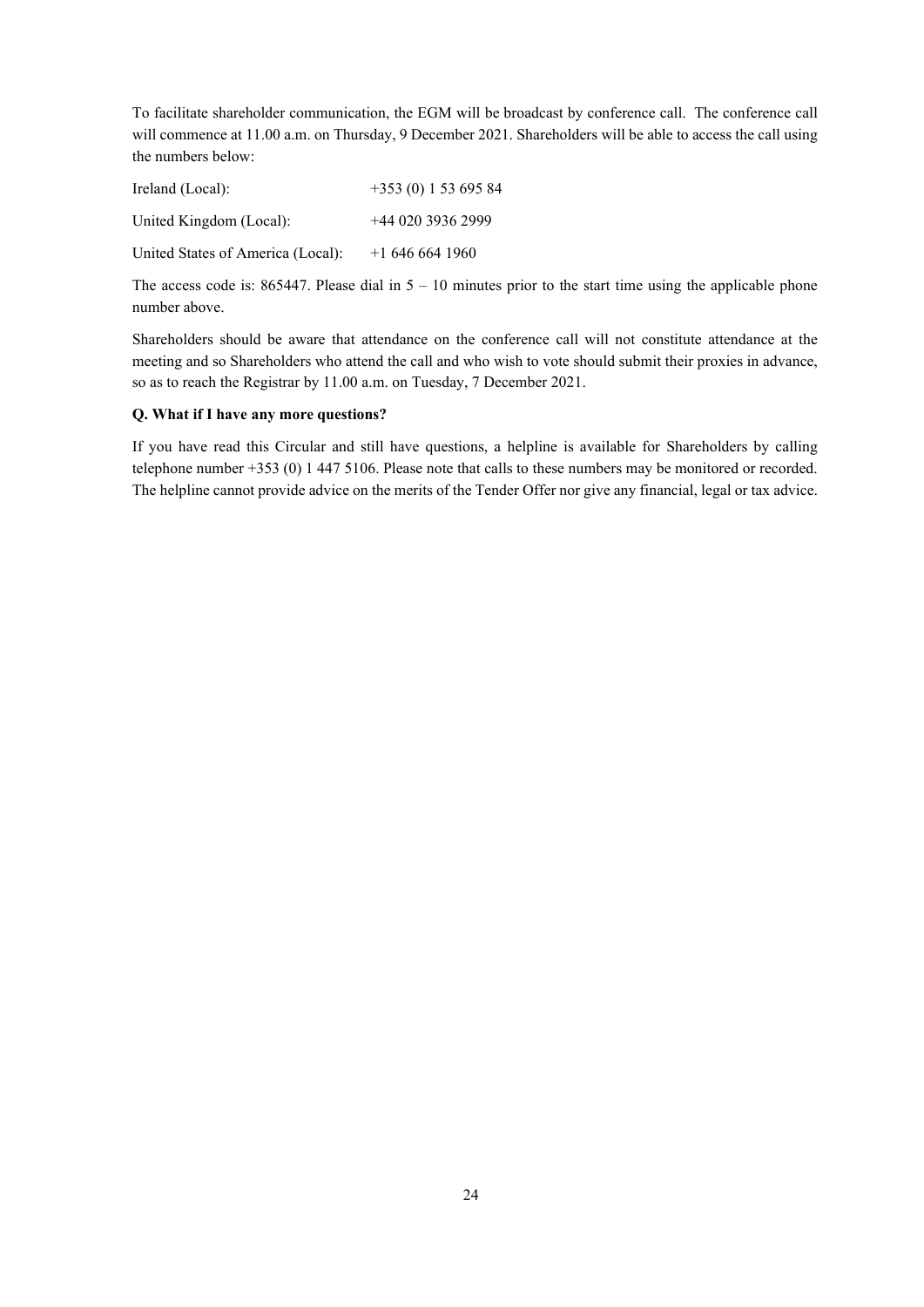## **PART III**

## **TERMS OF THE TENDER OFFER**

Shareholders on the Register at the Record Date (other than certain Overseas Shareholders, as described in paragraph 3 of this Part III below) are hereby invited to tender Ordinary Shares for purchase by Peel Hunt on the terms and subject to the conditions set out in this Circular and, for Shareholders who hold their Ordinary Shares in certificated form, in the accompanying Tender Form.

Under the Repurchase Agreement, the Company has granted a put option to Peel Hunt which, on exercise by Peel Hunt, obliges the Company to purchase from Peel Hunt, at the Tender Price, the Ordinary Shares purchased by Peel Hunt pursuant to the Tender Offer. Also under the Repurchase Agreement, Peel Hunt has granted the Company a call option which, on exercise by the Company, obliges Peel Hunt to sell to the Company, at the Tender Price, the Ordinary Shares purchased by Peel Hunt pursuant to the Tender Offer. Shares purchased by Peel Hunt pursuant to the Tender Offer will be purchased by Peel Hunt as principal and such purchases will be market purchases in accordance with rules of the London Stock Exchange and UK Listing Authority. Purchases of Shares by the Company pursuant to the Repurchase Agreement will also be market purchases in accordance with rules of the London Stock Exchange and UK Listing Authority (and overseas market purchases for the purpose of the Resolution). All of the Shares purchased by the Company pursuant to the Repurchase Agreement in connection with the Tender Offer will be cancelled. Under the Repurchase Agreement and pursuant to the Tender Offer generally, Peel Hunt will act as principal and not as agent, nominee or trustee.

Shareholders do not have to tender any Ordinary Shares if they do not wish to do so. The rights of Shareholders who choose not to tender their Ordinary Shares will be unaffected.

## **1 Terms and Conditions of the Tender Offer**

Peel Hunt hereby invites offers of Ordinary Shares by Eligible Shareholders for purchase by it on and subject to the following terms and conditions:

- 1.1 Offers under the Tender Offer are irrevocable and the consideration under the Tender Offer is the Tender Price payable in sterling (or, at the election of the Eligible Shareholder, Eligible Euroclear Participant or Eligible CDI Holder, in euro).
- 1.2 The Tender Offer is for up to 14,814,412 Ordinary Shares amounting to approximately 13.5% of the Company's ordinary share capital as at the date of this Tender Offer. The aggregate number of Ordinary Shares purchased pursuant to the Tender Offer will not in any event exceed this Maximum Number.
- 1.3 The Tender Offer will close at 1.00 p.m. on 9 December 2021 and no Tender Forms or corporate action instructions received after that time will be accepted in whole or in part, except to the extent that the Company extends the period for tendering under the Tender Offer, in which case a new date for the Tender Offer will be given. Peel Hunt reserves the right, subject to applicable legal and regulatory requirements, to extend the period for tendering under the Tender Offer at any time prior to 1.00 p.m. on 9 December 2021. Any material change to the expected timetable will be notified to Shareholders by way of a press release on the Company's website, and by announcement through a regulatory information service of Euronext Dublin and the London Stock Exchange. Any such extension will comply with all applicable legal and regulatory requirements including, but not limited to, the duration of such extension. **Notwithstanding any such extension, Eligible Shareholders will not be able to withdraw any Ordinary Shares tendered.**
- 1.4 The Tender Forms which have been, or are deemed to be, validly and properly completed and received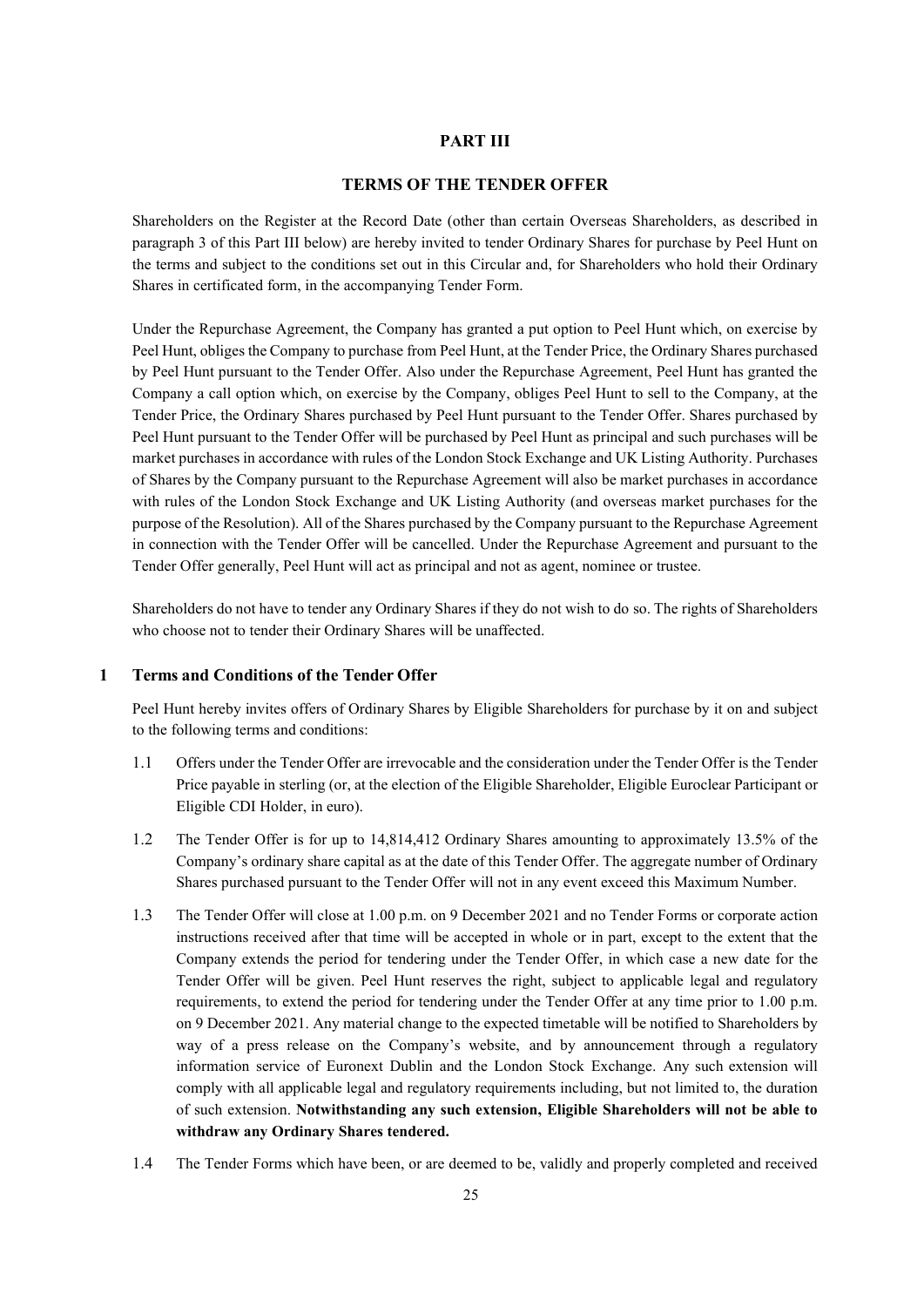by the Registrar by 1.00 p.m. on 9 December 2021 will become irrevocable at such time as they are received.

- 1.5 Eligible Euroclear Participants and Eligible CDI Holders may tender interests in Ordinary Shares held through, respectively, Euroclear Bank or CREST. The procedure for tendering interests in Ordinary Shares held through Euroclear Bank and CREST is set out in paragraphs 4(b) and 4(c), respectively, below. Corporate action instructions received by the Registrar from Euroclear Bank by 1.00 p.m. on 9 December 2021 will become irrevocable at such time as they are received.
- 1.6 The Tender Offer is only available to Shareholders (other than certain Overseas Shareholders) on the Register at the Record Date, and only in respect of the number of Ordinary Shares registered in their names on that date. Each Ordinary Share may only be tendered once and the total number of Ordinary Shares tendered by any Eligible Shareholder may not exceed the total number of Ordinary Shares held by such Eligible Shareholder. If the total number of Ordinary Shares tendered does exceed the total number of Ordinary Shares held by such Eligible Shareholder at 6.00 p.m. on the Record Date (unless the Tender Offer is extended), that Eligible Shareholder will be taken to have tendered all Ordinary Shares held by it.
- 1.7 Ordinary Shares successfully tendered will be acquired with full title guarantee, fully paid and free from all liens, charges, equitable interests and encumbrances and with all rights attaching to the same and will be cancelled and will not rank for any future dividends or other distributions.
- 1.8 Each Eligible Shareholder will be entitled to sell up to 13.5% of the Ordinary Shares registered in their respective names on the Record Date under the Tender Offer, rounded down to the nearest whole number of Ordinary Shares. All Ordinary Shares validly tendered by Eligible Shareholders up to their respective Basic Entitlements will be accepted and repurchased in full. Tendering Shareholders may also be able to participate in the Tender Offer in excess of their Basic Entitlement to the extent that other Eligible Shareholders tender less than their respective Basic Entitlements, resulting in additional capacity to purchase Ordinary Shares. Any Excess Tender Offer Shares will be repurchased from tendering Shareholders *pro rata* to the amount in excess of each Eligible Shareholder's Basic Entitlement so tendered (save that tenders from Eligible Shareholders who hold Ordinary Shares in certificated form of 500 Ordinary Shares or fewer will be accepted in full subject to there being capacity to purchase those Ordinary Shares in accordance with the terms of the Tender Offer; if there is insufficient capacity to purchase all of such Ordinary Shares, as many tenders as possible from such Eligible Shareholders will be accepted in full). Such allocations and proration will be calculated by reference to the number of Ordinary Shares registered in the name of tendering Eligible Shareholders at the Record Date with holdings under the same name with different designations treated as separate holdings of Shareholders for these purposes. As Euroclear Nominees Limited holds, on behalf of Euroclear Bank as operator of the Euroclear System, legal title to all Ordinary Shares that are held through the Euroclear System, including those Ordinary Shares represented by CDIs, Euroclear Nominees Limited will have a single Basic Entitlement and all tenders from Eligible Euroclear Participants and Eligible CDI Holders will be aggregated and treated as tenders by Euroclear Nominees Limited for the purposes of calculating allocations and proration amongst Eligible Shareholders. Euroclear Bank will calculate and apply its own proration, where applicable, with respect to tenders from Eligible Euroclear Participants and Eligible CDI Holders. Peel Hunt retains the discretion to make minor adjustments to the above in order to account for fractional differences and ensure the maximum aggregate number of Ordinary Shares tendered is accepted.
- 1.9 All tenders in respect of Ordinary Shares held in book-entry form through Euroclear Bank must be made in accordance with the instructions set out in paragraph 4(b) below. Eligible Euroclear Participants tendering Ordinary Shares held in book-entry through Euroclear Bank must make their instruction known through their bank, broker or other intermediary for submission to Euroclear Bank no later than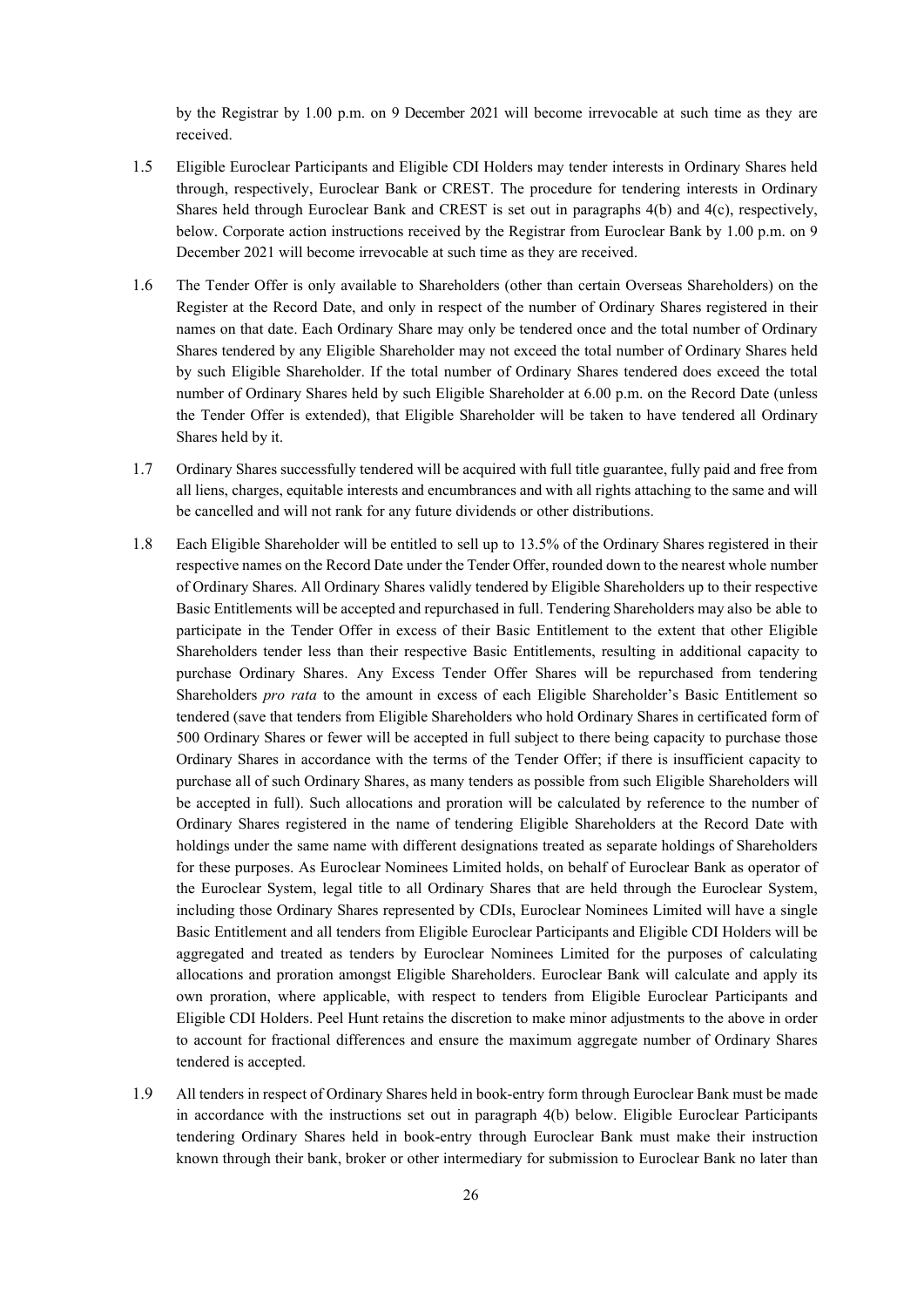12.00 noon on 9 December 2021 as described in this Part III, or such time as advised by Eurolear Bank.

- 1.10 All tenders in respect of Ordinary Shares held in CDI Form through CREST must be made in accordance with the instructions set out in paragraph 4(c) below. Eligible CDI Holders tendering CDIs must take (or, if the CREST member is a CREST sponsored member, procure that its CREST sponsor takes) such action as will be necessary to ensure that a valid tender offer instruction is made on its behalf in sufficient time so as to enable Euroclear UK to send a corresponding corporate action instruction to Euroclear Bank by 12.00 noon on 9 December 2021. CREST members and (where applicable) their CREST sponsors should note that Euroclear UK does not make available special procedures in CREST for any particular corporate action. Normal system timings and limitations will therefore apply in relation to the input of a CREST instruction and its settlement in connection with the Tender Offer.
- 1.11 All tenders in respect of Ordinary Shares held in certificated form must be made on the accompanying Tender Form duly completed in accordance with the instructions set out in paragraph 4(a) below and in the Tender Form (which constitutes part of the terms of the Tender Offer). Such tenders will only be valid if the procedures contained in this Circular and in the Tender Form are complied with infull.
- 1.12 The Tender Offer, and all tenders, will be governed by and construed in accordance with English law. The tendering of Ordinary Shares will constitute submission to the jurisdiction of the English courts.
- 1.13 Further copies of the Tender Form may be obtained on request from the Registrar by calling +353 (0) 1 447 5106 between 8.30 a.m. and 5.30 p.m., Monday to Friday.
- 1.14 Holdings in certificated form under the same name with different designations will be treated asseparate holdings of Shareholders for the purposes of the application of terms of the Tender Offer and a separate Tender Form will need to be submitted in order to tender each such separate holding.
- 1.15 All questions asto the number of Ordinary Sharestendered, the price to be paid therefore and the validity, form, eligibility (including the time of receipt) and acceptance for payment of any tender of Ordinary Shares will be determined by Peel Hunt in its discretion, which determination shall be final and binding on all the parties (except as otherwise required under applicable law).
- 1.16 It is expected that the results of the Tender Offer will be announced on 10 December 2021.
- 1.17 All documents and remittances sent by or to Shareholders will be sent at the risk of the Shareholder concerned. To the extent tenders in excess of Basic Entitlements are scaled back and not satisfied, share certificates and other documents of title will be returned by post to the person whose name and address (outside the Restricted Territories) is set out in the Tender Form by no later than 14 Business Days after the announcement of the results of the Tender Offer.
- 1.18 If only a part of a holding of Ordinary Shares is successfully tendered pursuant to the Tender Offer, the relevant Eligible Shareholder will be entitled to receive a balance certificate in respect of the unsold Ordinary Shares which will be despatched no later than ten Business Days following the Closing Date. If only a part of a holding of Ordinary Shares held in book-entry form through Euroclear Bank is successfully tendered pursuant to the Tender Offer, the Eligible Euroclear Participant's unsold Ordinary Shares will be unblocked so that they become available again in the Admitted Institution's securities clearance account as soon as possible following the announcement of the results of the Tender Offer. If only a part of a holding of Ordinary Shares held in CDI Form through CREST is successfully tendered pursuant to the Tender Offer, the Eligible CDI Holder's unsold CDIs will be unblocked so that they become available again in the relevant CREST account in accordance with the terms of the CREST International Manual.
- 1.19 Peel Hunt reserves the absolute right to reject any or all tenders it determines not to be in proper form or the acceptance or payment for which may, in the opinion of Peel Hunt, be unlawful. Peel Hunt reserves the absolute right to waive any of the terms of the Tender Offer and any defect or irregularity in the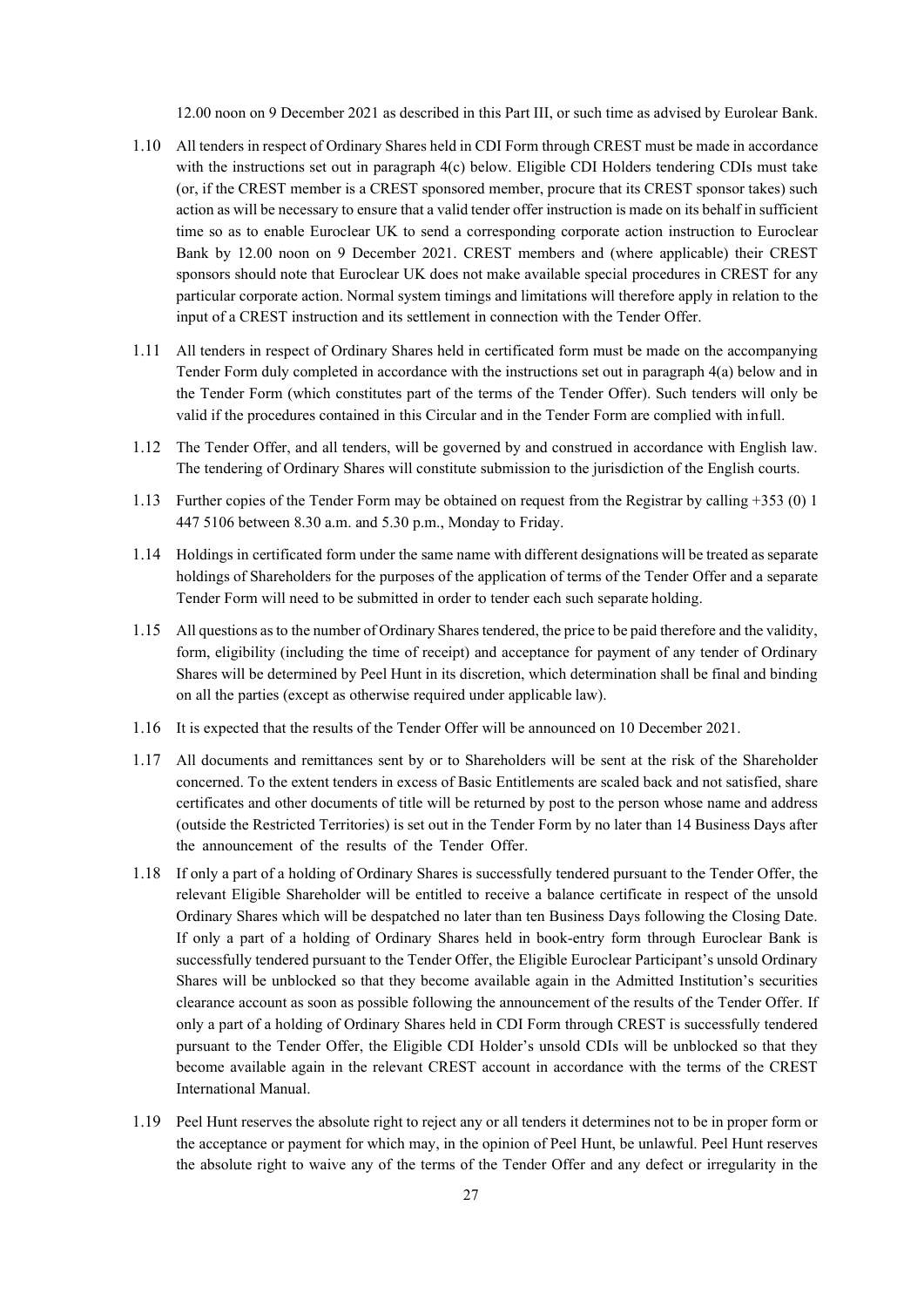tender of any particular Ordinary Shares or any particular holder thereof to the extent permitted by applicable law. No tender of Ordinary Shares will otherwise be deemed to be validly made until all defects and irregularities have been cured or waived. The consideration under the Tender Offer will not be despatched until after the Tender Form is complete in all respects and the share certificate(s) and/or other document(s) of title satisfactory to Peel Hunt have been received or (as the case may be) the relevant corporate action instruction has settled.

- 1.20 No commissions or dealing charges will be levied on any Ordinary Shares purchased pursuant to the Tender Offer.
- 1.21 The failure of any person to receive a copy of this Circular or, for a person who holds his Ordinary Shares in certificated form, the Tender Form shall not invalidate any aspect of the Tender Offer. None of the Company, Peel Hunt, Davy, the Registrar or any other person will incur any liability in respect of any person failing to receive this Circular and/or, for a person who holds its Ordinary Shares in certificated form, the Tender Form.
- 1.22 None of the Company, Peel Hunt, Davy, the Registrar or any other person is or will be obliged to give notice of any defects or irregularities in tenders, and none of them will incur any liability for failure to give any such notice.
- 1.23 No acknowledgement of receipt of any Tender Form, share certificate(s), other document(s) of title and/or corporate action instructions (as appropriate) will be given.

# **2 Conditions**

- 2.1 The Tender Offer is conditional on:
	- (a) the passing, as a special resolution, at the EGM of the Resolution set out in the Notice of General Meeting at the end of this Circular;
	- (b) the Repurchase Agreement not having been terminated in accordance with its terms; and
	- (b) the Tender Offer not having been terminated in accordance with paragraph 10,

(together, the "**Tender Conditions**").

2.2 Peel Hunt will not purchase Shares pursuant to the Tender Offer unless the Tender Conditions have been satisfied. The Tender Conditions may not be waived by Peel Hunt or the Company. If any of the Tender Conditions is not satisfied by 1.00 p.m. on 9 December 2021 (or such later time and date as the Company and Peel Hunt may agree), the Tender Offer will not proceed and will lapse.

# **3 Overseas Shareholders**

3.1 The making of the Tender Offer in, or to persons resident in, jurisdictions outside Ireland and the United Kingdom, including to custodians, nominees or trustees for persons who are citizens, residents or nationals of jurisdictions outside Ireland and the United Kingdom may be prohibited or affected by the laws of the relevant overseas jurisdiction. Shareholders (including for this purpose Euroclear Participants and CDI Holders) who are Overseas Shareholders should inform themselves about and observe any applicable legal or regulatory requirements. It is the responsibility of any such Shareholder wishing to tender Ordinary Shares to satisfy himself as to the full observance of the laws of the relevant jurisdiction in connection therewith, including the obtaining of any governmental, exchange control or other consents which may be required, the compliance with other necessary formalities and the payment of any issue, transfer or other taxes due in such jurisdiction. If a Shareholder is in any doubt about its position, it should consult its professional adviser in the relevant jurisdiction. Any such Shareholder will be responsible for any such issue, transfer or other taxes by whomsoever payable and the Company and any person acting on their behalf shall be fully indemnified and held harmless by such Shareholder for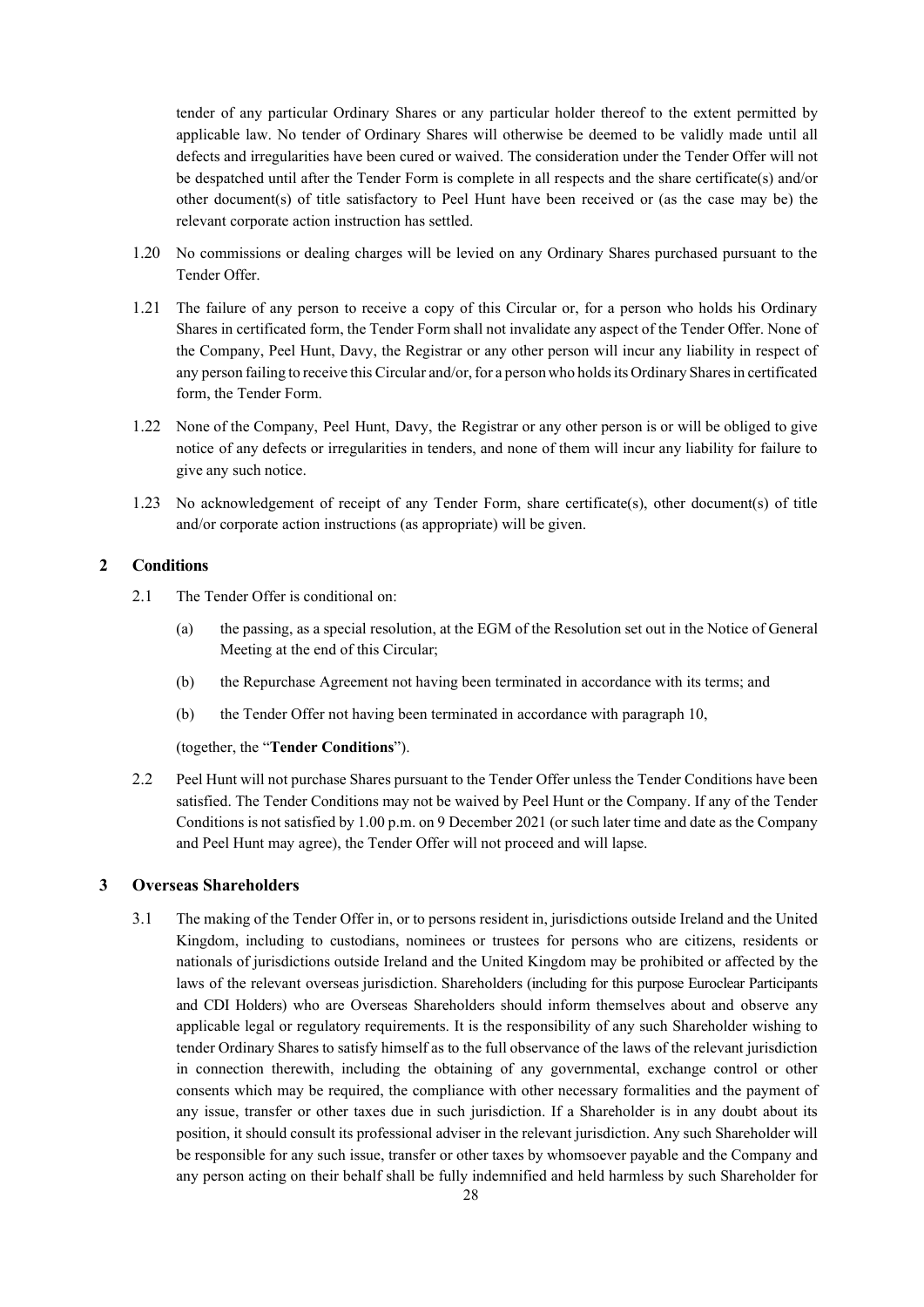any such issue, transfer or other taxes such person may be required to pay. No steps have been taken to register or qualify the Tender Offer or to authorise the extending of this Tender Offer or the distribution of this Circular, the Tender Form or any related documents in any territory outside Ireland and the United Kingdom.

- 3.2 In particular, the Tender Offer is not being made, directly or indirectly, in or into the Restricted Territories.
- 3.3 Copies of this Circular, the Tender Form and any related documents must not be mailed or otherwise distributed or sent in, into or from any of the Restricted Territories, including to Shareholders with registered addresses in any of the Restricted Territories or to persons who are custodians, nominees or trustees holding shares for persons in any of the Restricted Territories. Persons receiving such documents (including, without limitation, custodians, nominees and trustees) should not distribute, send or mail them in, into or from any of the Restricted Territories or use such mails or any such means, instrumentality or facility in connection with the Tender Offer to do so, and so doing may render invalid any purported tender under the Tender Offer. Persons wishing to tender under the Tender Offer should not use such mails or any such means, instrumentality or facility for any purpose, directly or indirectly, relating to any tender under the Tender Offer. Envelopes containing Tender Forms should not be postmarked in any of the Restricted Territories or otherwise despatched from any of the Restricted Territories and all tendering Shareholders must provide addresses outside the Restricted Territories for the remittance of cash or return of any documents.
- 3.4 A Shareholder (including for this purpose a Euroclear Participant or CDI Holder) will be deemed not to have tendered Ordinary Shares pursuant to the Tender Offer if: (i) such Shareholder is unable to make the representations and warranties set out in paragraph 7 (headed "**Effect of Tender Forms**") below or (as the case may be) paragraph 8 (headed "**Effect of Electronic Tenders**") below; (ii) such Shareholder completes a Tender Form with an address in any of the Restricted Territories or has a registered address in any of the Restricted Territories and in either case such Shareholder does not insert in the Tender Form the name and address of the person or agent outside any of the Restricted Territories to whom he wishes the consideration to which he is entitled under the Tender Offer to be sent, subject to the provisions of this paragraph and applicable law; or (iii) such Shareholder inserts in such Tender Form the name and address of the person or agent in any of the Restricted Territories to whom he wishes the consideration to which such Shareholder is entitled under the Tender Offer to be sent; or (iv) the Tender Form received from him isin an envelope postmarked in, or which otherwise appears to the Company, Davy, Peel Hunt, the Registrar or their agents to have been sent from, any of the Restricted Territories. Peel Hunt reserves the right, in its absolute discretion, to investigate in relation to any tender whether the representations and warranties referred to in sub-paragraphs 7.8 and 7.9 of paragraph 7 below (headed "**Effect of Tender Forms**") and sub-paragraphs 8.5 and 8.6 of paragraph 8 below (headed "**Effect of Electronic Tenders**") given by any Shareholder are correct and, if such investigation is undertaken and as a result Peel Hunt determines (for any reason) that such representation and warranty is not correct, such tender shall not be valid.
- 3.5 If, in connection with making the Tender Offer, notwithstanding the restrictions described above, any person (including, without limitation, custodians, nominees and trustees), whether pursuant to a contractual or legal obligation or otherwise, forwards this Circular, the Tender Form or any related documents in, into or from any of the Restricted Territories, such person should:
	- (i) inform the recipient of such fact;
	- (ii) explain to the recipient thatsuch action may invalidate any purported tender by the recipient; and
	- (iii) draw the attention of the recipient to this paragraph 3.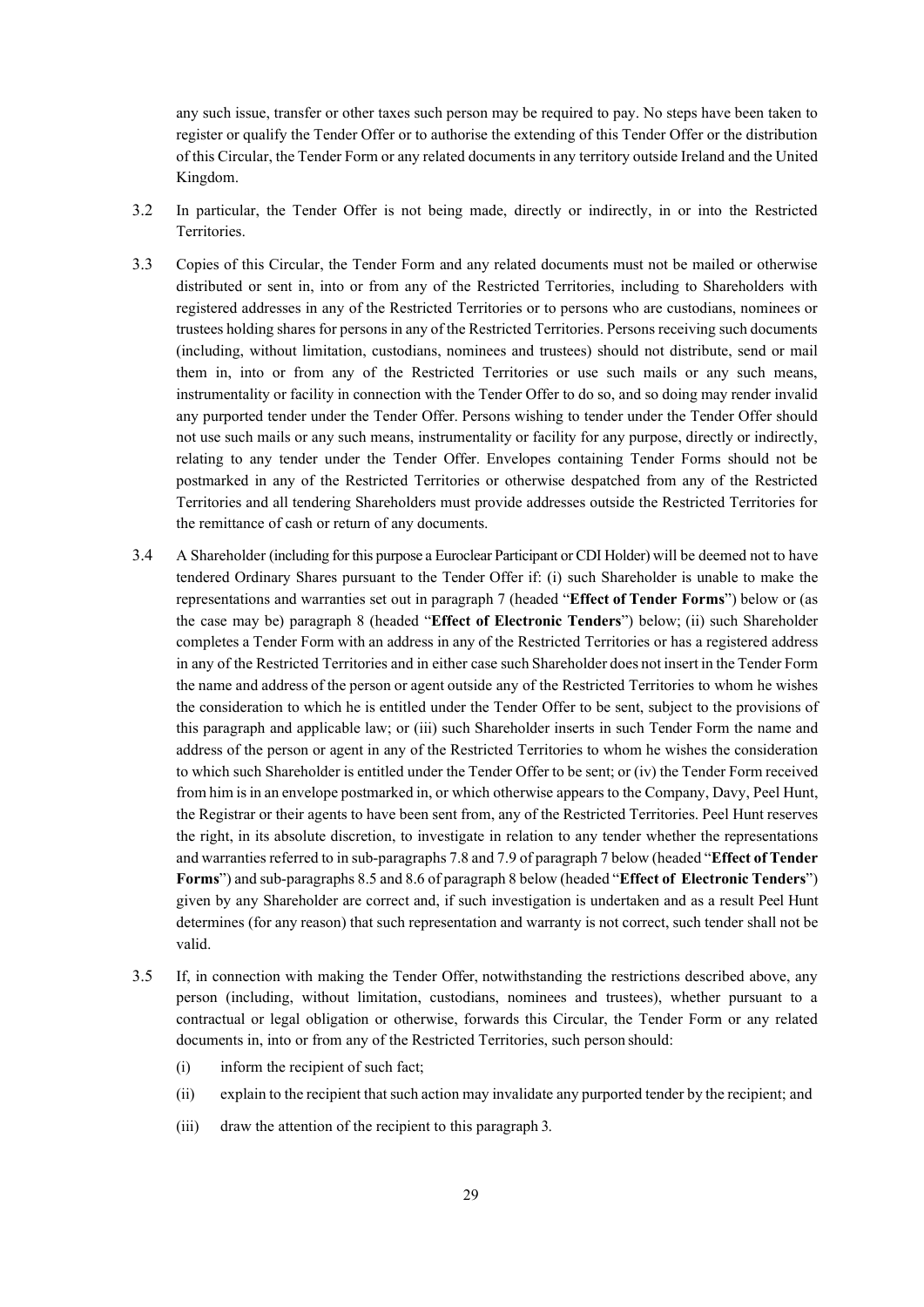3.6 The provisions in this paragraph 3 and/or any other terms of the Tender Offer relating to Overseas Shareholders may be waived, varied or modified as regards a specific Shareholder or on a generalbasis by Peel Hunt or its agents in their absolute discretion but only if Peel Hunt or its agents is/are satisfied thatsuch waiver, variation or modification will not constitute or give rise to breach of applicable securities or other laws. References in this paragraph 3 to a "Shareholder" shall include references to: (i) a Euroclear Participant or CDI Holder tendering interests in Ordinary Shares and (ii) the persons executing Tender Forms and, in the event of more than one person executing Tender Forms, the provisions in this paragraph 3 shall apply to them jointly and severally.

**Overseas Shareholders should inform themselves about and observe any applicable legal or regulatory requirements. If Shareholders are in any doubt about their position, they should consult their professional adviser in the relevant territory.**

## **4 Procedure for Tendering**

**There are different procedures for Ordinary Shares depending on whether Ordinary Shares are held in certificated form or in book-entry form through the Euroclear System or in uncertificated form as CDIs in CREST.**

An Eligible Shareholder holding Ordinary Shares in certificated form may only tender such Ordinary Shares by completing and returning the Tender Form in accordance with the instructions set out in paragraph 4(a) below and the instructions printed thereon.

If an Eligible Shareholder holds Ordinary Shares in certificated form but under different designations, it should complete a separate Tender Form, as appropriate, in respect of each designation. Additional Tender Forms are available from the Registrar by telephone on +353 (0) 1 447 5106.

If an Eligible Euroclear Participant holds interests in Ordinary Shares in book-entry form in Euroclear Bank and wishes to tender, it should make its instruction known to its bank, broker or other intermediary. The procedure for tendering Ordinary Shares held through Euroclear Bank is set out in paragraph 4(b) below.

If an Eligible CDI Holder holds interests in Ordinary Shares in CDI Form in CREST and wishes to tender, it should take (or, if the CREST member is a CREST sponsored member, procure that its CREST sponsor takes) such action as shall be necessary to ensure that a valid tender offer instruction is made on its behalf. The procedure for tendering Ordinary Shares held in CDI Form through CREST is set out in paragraph 4(c) below.

# *(a) Ordinary Shares held in certificated form (that is, not in Euroclear Bank)*

To tender its Ordinary Shares held in certificated form an Eligible Shareholder must complete, sign and have witnessed the Tender Form. The completed, signed and witnessed Tender Form should be sent by post during normal business hours only to the Registrar, Computershare Investor Services (Ireland) Limited, 3100 Lake Drive, Citywest Business Campus, Dublin 24, D24 AK82, Ireland, **as soon as possible and, in any event, so as to be received no later than 1.00 p.m. on 9 December 2021.** No tenders received after that time will be accepted. No acknowledgement of receipt of documents will be given. Any Tender Form received in an envelope postmarked in one of the Restricted Territories or otherwise appearing to Peel Hunt or its agents to have been sent from any of those jurisdictions may be rejected as an invalid tender. For further information on Overseas Shareholders, see paragraph 3 (headed "**Overseas Shareholders**") above.

The completed and signed Tender Form should be accompanied, where possible, by the relevant share certificate(s) and/or other document(s) of title.

If an Eligible Shareholder's share certificate(s) and/or other document(s) of title is/are not readily available (for example, if they are with its stockbroker, bank or other agent) or are lost, the Tender Form should nevertheless be completed, signed and returned as described above **so as to be received by the**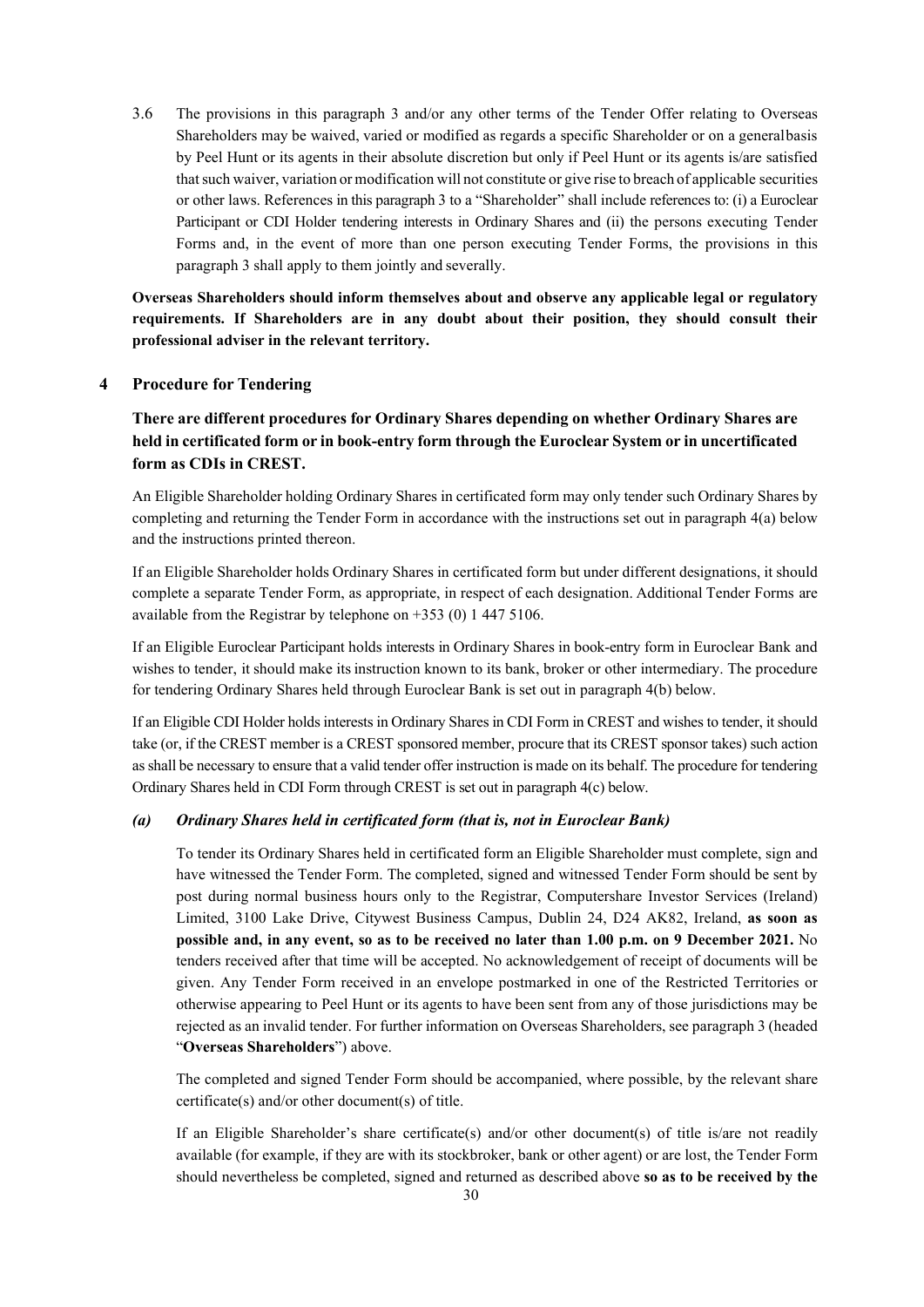**Registrar, not later than 1.00 p.m. on 9 December 2021,** together with any share certificate(s) and/or documents(s) of title that it may have available with a note of explanation stating that the remaining documents will follow as soon as possible or that it has lost one or more of its share certificate(s) and/or other document(s) of title. The relevant share certificate(s) and document(s) of title should be forwarded as soon as possible thereafter and, in any event, so as to arrive by not later than 1.00 p.m. on 9 December 2021.

In respect of those Ordinary Shares for which its share certificate(s) is/are lost, an Eligible Shareholder should complete a letter of indemnity, which can be obtained by writing to the Registrar, Computershare Investor Services (Ireland) Limited, 3100 Lake Drive, Citywest Business Campus, Dublin 24, D24 AK82, Ireland. **This indemnity should be returned as described above so as to be received by the Registrar, not later than 1.00 p.m. on 9 December 2021**.

Where an Eligible Shareholder has returned a letter of indemnity in respect of unavailable share certificate(s) and it subsequently finds or obtains the relevant share certificate(s), it should immediately deliver the share certificate(s) during normal business hours only or by post to the Registrar, as described above.

If a Shareholder does not return his share certificate(s) by 1.00 p.m. on 9 December 2021, the Company may deem (in its absolute discretion) that such Shareholder has only tendered the number of Ordinary Shares in respect of which share certificates have been received.

Share certificates in respect of any Ordinary Shares not purchased will be despatched to Eligible Shareholders by post not later than 10 Business Days after the Closing Date.

## *(b) Interests in Ordinary Shares held in book-entry form through Euroclear Bank*

Euroclear Nominees Limited holds legal title to all Ordinary Shares that are held through the Euroclear System, on behalf of Euroclear Bank as operator of the Euroclear System. Euroclear Bank as operator of the Euroclear System will communicate to the Registrar corporate action instructions in respect of the Tender Offer that are properly received by it from Admitted Institutions.

Eligible Euroclear Participants who hold interests in Ordinary Shares in book-entry form through an Admitted Institution and who wish to tender all or any of their existing holdings of Ordinary Shares are requested to make their tender known through their bank, broker or other intermediary for submission to Euroclear Bank no later than 12.00 noon on 9 December 2021, unless the tender period is extended. The relevant bank or broker or Euroclear Bank may set an earlier deadline for communication by Euroclear Participants in order to permit the bank, broker or other intermediary to communicate corporate action instructions through an Admitted Institution to Euroclear Bank for onward communication to the Registrar.

In submitting such corporate action instruction, each Admitted Institution is required to declare (i) the number of Ordinary Shares that are tendered as part of its Basic Entitlement (being up to 13.5% of the Admitted Institution's total balance of Ordinary Shares held through the Euroclear System on the Record Date rounded down to the nearest whole number) and, if applicable, the number of Ordinary Shares that are tendered above its Basic Entitlement; (ii) the total balance of Ordinary Shares held through the Euroclear System on the Record Date on which the Basic Entitlement has been calculated (i.e. the "available balance"); (iii) that it has the tendered Ordinary Shares in its administration, (iv) that each Euroclear Participant who accepts the Tender Offer (a) irrevocably represents and warrants that the Ordinary Shares are being tendered in compliance with the restrictions outlined in this Circular and (b) irrevocably represents and warrants that he/she is not over-tendering its position, (v) that it undertakes to transfer the Ordinary Shares free from all liens, charges, encumbrances, equitable interests, rights of pre-emption or other third party rights of any nature and together with all the rights attaching thereto on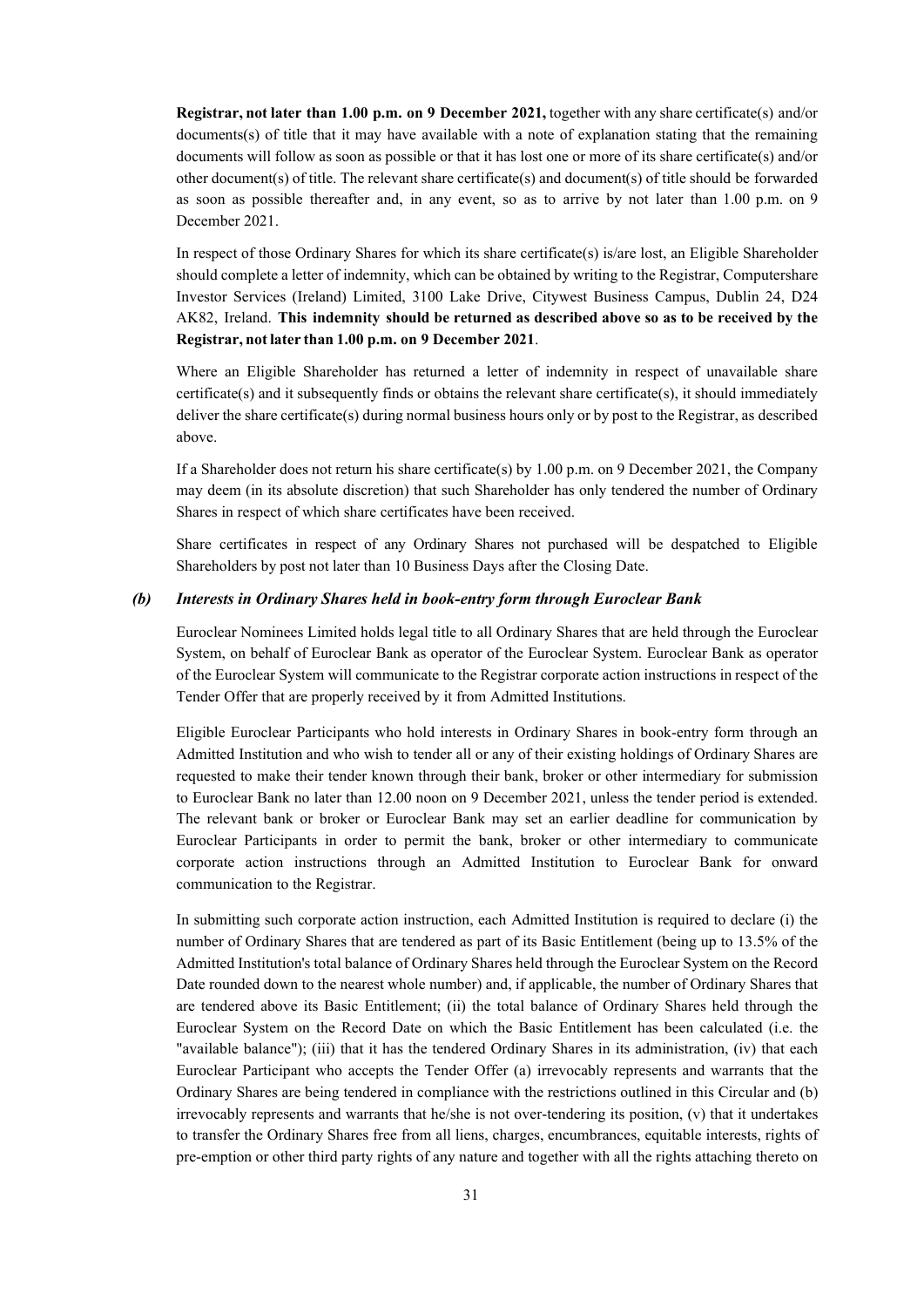the Closing Date, (vi) that it authorises Euroclear Bank to inform the Company of its available balance at the Record Date and (vi) that, on request from the Company, it will provide the legal name of the Euroclear Participants wishing to tender.

Tenders from Euroclear Participants shall constitute irrevocable instructions to the relevant Admitted Institutions to block any attempt to transfer the Ordinary Shares tendered, so that, on or prior to the Settlement Date, no transfer of such Ordinary Shares may be effected (other than to Peel Hunt on or prior to the Settlement Date) and to debit the securities account in which such Ordinary Shares are held on the Settlement Date in respect of the Ordinary Shares tendered, against payment by or on behalf of Peel Hunt to Euroclear Bank of the Tender Price in respect of those Ordinary Shares on the Settlement Date.

#### *(c) Interests in Ordinary Shares held in CDI Form*

Euroclear Nominees Limited holds legal title to all Ordinary Shares that are held through the Euroclear System, on behalf of Euroclear Bank as operator of the Euroclear System. For those Ordinary Shares represented by CDIs, Euroclear Bank has credited interests in such Ordinary Shares to the account of the CREST Nominee, CIN (Belgium) Limited. The CREST Nominee holds its interest in such Ordinary Shares as nominee and for the benefit of the CREST Depository, with the CREST Depository, in turn, holding its interest in such Ordinary Shares on trust and for the benefit of the holders of the CDIs.

Euroclear UK will issue a "corporate actions bulletin" detailing the deadlines to be met and procedures to be followed by CREST members who wish to tender all or any of their Ordinary Shares held in CDI Form. CREST members who wish to tender all or any of their Ordinary Shares held in CDI Form should refer to the "corporate actions bulletin" and the CREST International Manual for further information on the CREST procedures. If you are a CREST sponsored member you should consult your CREST sponsor if you wish to tender all or any of their Ordinary Shares held in CDI Form as only your CREST sponsor will be able to take the necessary action to make this application in CREST.

CREST members and (where applicable) their CREST sponsors should note that Euroclear UK does not make available special procedures in CREST for any particular corporate action. Normal system timings and limitations will therefore apply in relation to the input of a CREST instruction and its settlement in connection with the Tender Offer. It is the responsibility of the CREST member concerned to take (or, if the CREST member is a CREST sponsored member, to procure that his CREST sponsor takes) such action as shall be necessary so as to enable Euroclear UK to send a corresponding corporate action instruction to Euroclear Bank by 12.00 noon on 9 December 2021. In this connection CREST members and (where applicable) their CREST sponsors are referred in particular to the "corporate actions bulletin" described above and those sections of the CREST International Manual concerning practical limitations of the CREST system and timings.

Tenders from CDI Holders shall constitute irrevocable instructions to CREST to block any attempt to transfer the CDIs (and Ordinary Shares represented by such CDIs) tendered, so that, on or prior to the Settlement Date, no transfer of such CDIs (and Ordinary Shares) may be effected (other than to Peel Hunt on or prior to the Settlement Date) and to debit the securities account in which such CDIs are held on the Settlement Date in respect of the CDIs (and Ordinary Shares represented by such CDIs) tendered, against payment by or on behalf of Peel Hunt to Euroclear Bank of the Tender Price in respect of those Ordinary Shares on the Settlement Date.

## **5 Tenders through Euroclear Bank**

Each Euroclear Participant by whom, or on whose behalf, a tender through an Admitted Institution is made irrevocably undertakes, represents, warrants and agrees to and with Peel Hunt, the Company and the Registrar (so as to bind them, their personal representatives, heirs, successors and assigns) on the date that such Ordinary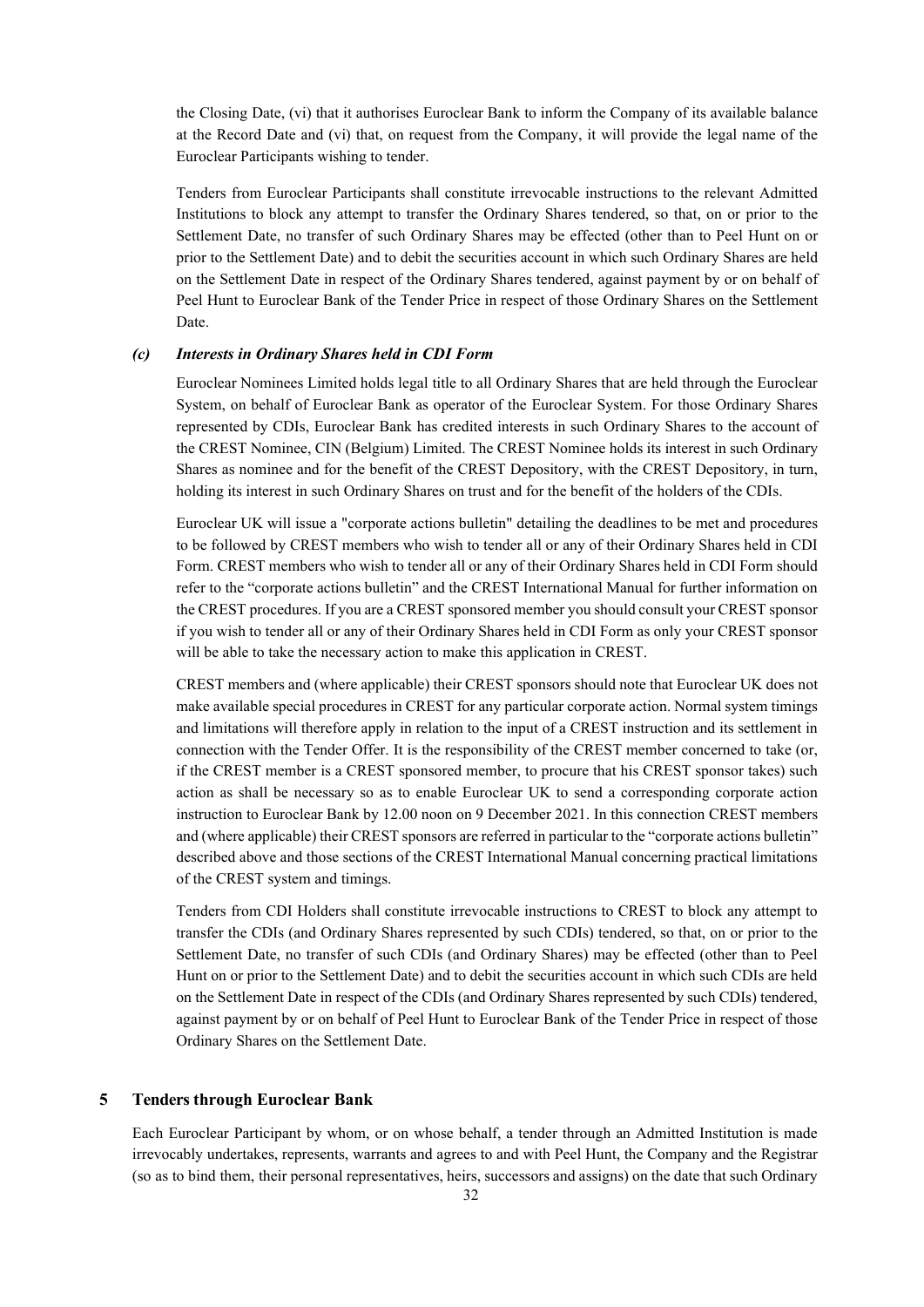Shares are tendered up to and including the Settlement Date that:

- (a) the tender of any Ordinary Shares constitutes an acceptance by the Euroclear Participant of the Tender Offer, on the terms and subject to the conditions and restrictions of the Tender Offer and the rules of the Euroclear System;
- (b) such Euroclear Participant is not over-tendering its position and will deliver the Ordinary Shares on the Closing Date;
- (c) such Euroclear Participant has full power and authority to tender, sell and deliver, and has not entered into any other agreement to tender, sell or deliver the Ordinary Shares stated to have been tendered to any party other than Peel Hunt (together with all rights attaching thereto) and, when such Ordinary Shares are purchased by the Company for cash, Peel Hunt acquires such Ordinary Shares, with full title guarantee and free and free from all liens, charges, encumbrances, equitable interests, rights of preemption or other third party rights of any nature and together with all the rights attaching thereto; and
- (d) such Ordinary Shares are being tendered in compliance with the restrictions set out in this Circular and the securities and other applicable laws or regulations of the jurisdiction in which the Euroclear Participant is located or of which it is a resident and no registration, approval or filing with any regulatory authority of such jurisdiction is required in connection with the tendering of such Ordinary Shares; and
- (e) if requested by the Company (or the Registrar acting as agent on its behalf), provide the legal name of the beneficial Euroclear Participant wishing to tender.

#### **6 Tenders through CREST**

A CREST member or (where applicable) CREST sponsored member who makes or is treated as making a valid tender in accordance with the above procedures irrevocably undertakes, represents, warrants and agrees to and with Peel Hunt, the Company and the Registrar (so as to bind them, their personal representatives, heirs, successors and assigns) on the date that such Ordinary Shares are tendered up to and including the Settlement Date that:

- (a) the tender of any Ordinary Shares constitutes an acceptance by the CREST member or (where applicable) CREST sponsored member of the Tender Offer, on the terms and subject to the conditions and restrictions of the Tender Offer and the rules of CREST;
- (b) such CREST member or (where applicable) CREST sponsored member is not over-tendering its position and will deliver the Ordinary Shares on the Closing Date;
- (c) such CREST member or (where applicable) CREST sponsored member has full power and authority to tender, sell and deliver, and has not entered into any other agreement to tender, sell or deliver the Ordinary Shares stated to have been tendered to any party other than Peel Hunt (together with all rights attaching thereto) and, when such Ordinary Shares are purchased by Peel Hunt for cash, Peel Hunt acquires such Ordinary Shares, with full title guarantee and free and free from all liens, charges, encumbrances, equitable interests, rights of pre- emption or other third party rights of any nature and together with all the rights attaching thereto; and
- (d) such Ordinary Shares are being tendered in compliance with the restrictions set out in this Circular and the securities and other applicable laws or regulations of the jurisdiction in which the Shareholder is located or of which it is a resident and no registration, approval or filing with any regulatory authority of such jurisdiction is required in connection with the tendering of such Ordinary Shares; and
- (e) if requested by Peel Hunt (or the Registrar acting as agent on its behalf), provide the legal name of the beneficial CREST member or (where applicable) CREST sponsored member wishing to tender.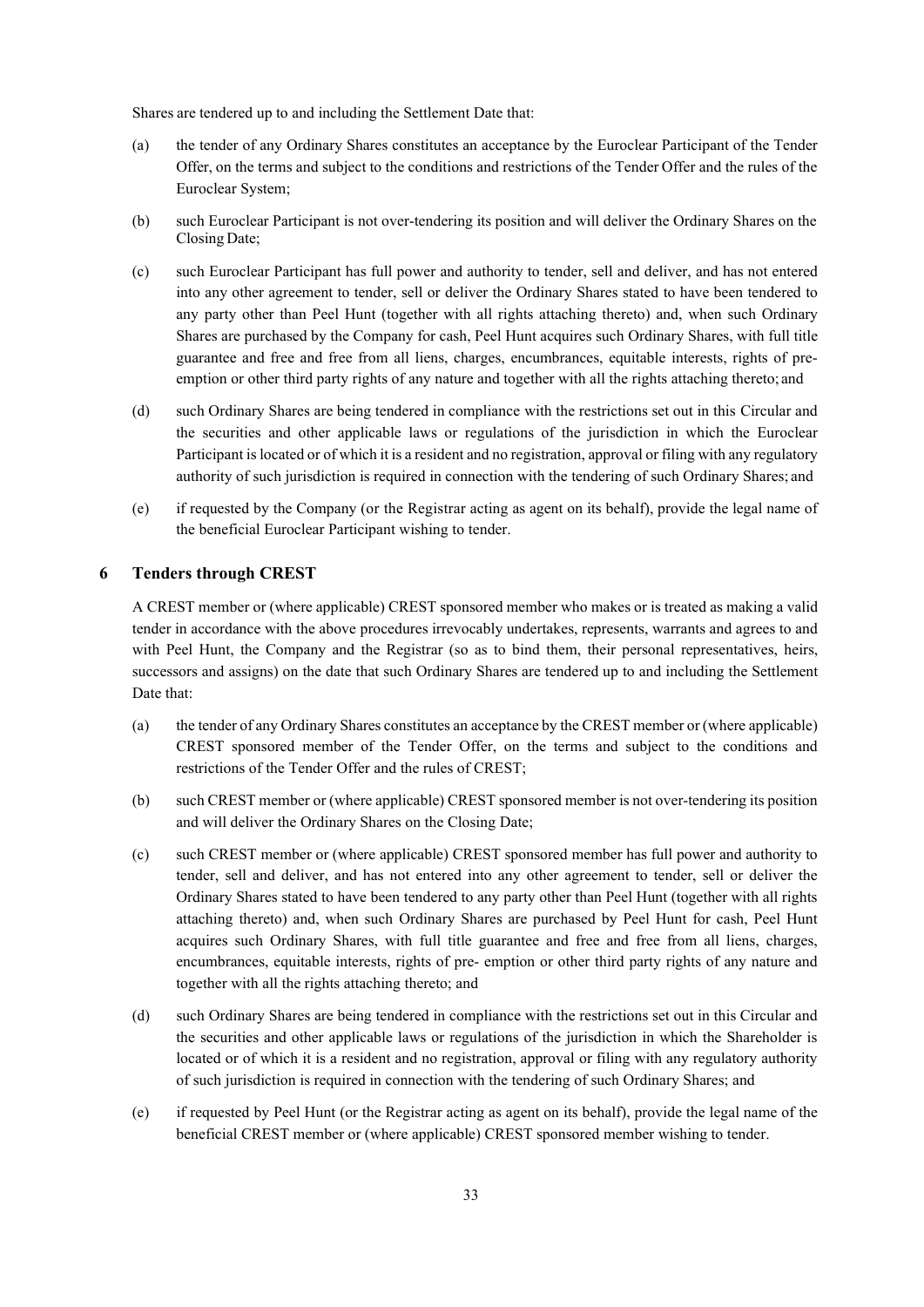## **7 Effect of Tender Forms**

Each Shareholder by whom, or on whose behalf, a Tender Form is executed irrevocably undertakes, represents, warrants and agrees to and with the Peel Hunt, the Company and the Registrar (so as to bind him, his personal or legal representatives, heirs, successors and assigns) on the date that such Ordinary Shares are tendered up to and including the Settlement Date that:

- 7.1 the execution of the Tender Form shall constitute an offer to sell to Peel Hunt at the Tender Price, the number of Ordinary Shares inserted in the Tender Form or deemed to be inserted (or such lesser number of Ordinary Shares as is accepted for purchase pursuant to the Tender Offer), in each case on and subject to the terms and conditions set out and referred to in this Circular and the Tender Form and that, once lodged, Eligible Shareholders will not be able to withdraw any Ordinary Shares tendered, and such offer shall be irrevocable and capable of acceptance by Peel Hunt in accordance with sub-paragraph 7.14 below;
- 7.2 such Shareholder has full power and authority to tender, sell, assign or transfer the Ordinary Shares in respect of which such offer is accepted (together with all rights attaching thereto) and when the same are purchased, Peel Hunt will acquire such Ordinary Shares with full title guarantee and free from all liens, charges, encumbrances, equitable interests, rights of pre-emption or other third party rights of any nature together with all rights attaching thereto on 9 December 2021, including the right to vote and to receive all dividends and other distributions declared, paid or made on or after 9 December 2021;
- 7.3 the execution of the Tender Form will constitute the irrevocable appointment of any director or officer of Peel Hunt or the Registrar, or other person(s) nominated by Peel Hunt, as such Shareholder's attorney and/or agent ("attorney") and an irrevocable instruction and authorisation for the attorney to complete and execute all or any instruments of transfer and/or other documents at the attorney's discretion in relation to the Ordinary Shares being tendered by that Shareholder in favour of Peel Hunt and to deliver such instrument(s) of transfer and/or other documents at the discretion of the attorney, together with the share certificate(s) and/or any other document(s) relating to such Ordinary Shares, for registration within six months of the Closing Date and to do all such other acts and things as may, in the opinion of such attorney, be necessary or expedient for the purpose of or in connection with the Tender Offer and to vest in Peel Hunt or its nominee(s) such Ordinary Shares;
- 7.4 such Shareholder agrees to ratify and confirm each and every act or thing which may be done or effected by such attorney and/or by Peel Hunt or the Registrar, or any of their directors or officers in the proper exercise of its or his or her powers and/or authorities hereunder;
- 7.5 such Shareholder holding Ordinary Shares in certificated form will deliver to the Registrar their share certificate(s) and/or other document(s) of title in respect of the Ordinary Shares being tendered by that Shareholder or an indemnity acceptable to Peel Hunt in lieu thereof or will procure that the delivery of such document(s) to such person as soon as possible thereafter and, in any event, before 1.00 p.m. on 9 December 2021;
- 7.6 the provisions of the Tender Form shall be deemed to be incorporated into the terms and conditions of the Tender Offer;
- 7.7 such Shareholder shall do all such things and acts as shall be necessary or expedient and execute any additional documents deemed by Peel Hunt to be desirable to complete Peel Hunt's purchase of the Ordinary Shares and/or to perfect any of the authorities expressly given hereunder;
- 7.8 such Shareholder, if an Overseas Shareholder, has fully observed and complied with any applicable legal requirements so that the invitation under the Tender Offer may be lawfully made to him under the laws of the relevant jurisdiction;
- 7.9 such Shareholder is not a resident, citizen or national of the Restricted Territories, does not hold any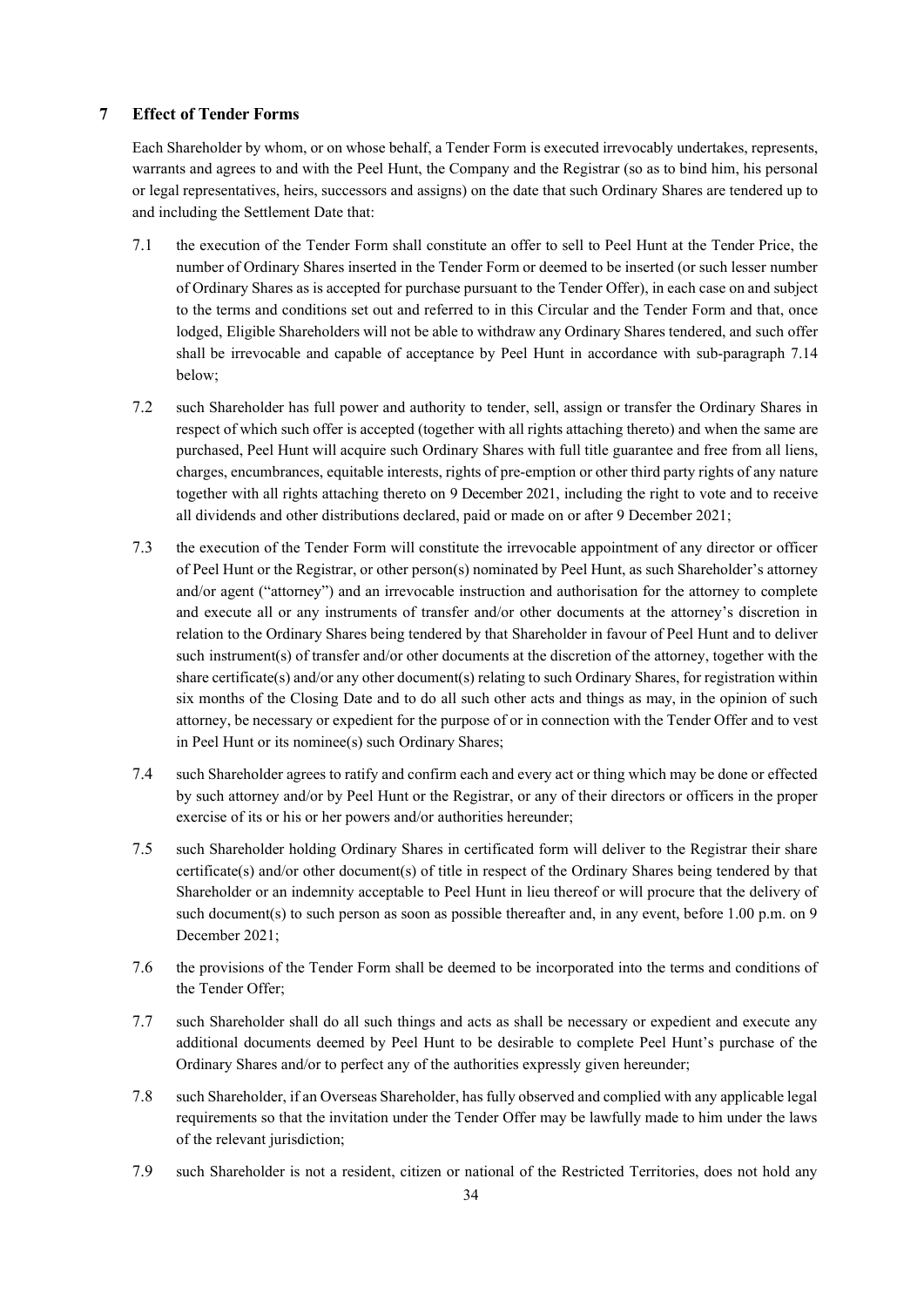Ordinary Shares which he has tendered on behalf of a resident, citizen or national of the Restricted Territories and has not received or sent copies or originals of this Circular, the Tender Form or any related document in, into or from the Restricted Territories and has not otherwise utilised in connection with the Tender Offer, directly or indirectly, the mails of or any means or instrumentality (including, without limitation, facsimile transmission, telex, telephone and internet) of interstate or foreign commerce of, or any facility of a national securities exchange of, the Restricted Territories, the Tender Form has not been mailed or otherwise been sent in, into or from the Restricted Territories and such Shareholder is tendering Ordinary Shares pursuant to the Tender Offer from outside the Restricted Territories and such Shareholder is not an agent or fiduciary acting on a non-discretionary basis for the principal who has given any instructions with respect to the Tender Offer from within the Restricted Territories;

- 7.10 on execution each Tender Form takes effect as a deed;
- 7.11 the execution of a Tender Form constitutes an irrevocable authorisation and request to Peel Hunt to procure the despatch by post of a cheque drawn in sterling at a branch of a UK clearing bank (or, at the election of the tendering Shareholder, cheque drawn in euro at a branch of an Irish clearing bank) for the cash consideration to which a tendering Shareholder is entitled, at the risk of such Shareholder, to the person whose name and address outside any of the Restricted Territories is set out in the Tender Form;
- 7.12 the execution of a Tender Form constitutes such Shareholder's submission to the jurisdiction of the courts of England in relation to all matters arising out of or in connection with the Tender Offer or the Tender Form;
- 7.13 the execution of the Tender Form constitutes a warranty by such Shareholder that the information given by or on behalf of the Shareholder in the Tender Form will be true in all respects at the time Peel Hunt purchases the Ordinary Shares referred to in paragraph 7.1 above as if it had been given afresh at such time and shall not be extinguished by such purchase; and
- 7.14 Peel Hunt will be taken to have accepted in whole or in part a Shareholder's offer referred to in paragraph 7.1 above by paying to such Shareholder the Tender Price for each Ordinary Share Peel Hunt wishes to purchase in accordance with this Tender Offer, and the number of Ordinary Shares in respect of which Peel Hunt will be taken to have accepted the Shareholder's offer will be equal to the aggregate consideration paid to such Shareholder divided by the Tender Price per Ordinary Share.

A reference in this section headed "Effect of Tender Forms" to a Shareholder includes a reference to the person or persons executing the Tender Form and, in the event of more than one person executing a Tender Form, the provisions of this paragraph 7 will apply to them jointly and severally.

## **8 Effect of Electronic Tenders**

Each Euroclear Participant or CDI Holder by whom, or on whose behalf, an electronic tender is made irrevocably undertakes, represents, warrants and agrees to and with Peel Hunt, the Company and the Registrar (so as to bind him, his personal or legal representatives, heirs, successors and assigns) on the date that such Ordinary Shares are tendered up to and including the Settlement Date that:

8.1 that the input of the relevant corporate action instruction shall constitute an offer to sell to Peel Hunt at the Tender Price, the number of Ordinary Shares as are specified in the corporate action instruction or deemed to be specified (or such lesser number of Ordinary Shares as is accepted for purchase pursuant to the Tender Offer), in each case on and subject to the terms and conditions set out and referred to in this Circular and that, once received, a Euroclear Participant or (as the case may be) CDI Holder will not be able to withdraw any Ordinary Shares tendered, and such offer shall be irrevocable and capable of acceptance by Peel Hunt;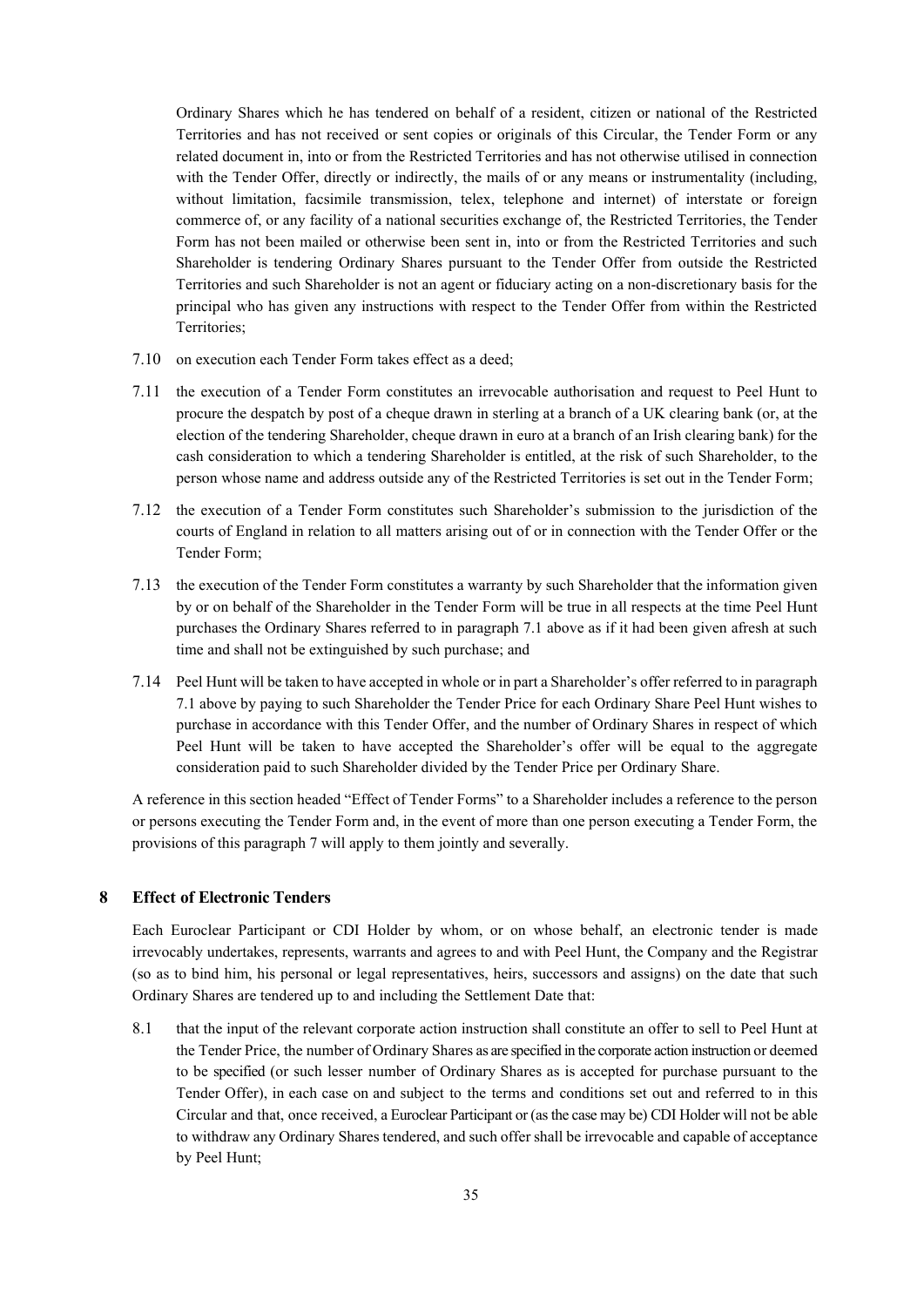- 8.2 such Euroclear Participant or (as the case may be) CDI Holder has full power and authority to tender, sell, assign or transfer the Ordinary Shares in respect of which such offer is accepted (together with all rights attaching thereto) and when the same are purchased, Peel Hunt will acquire such Ordinary Shares with full title guarantee and free from all liens, charges, encumbrances, equitable interests, rights of preemption or other third party rights of any nature together with all rights attaching thereto on 9 December 2021, including the right to vote and to receive all dividends and other distributions declared, paid or made on or after 9 December 2021;
- 8.3 the input of the relevant corporate action instruction will constitute the irrevocable appointment of any director or officer of Peel Hunt or the Registrar, or other person(s) nominated by Peel Hunt, as such Euroclear Participant's or (as the case may be) CDI Holder's attorney and/or agent ("attorney") and an irrevocable instruction and authorisation for the attorney to complete and execute all or any instruments of transfer and/or other documents at the attorney's discretion and/or input any relevant electronic instructions into the Euroclear System or CREST in relation to the Ordinary Shares being tendered in favour of Peel Hunt and to deliver such instrument(s) of transfer and/or other documents at the discretion of the attorney, together with the share certificate(s) and/or any other document(s) relating to such Ordinary Shares, for registration within six months of the Closing Date and to do all such other acts and things and/or input any relevant electronic instructions into the Euroclear System or CREST as may, in the opinion of such attorney, be necessary or expedient for the purpose of or in connection with the Tender Offer and to vest in Peel Hunt or its nominee(s) such Ordinary Shares;
- 8.4 such Euroclear Participant or (as the case may be) CDI Holder agrees to ratify and confirm each and every act or thing which may be done or effected by such attorney and/or by Peel Hunt, the Registrar, or any of their directors or officers in the proper exercise of its or his or her powers and/or authorities hereunder;
- 8.5 such Euroclear Participant or (as the case may be) CDI Holder, if a citizen or national of, or resident in, a jurisdiction outside Ireland and the United Kingdom, has fully observed and complied with any applicable legal requirements so that the invitation under the Tender Offer may be lawfully made to him under the laws of the relevant jurisdiction;
- 8.6 such Euroclear Participant or (as the case may be) CDI Holder is not a resident, citizen or national of the Restricted Territories, does not hold any Ordinary Shares which he has tendered on behalf of a resident, citizen or national of the Restricted Territories and has not received or sent copies or originals of this Circular, the Tender Form or any related document in, into or from the Restricted Territories and has not otherwise utilised in connection with the Tender Offer, directly or indirectly, the mails of or any means or instrumentality (including, without limitation, facsimile transmission, telex, telephone and internet) of interstate or foreign commerce of, or any facility of a national securities exchange of, the Restricted Territories, the Tender Form has not been mailed or otherwise been sent in, into or from the Restricted Territories and such Euroclear Participant or (as the case may be) CDI Holder is tendering Ordinary Shares pursuant to the Tender Offer from outside the Restricted Territories and such Euroclear Participant or (as the case may be) CDI Holder is not an agent or fiduciary acting on a non-discretionary basis for the principal who has given any instructions with respect to the Tender Offer from within the Restricted Territories; and
- 8.7 that the input of the relevant corporate action instruction constitutes such Euroclear Participant's or (as the case may be) CDI Holder's submission to the jurisdiction of the courts of England in relation to all matters arising out of or in connection with the Tender Offer.

#### **9 Purchase of Ordinary Shares and Settlement**

Upon the terms and conditions of the Tender Offer, the purchase of Ordinary Shares is expected to complete on or around 10 December 2021. Payment for the Ordinary Shares which are to be purchased pursuant to the Tender Offer will be made no later than ten Business Days following the Closing Date and will be made in cash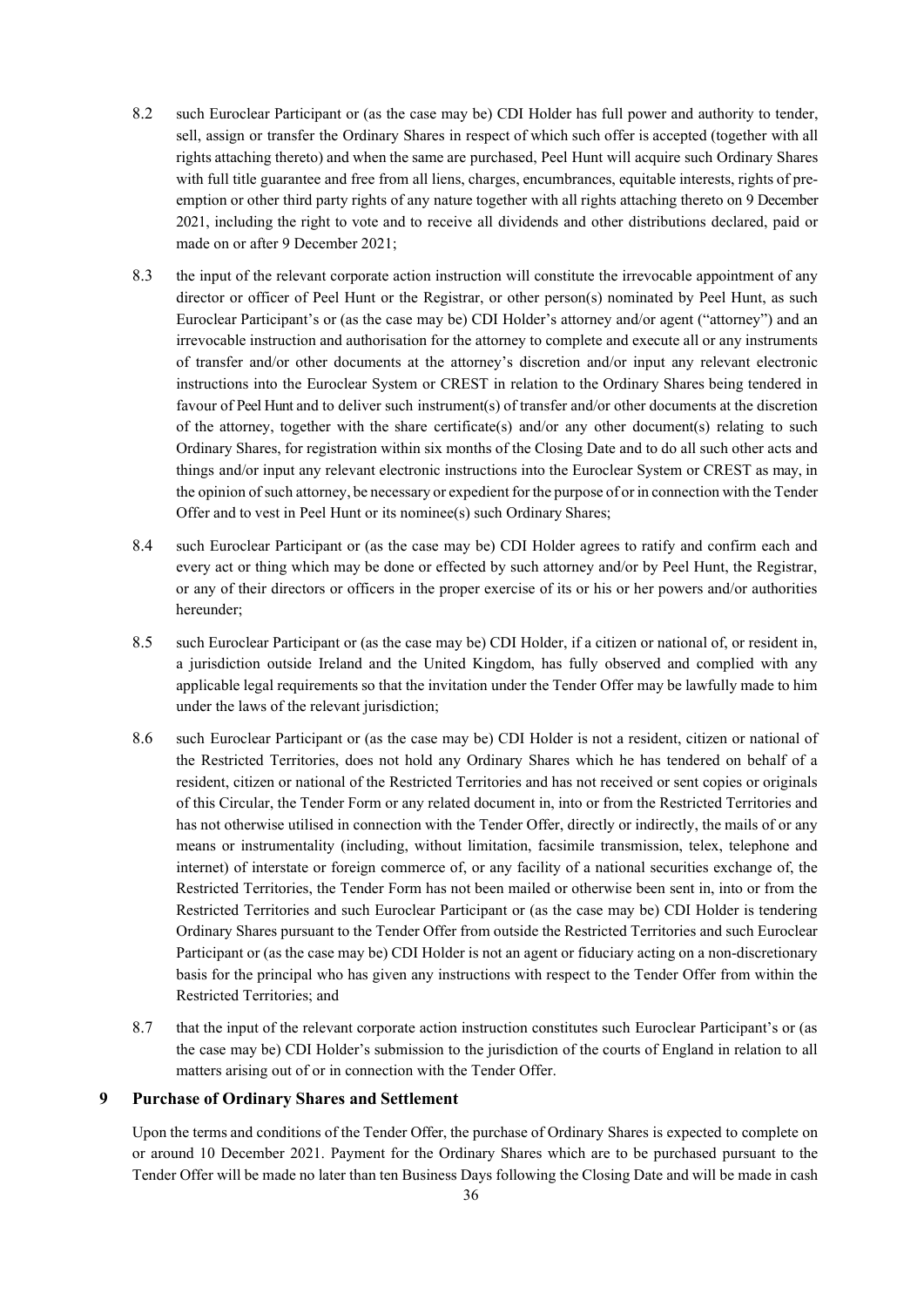only.

Delivery of cash for the Ordinary Shares to be purchased pursuant to the Tender Offer will be made by the Registrar (on behalf of Peel Hunt), as described below. Under no circumstances will interest be paid on the cash to be paid by Peel Hunt notwithstanding any delay in making such payment.

A Currency Election Facility is being made available to Eligible Shareholders, Eligible Euroclear Participants and Eligible CDI Holders by the Registrar under which Eligible Shareholders, Eligible Euroclear Participants and Eligible CDI Holders will be able to elect (subject to the terms and conditions of the Currency Election Facility) to receive payment for Ordinary Shares to be purchased pursuant to the Tender Offer in euro (sterling amounts will be converted at a wholesale rate available at the time of execution by the Registrar less a 1% spread). The rate at which an accepting Eligible Shareholder's, Eligible Euroclear Participant's or Eligible CDI Holder's Tender Offer consideration will be converted from sterling into euro will be calculated at a conversion rate obtained by the Registrar within five Business Days before the date of settlement of the Tender Offer consideration. Further details of this facility are set out in paragraph 12 of this Part III . For any Eligible Shareholder, Eligible Euroclear Participant or Eligible CDI Holder electing to be paid in euro, the amount per Ordinary Share received may, depending on the prevailing exchange rate, result in a payment below or above the Tender Price of £4.17 per Share.

Settlement of the consideration to which any Eligible Shareholder, Eligible Euroclear Participant and Eligible CDI Holder is entitled pursuant to valid tenders accepted by the Peel Hunt will be made as follows:

#### *(a) Ordinary Shares in certificated form*

Where an accepted tender relates to Ordinary Shares held by Shareholders in certificated form, payment of the consideration will be made by cheque made payable to the registered Shareholder and sent to their address on the Company's register of Shareholders and despatched no later than ten Business Days following the Closing Date by the Registrar (on behalf of Peel Hunt) by post, at the risk of the person(s) whose name and address is set out in the Tender Form. Such address must be outside of the Restricted Territories. All payments will be made in sterling by cheque, drawn on a branch of a UK clearing bank or, at the election of the Shareholder by completion of Box 4 on the Tender Form, in euro drawn on a branch of an Irish clearing bank. If no such election is indicated on the Tender Form, payment will be made by cheque in sterling.

#### *(b) Interests in Ordinary Shares in book-entry form held through Euroclear Bank*

Where an accepted tender relatesto Ordinary Shares held in book-entry form through Euroclear Bank, the consideration will be paid in sterling or, at the election of the Eligible Euroclear Participant, in euro to Euroclear Bank by the Registrar (as agent for, and on behalf of, Peel Hunt) in favour of the relevant Admitted Institutions no later than ten Business Days following the Closing Date, against delivery of the Ordinary Shares tendered. Euroclear Bank will remit such Tender Offer consideration to the Admitted Institutions through which tenders are made who will be responsible for passing on the proceeds to Eligible Euroclear Participants, in accordance with the terms and conditions of Euroclear Bank as set out in the document entitled "Euroclear Bank as issuer CSD for Irish corporate securities – Services description" October 2020. If no currency election is instructed, payment will be made in sterling.

#### *(c) Interests in Ordinary Shares in CDI Form*

Where an accepted tender relates to Ordinary Shares held in CDI Form, the consideration will be paid in sterling or, at the election of the CDI Holder, in euro to Euroclear Bank by the Registrar (as agent for, and on behalf of, Peel Hunt) in favour of the relevant Eligible CDI Holders no later than ten Business Days following the Closing Date, against delivery of the Ordinary Shares tendered. Euroclear Bank will remit such Tender Offer consideration to the CREST Depository, who will be responsible for passing on the proceeds to Eligible CDI Holders in accordance with the respective terms and conditions of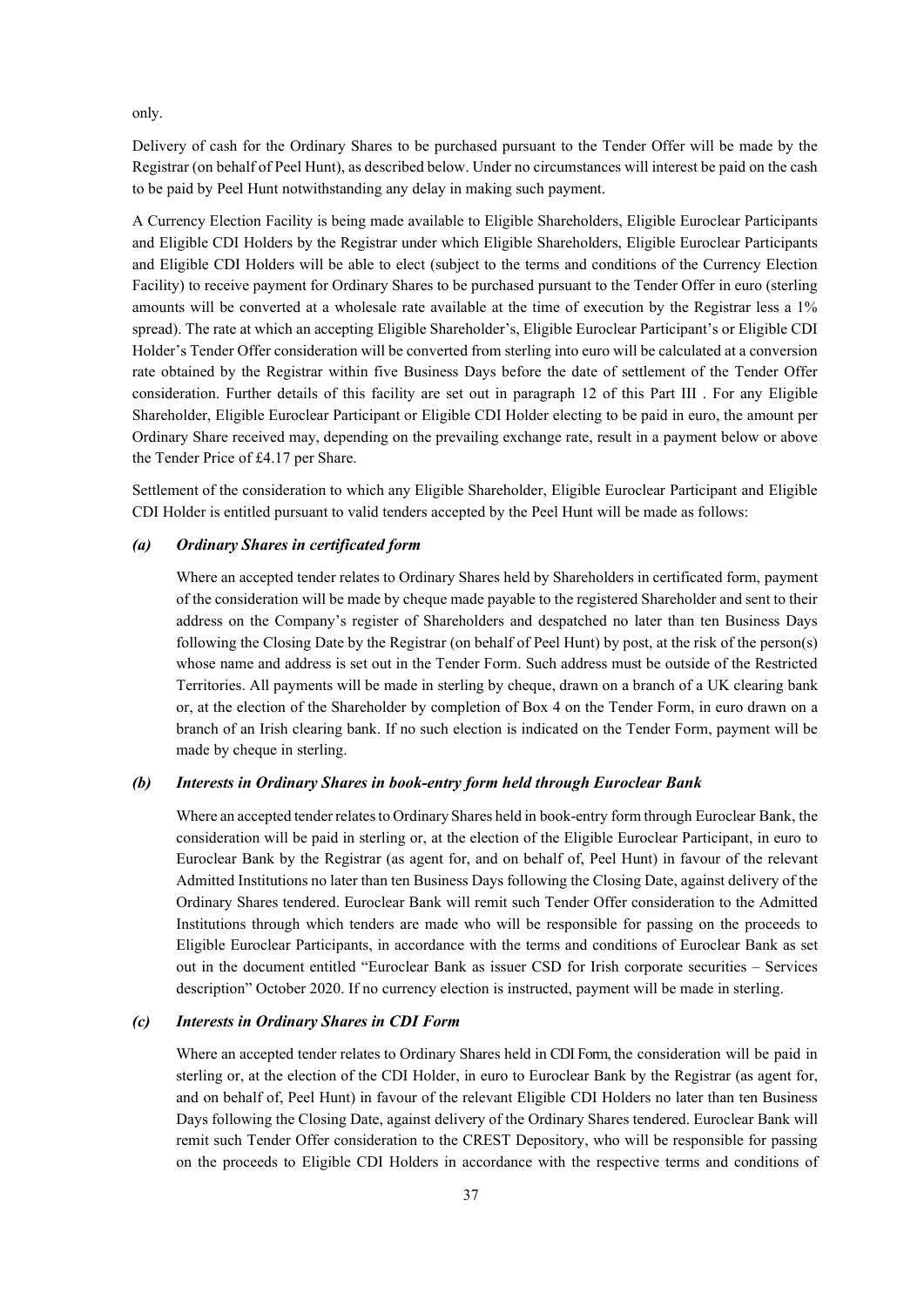Euroclear Bank and CREST as set out, respectively, in the documents entitled "Euroclear Bank as issuer CSD for Irish corporate securities – Services description" October 2020 (or any update thereto) and the CREST International Manual. If no currency election is instructed, payment will be made in sterling.

## **10 Right to terminate the Tender Offer**

If at any time prior to 1.00 p.m. on 9 December 2021:

- 10.1 the Board in its absolute discretion concludes that the Tender Offer would no longer be in the interests of the Company and/or Shareholders; or
- 10.2 there shall occur any change in the national or international, financial, economic, political or market conditions; or
- 10.3 there shall occur any change in the financial position or prospects and/or circumstances of the Company (including, without limitation, in relation to the Company's profits available for distribution),

which, in respect of 10.2 and 10.3 above, in the opinion of the Board (acting in its absolute discretion), renders the Tender Offer temporarily or permanently impractical or inadvisable (taking into account the background to and reasons for the Tender Offer), the Company shall be entitled to determine that the Tender Offer is terminated and to require that Peel Hunt does not proceed with the Tender Offer and that no Ordinary Shares tendered under the Tender Offer shall be purchased. If such determination is made, the Company shall, as soon as practicable thereafter, announce the same by way of a press release on the Company's website and by announcement through a regulatory information service of Euronext Dublin and the London Stock Exchange.

#### **11 Additional Provisions**

All powers of attorney and authorities conferred by or referred to in this Circular or the Tender Form are given by way of security for the performance of the obligations of the Shareholders concerned and areirrevocable.

## **12 Deposits of Ordinary Shares into, and withdrawals of Ordinary Shares from, CREST or Euroclear Bank**

Normal CREST and Euroclear Bank procedures (including timings) apply in relation to any Ordinary Shares that are, or are to be, converted from book-entry to certificated form, or from certificated to book-entry form, during the course of the Tender Offer (whether such conversion relates to the Tender Offer or otherwise). Eligible Shareholders, Eligible Euroclear Participants and/or Eligible CDI Holders who are proposing to convert any such shares are recommended to ensure that the conversion procedures are implemented in sufficient time to enable them to take all necessary steps in connection with any participation in the Tender Offer (in particular, as regards delivery of share certificates and/or other documents of title as described above).

## **13 The Currency Election Facility**

Settlement of the consideration to which any Eligible Shareholder, Eligible Euroclear Participant and Eligible CDI Holder is entitled pursuant to valid tenders accepted by Peel Hunt under the Tender Offer will be made in sterling, save as set out below.

Under the Currency Election Facility, Eligible Shareholders, Eligible Euroclear Participants and Eligible CDI Holders may elect to receive in euro the cash amount payable to them in respect of accepted tenders on the basis that the cash amount payable in sterling to which they would otherwise be entitled under the Tender Offer will be paid in euro based on the exchange rate obtained by the Registrar within five Business Days before the date of settlement of the consideration in respect of the relevant Ordinary Shares (sterling amounts will be converted at a wholesale rate available at the time of execution by the Registrar less a 1% spread). Eligible Shareholders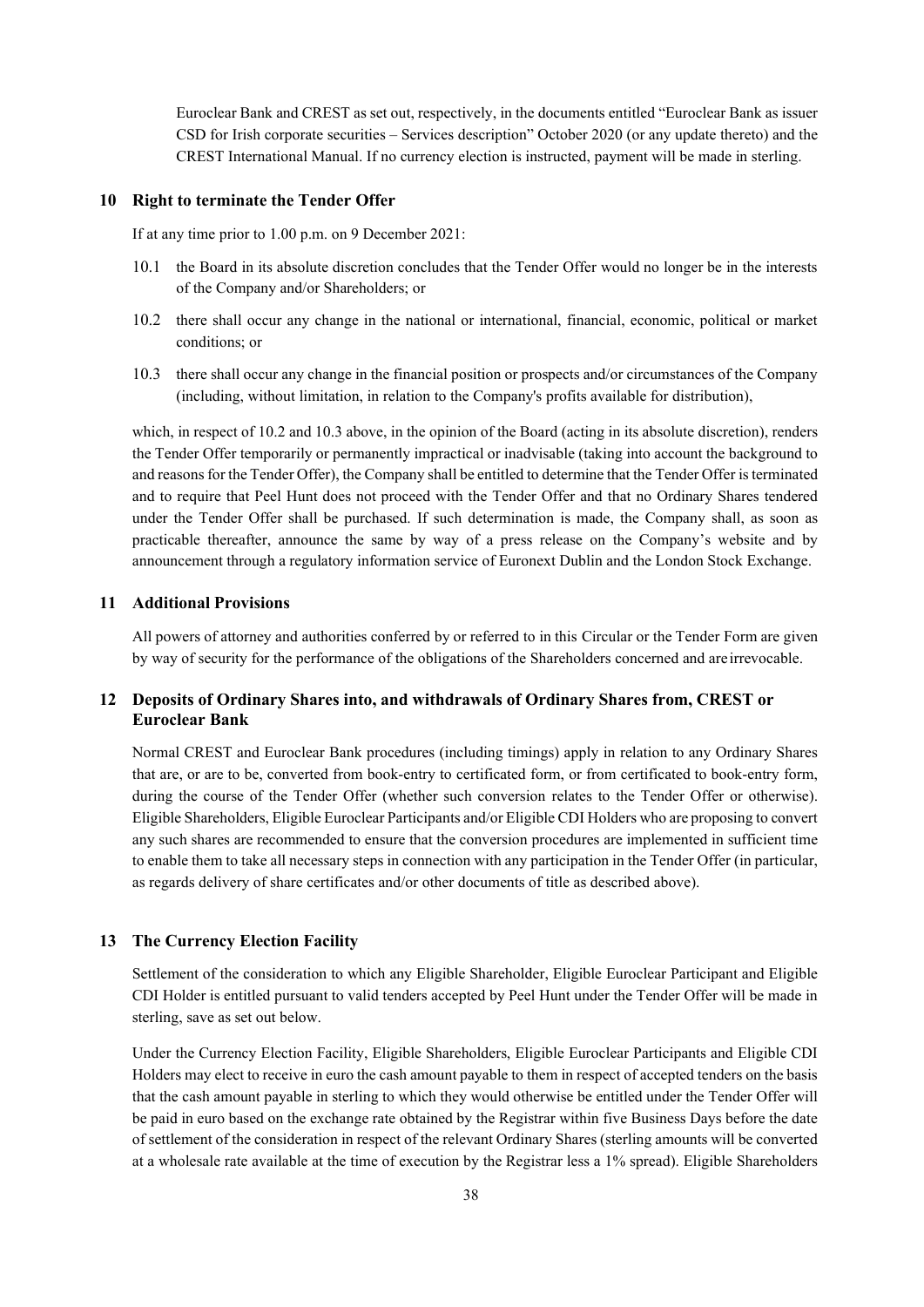(other than Euroclear Nominees Limited) may elect to receive payment in euro for the whole only of their holding of Ordinary Shares in respect of which they validly tender, and may not elect to receive a combination of sterling and euro.

The actual amount of euro received by any Eligible Shareholder, Eligible Euroclear Participant or Eligible CDI Holder who elects to receive their cash consideration in euro will depend upon the exchange rate prevailing on the day on which the Registrar converts the relevant amount of sterling into euro (once that has been made available by Peel Hunt to the Registrar which will be on a date within five Business Days before the date of settlement of the consideration in respect of the relevant Ordinary Shares). Shareholders should be aware that the sterling/euro exchange rate which is prevailing at the date on which any election is made to receive euro and on the dates of despatch and receipt of payment may be different from that prevailing on the date on which the Registrar converts the sterling into euro. In all cases, fluctuations in the sterling/euro exchange rate are at the risk of tendering Eligible Shareholders, Eligible Euroclear Participants and Eligible CDI Holders who elect to receive their consideration in euro. Any Eligible Shareholder, Eligible Euroclear Participant or Eligible CDI Holder who wishes to receive instead a certain, fixed cash amount in sterling should not elect to receive euro.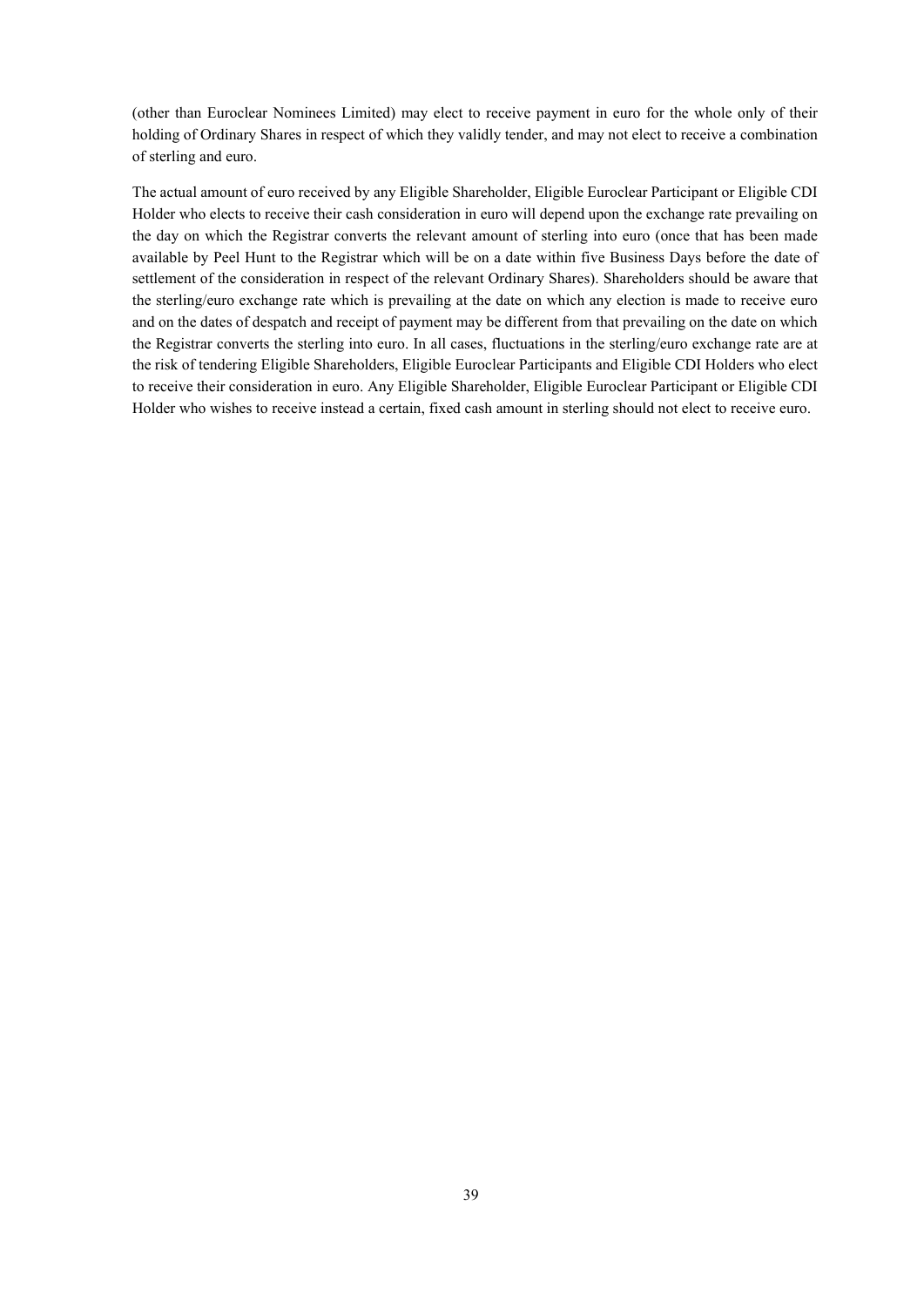# **PART IV TAX CONSIDERATIONS**

This Part IV does not constitute tax or financial advice and is intended only as a general guide to certain applicable taxation laws and published practice in certain jurisdictions at the date of issue of this Circular (both of which are subject to change, possibly with retrospective effect).

All Eligible Shareholders, Eligible Euroclear Participants and Eligible CDI Holdersregardless of their residence or domicile, who intend to participate in the Tender Offer are strongly advised to consult their professional advisers as to their tax position, based on their own particular circumstances, before taking any actions relating to the Tender Offer.

# **1 SHAREHOLDERS RESIDENT IN IRELAND**

The following summary is intended as a general guide only, is based on current tax legislation and the Revenue Commissioners' practice in Ireland at the date of issue of this Circular. It does not constitute tax or legal advice. It summarises the Irish taxation consequences which would arise on a disposal of Ordinary Shares under the Tender Offer by Eligible Shareholders (including for this purpose Eligible Euroclear Participants and Eligible CDI Holders) who are resident, ordinarily resident and domiciled in Ireland for tax purposes and who beneficially own their Ordinary Shares as an investment and not for trading purposes. The comments may not apply to certain Shareholders, such as dealers in securities, insurance companies and collective investment schemes, Shareholders who are exempt from taxation and Shareholders who have (or are deemed to have) acquired their Ordinary Shares by virtue of an office or employment. Such persons may be subject to special rules.

#### *Individual Eligible Shareholders*

Individual Eligible Shareholders who are tax resident, ordinarily resident and domiciled in Ireland and elect to participate in the Tender Offer may be liable to Irish capital gains tax on capital gains arising on the disposal of their Ordinary Shares. The capital gain is calculated by reference to the amount received less the amount paid by the individual Eligible Shareholder to acquire the Ordinary Shares. The Irish capital gains tax rate is currently 33%.

If the amount received by the individual Eligible Shareholder is less than the amount paid by them to acquire the shares, the difference may give rise to a capital loss for Irish tax purposes, which can be offset against other capital gains arising to the individual Eligible Shareholder.

There will be no withholding tax applied to the cash payment made by the Company to the individual Eligible Shareholders.

## *Corporate Eligible Shareholders*

Corporate Eligible Shareholders who are tax resident in Ireland and elect to participate in the Tender Offer may be liable to Irish corporation tax on chargeable gains arising on the disposal of their Ordinary Shares. The chargeable gain is calculated by reference to the amount received less the amount paid by the corporate Eligible Shareholder to acquire the shares. The effective rate of Irish corporation tax on chargeable gains is currently 33%.

If the amount received by the corporate Eligible Shareholder is less than the amount paid by them to acquire the Ordinary Shares, the difference may give rise to a capital loss for Irish tax purposes, which can be offset against other chargeable gains arising to the corporate Eligible Shareholder.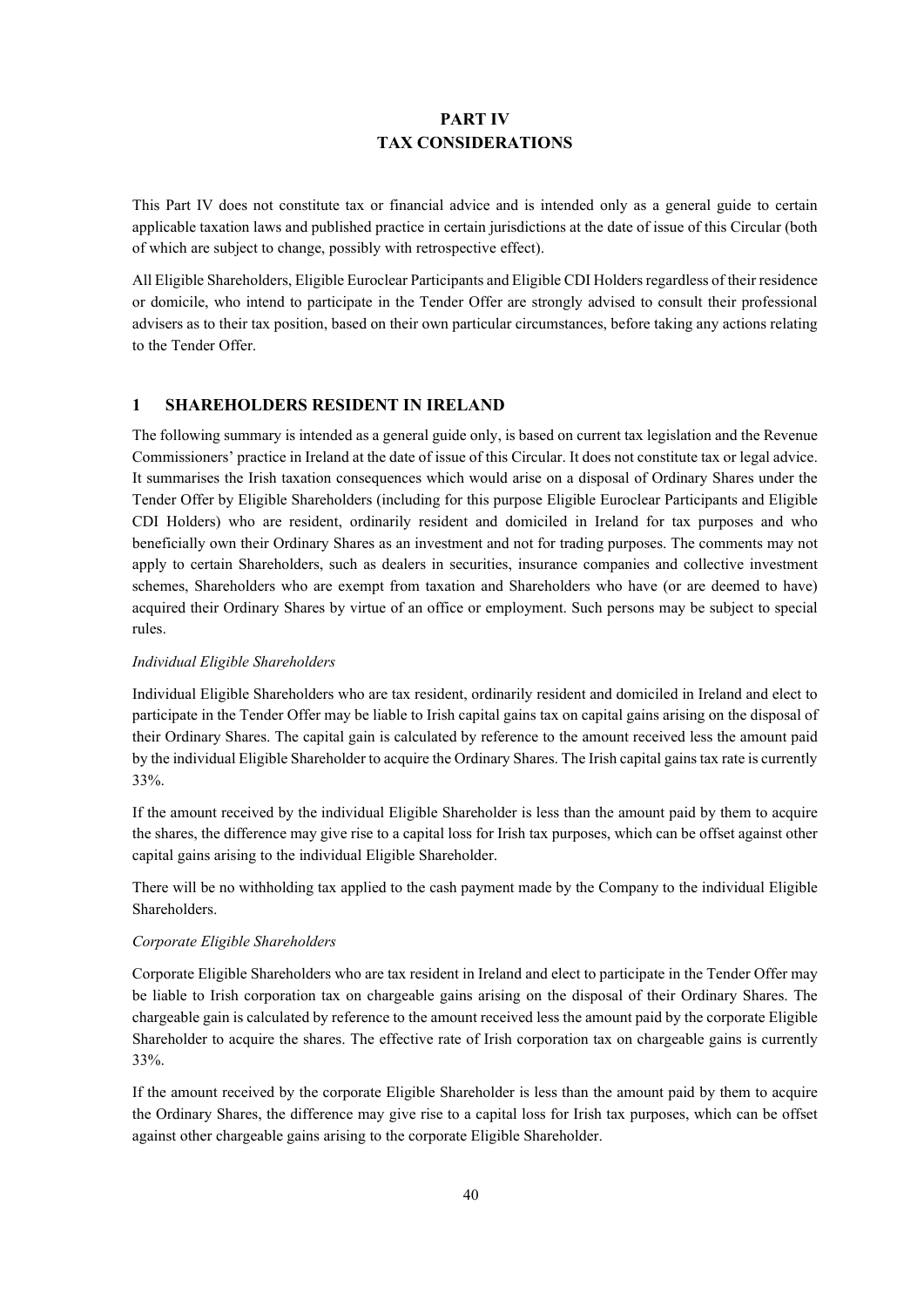There will be no withholding tax applied to the cash payment made by the Company to corporate Eligible Shareholders.

Certain corporate Eligible Shareholders holding at least 5 per cent. of the total number of Ordinary Shares in issue may, depending on their circumstances, be able to claim the substantial shareholding exemption so that no tax liability crystallises under the Tender Offer. Various conditions attach to this exemption and corporate Eligible Shareholders should seek their own tax advice as to whether this exemption would apply in their specific circumstances.

#### *Pension Funds and Approved Charities*

Eligible Shareholders electing to participate in the Tender Offer who are Irish approved pension funds or Irish approved charities should be exempt from tax in Ireland on the disposal of Ordinary Shares under the Tender Offer.

## **2 SHAREHOLDERS RESIDENT IN THE UNITED KINGDOM**

The following summary is intended as a general guide only, is based on current legislation and H.M. Revenue and Customs published practice in the UK at the date of issue of this Circular, and does not constitute tax or legal advice. It summarises the UK taxation consequences that would arise on a disposal of Ordinary Shares under the Tender Offer by Eligible Shareholders (including for this purpose Eligible Euroclear Participants and Eligible CDI Holders) who are resident and domiciled in the UK for tax purposes and who beneficially own their Ordinary Shares as an investment and not for trading purposes. The comments may not apply to certain Shareholders, such as dealers in securities, insurance companies and collective investment schemes, Shareholders who are exempt from taxation and Shareholders who have (or are deemed to have) acquired their Ordinary Shares by virtue of an office or employment. Such persons may be subject to special rules. In all cases, Shareholders should consult their own tax advisers as to the UK tax consequences of disposing of the Ordinary Shares, according to their specific circumstances.

The sale of Ordinary Shares by an Eligible Shareholder to Peel Hunt pursuant to the Tender Offer should be treated as a disposal of those shares for United Kingdom tax purposes.

The amount paid for the Ordinary Shares will generally constitute the base cost of an Eligible Shareholder's holding. A disposal or deemed disposal of all or any of the Ordinary Shares by UK resident Eligible Shareholders, depending on the circumstances of the relevant Eligible Shareholder and subject to any available exemption or relief, may give rise to a chargeable gain or allowable loss for the purposes of UK taxation of chargeable gains.

## *Individual Eligible Shareholders*

Where an individual Eligible Shareholder who is tax resident and domiciled in the UK disposes of (or is deemed to dispose of) Ordinary Shares at a gain, capital gains tax will be levied to the extent that the gain exceeds (taking into account any other taxable gains realised in that tax year) the annual exempt amount  $(£12,300$  for 2021/2022), and after taking account of any capital losses or exemptions available to the individual. For such individuals, capital gains tax will be charged at 10 per cent. (to the extent the gains fall within the basic rate band) or 20 per cent. (to the extent the gain falls within the higher or additional rate band).

If the amount received by the individual Eligible Shareholder is less than the amount paid by them to acquire the Ordinary Shares, the difference could give rise to a capital loss for UK tax purposes, which could be offset against other current year gains or, to the extent of any excess, carried forward to offset against future gains arising to the individual Eligible Shareholder.

There will be no UK withholding tax applied to the cash payment made by Peel Hunt to the individual Eligible Shareholders under the Tender Offer.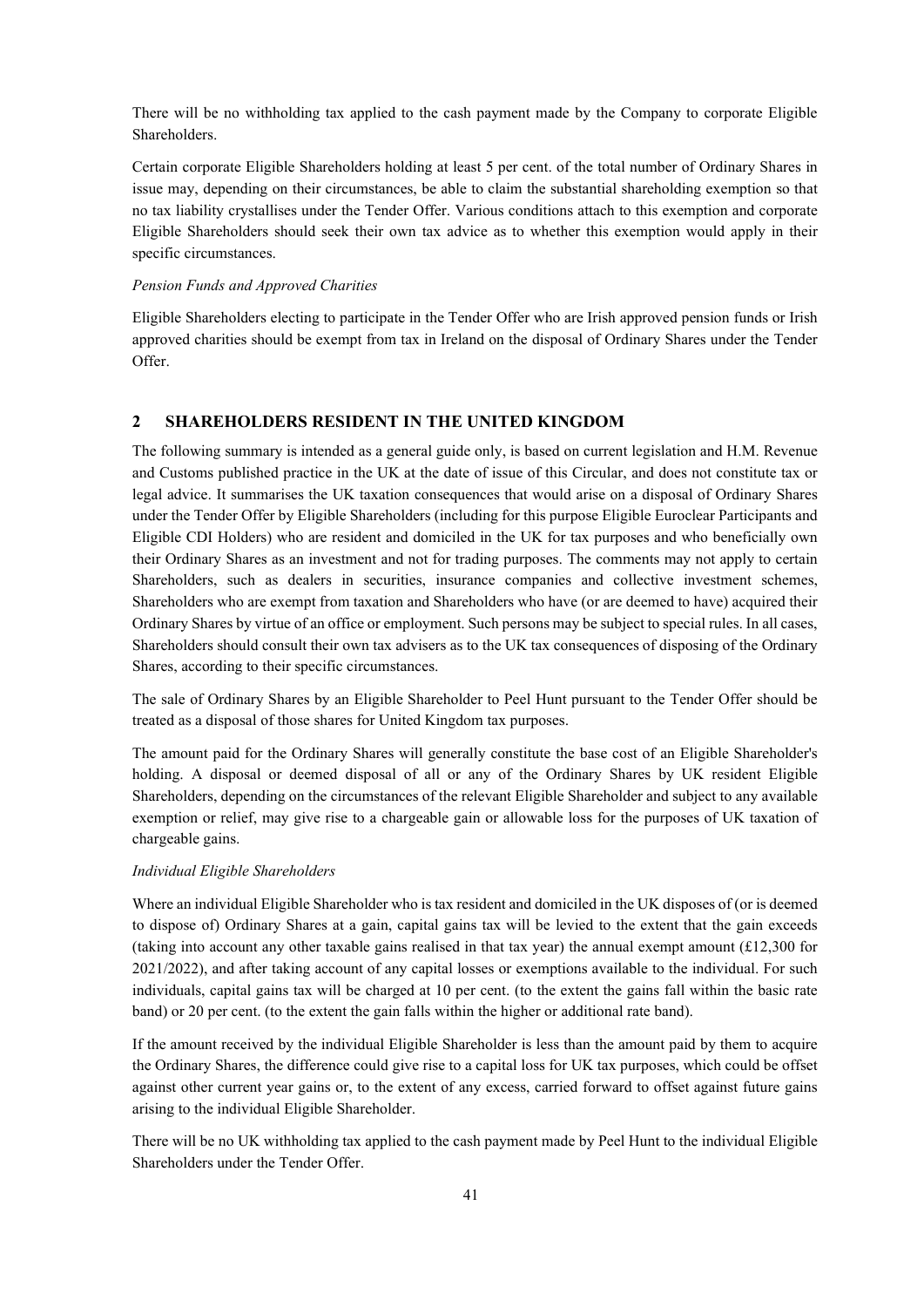#### *Corporate Eligible Shareholders*

Corporate Eligible Shareholders who are tax resident in the UK and elect to participate in the Tender Offer could be liable to UK corporation tax on any chargeable gain realised on disposal of their Ordinary Shares. The chargeable gain is calculated by reference to the amount received less the amount paid by the corporate Eligible Shareholder to acquire the Ordinary Shares, subject to any available exemptions or reliefs. The effective rate of UK corporation tax on chargeable gains is currently 19%.

If the amount received by the corporate Eligible Shareholder is less than the amount paid by them to acquire the Ordinary Shares, the difference could give rise to a capital loss for UK tax purposes, which could be offset against other current year gains or, to the extent of any excess, carried forward to offset against future gains arising to the corporate Eligible Shareholder.

Certain corporate Eligible Shareholders holding more than 10 per cent. of the total number of Ordinary Shares could, depending on their own circumstances, be able to claim the substantial shareholding exemption so that no corporation tax liability would crystallise on their share disposal. Various conditions attach to this exemption and corporate Eligible Shareholders should seek their own tax advice as to whether this exemption would apply in their specific circumstances.

Under the provisions of Part 15 of the Corporation Tax Act 2010 (for companies subject to corporation tax), H.M. Revenue & Customs can in certain circumstances counteract corporation tax advantages arising in relation to a transaction or transactions in securities. If these provisions were to be applied by H.M. Revenue & Customs to the Tender Offer, Eligible Shareholders that are subject to corporation tax might be liable to corporation tax as if they had received an income amount rather than a capital amount. No application has been made to H.M. Revenue & Customs for clearance in respect of the application of Part 15 of the Corporation Tax Act 2010 to the Tender Offer. Eligible Shareholders are advised to take independent advice as to the potential application of these provisions in light of their own particular motives and circumstances.

There will be no UK withholding tax applied to the cash payment made by Peel Hunt to corporate Eligible Shareholders under the Tender Offer.

#### *Pension Funds and Approved Charities*

Eligible Shareholders electing to participate in the Tender Offer who are UK registered pension schemes or UK approved charities may be exempt from tax in the UK on the disposal of Ordinary Shares under the Tender Offer. An Eligible Shareholder that is unclear as to whether any of these exemptions apply should seek their own tax advice as to whether these exemptions would apply in their specific circumstances.

#### *Stamp duty and stamp duty reserve tax ("SDRT")*

The sale of Ordinary Shares pursuant to the Tender Offer should not give rise to any liability to UK stamp duty or UK SDRT for the selling Eligible Shareholder.

## **3 OTHER TAXATION ISSUES**

There is no requirement for Eligible Shareholders to obtain a capital gains tax clearance certificate in advance of a sale of their Ordinary Shares as the shares in the Company do not derive the greater part of their value from specified assets (as defined in Irish tax legislation).

The Autoridade Tributaria de Mocambique (the "**AT**"), the Mozambican tax authority, may determine that the Ordinary Shares derive their value principally from Mozambican mining concessions and, accordingly, are chargeable assets for Mozambican capital gains tax purposes. Under Mozambican tax law, where the value of shares derives principally from Mozambican mining concessions, the acquisition or disposal of such shares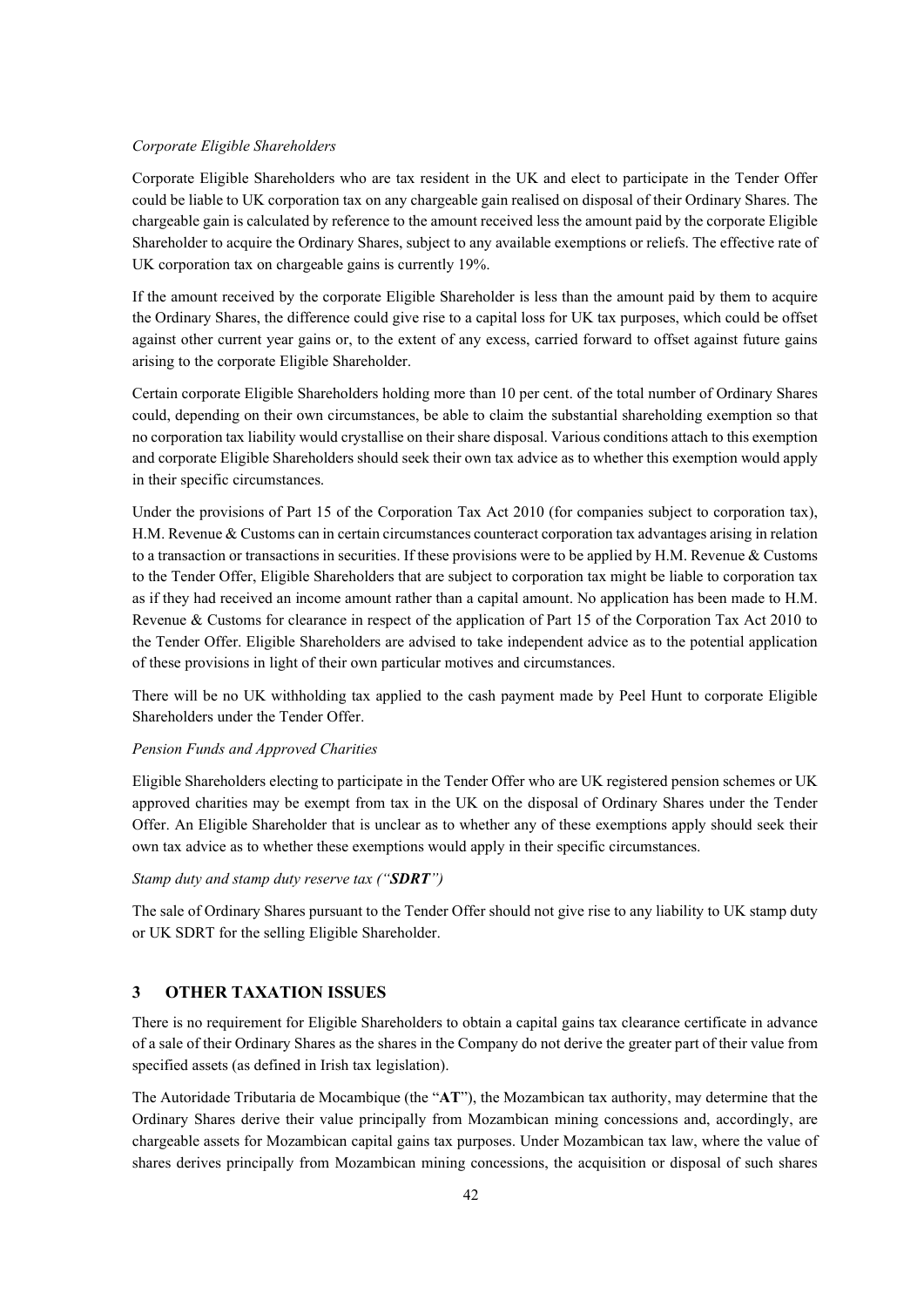(whether for consideration or otherwise) can potentially give rise to liability to Mozambican tax, on a joint and several basis, for the person making the acquisition or disposal (whether or not resident in Mozambique for tax purposes), the issuer of the shares and the holders of the relevant Mozambican mining concessions. The Mozambican capital gains tax rate is currently 32%. There is a statutory obligation under Mozambican law to account for Mozambican tax on a self-assessment basis.

In the absence of a mechanism for the collection of tax from non-resident vendors and purchasers, the AT has in the past operated a practice whereby action taken to pursue any such tax liability arising on a sale of shares (other than that arising on a change of control of the share issuing company) is taken only against the issuer of the shares and/or the holders of the relevant Mozambican mining concessions. No further action is expected to be taken to pursue any liability to such tax in respect of persons who are regarded as not being resident in Mozambique.

There can be no assurance that the AT will continue to apply this practice of taking no action to pursue any liability to such tax in respect of the Ordinary Shares in respect of persons who are regarded as not being resident in Mozambique.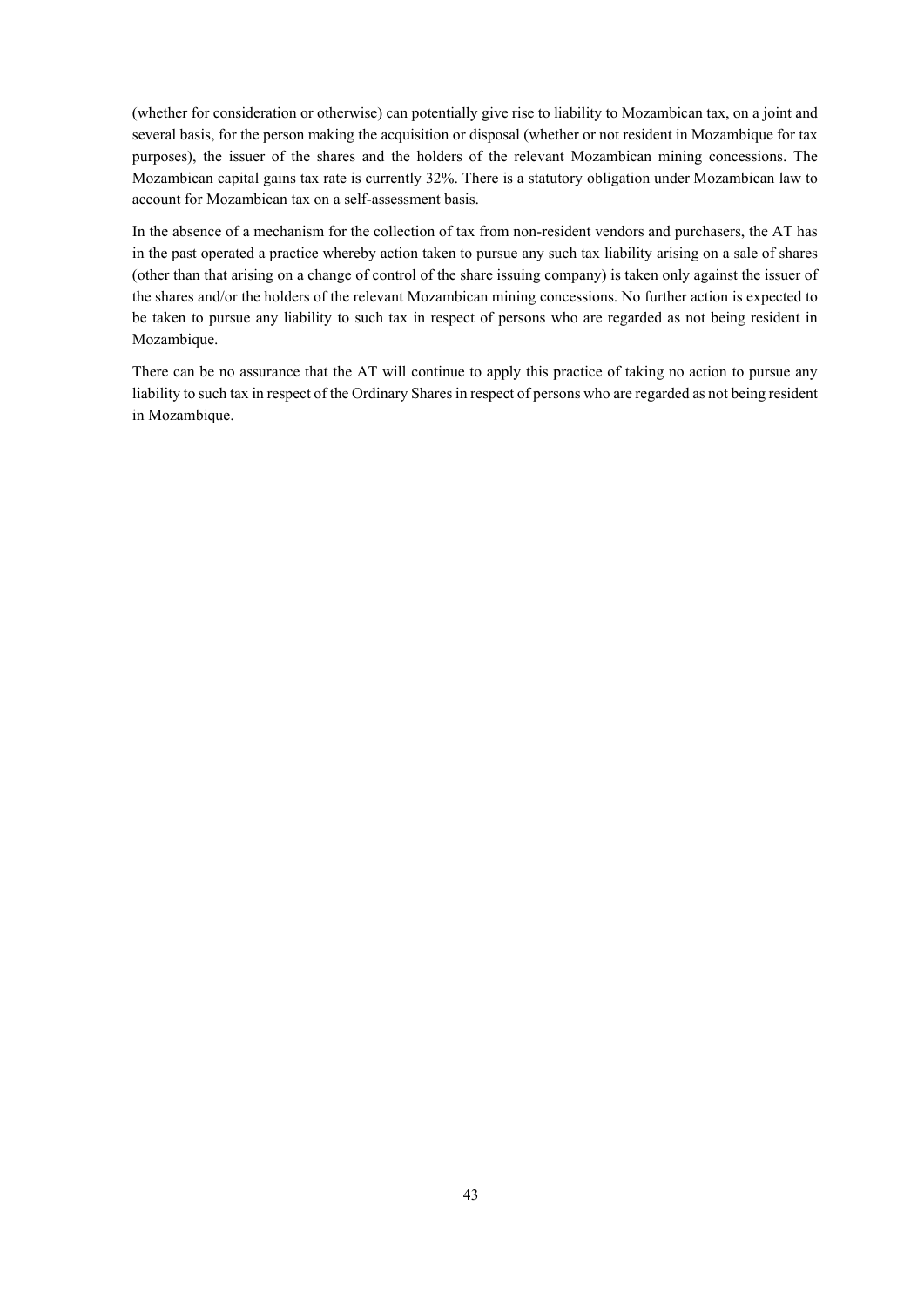## **PART V**

## **ADDITIONAL INFORMATION**

Set out below is certain additional information relating to the Tender Offer.

# **1 Irrevocable Undertaking**

The Company has received an irrevocable undertaking dated 15 November 2021 from AAS, under which it has committed to offer to sell to Peel Hunt, in accordance with the terms and procedures of the Tender Offer, 3,546,811 Ordinary Shares being the minimum number of Ordinary Shares as will, following completion of the Tender Offer, result in the aggregate number of Ordinary Shares held by AAS representing 29.9% (less than 30%) of the then total issued Ordinary Shares. AAS reserves the right to tender in the Tender Offer more Ordinary Shares than it has undertaken to tender under the irrevocable undertaking.

AAS has also undertaken in the irrevocable undertaking to vote in favour of the Resolution.

The undertakings given by AAS as set out in the irrevocable undertaking shall terminate and cease to have effect with immediate effect on the earliest to occur of the following: (a) if the Tender Offer is terminated in accordance with its terms, on such termination; and (b) 5.00 p.m. on 23 December 2021.

## **2 Options**

There were outstanding at the Latest Practicable Date, options and awards to subscribe for 2,301,180 Ordinary Shares, representing approximately 2.1% of the Company's issued Ordinary Share capital at that date. If the maximum number of Ordinary Shares is purchased under the Tender Offer and Repurchase Agreement, the Ordinary Shares subject to these options and awards would represent approximately 2.4% of the Company's issued Ordinary Share capital.

## **3 Consent**

Davy, which is authorised and regulated in the Ireland by the Central Bank of Ireland, has given and has not withdrawn its written consent to the issue of this Circular with the references to its name in the form and context in which they appear.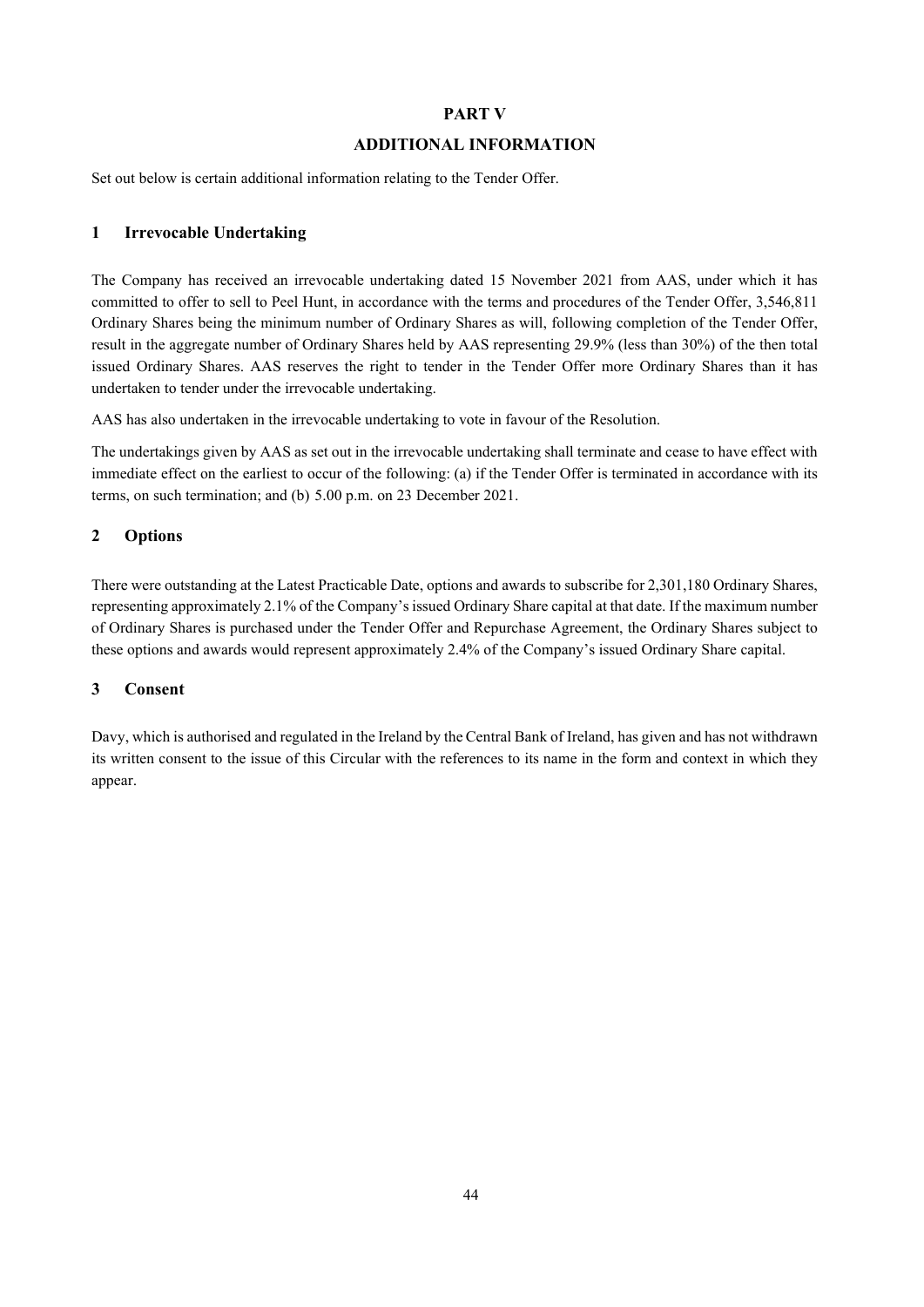## **NOTICE OF EXTRAORDINARY GENERAL MEETING**

**OF**

# **KENMARE RESOURCES PLC**

# **(the "Company")**

**NOTICE** is hereby given that an Extraordinary General Meeting ("**EGM**") of the Company will be held at the Company's offices at 4th Floor, Styne House, Hatch Street Upper, Dublin 2, D02 DY27, Ireland at 11.00 a.m. on Thursday, 9 December 2021 for the following purpose:

To consider and, if thought fit, to pass the following resolution as a special resolution:

**THAT**, in addition to the authority for the purpose of section 1074 of the Companies Act 2014 (the "**Companies Act**") which was approved by special resolution passed at the annual general meeting of the Company convened for 13 May 2021, the Company be and is hereby generally and unconditionally authorised for the purposes of section 1074 of the Companies Act to make one or more market purchases and overseas market purchases (within the meaning of section 1072 of the Companies Act) of its own ordinary shares of €0.001 each in the capital of the Company (the "**Ordinary Shares**") pursuant to, for the purposes of, or in connection with a tender offer for Ordinary Shares on the terms and in accordance with the arrangements set out or referred to in the circular to the Company's shareholders dated 16 November 2021 (the "**Circular**") (a copy of which is produced to the meeting and signed for identification purposes by the chairman of the meeting) or otherwise as contemplated by arrangements set out or referred to in the Circular, provided that:

- (a) the maximum number of Ordinary Shares hereby authorised to be purchased is 14,814,412;
- (b) the minimum price, exclusive of all expenses, which may be paid for an Ordinary Share is  $\text{\pounds}4.17$ ;
- (c) the maximum price, exclusive of all expenses, which may be paid for an Ordinary Share is £4.17; and
- (d) the authority conferred by this resolution shall expire on 31 March 2022, save that the Company may before the expiry of such authority make a contract to purchase Ordinary Shares which will or may be executed wholly or partly after such expiry and the Company may make a purchase of such Ordinary Shares after such expiry pursuant to such contract.

By order of the Board

Chelita Healy Company Secretary 4th Floor, Styne House Hatch Street Upper Dublin 2 D02 DY27 Ireland

16 November 2021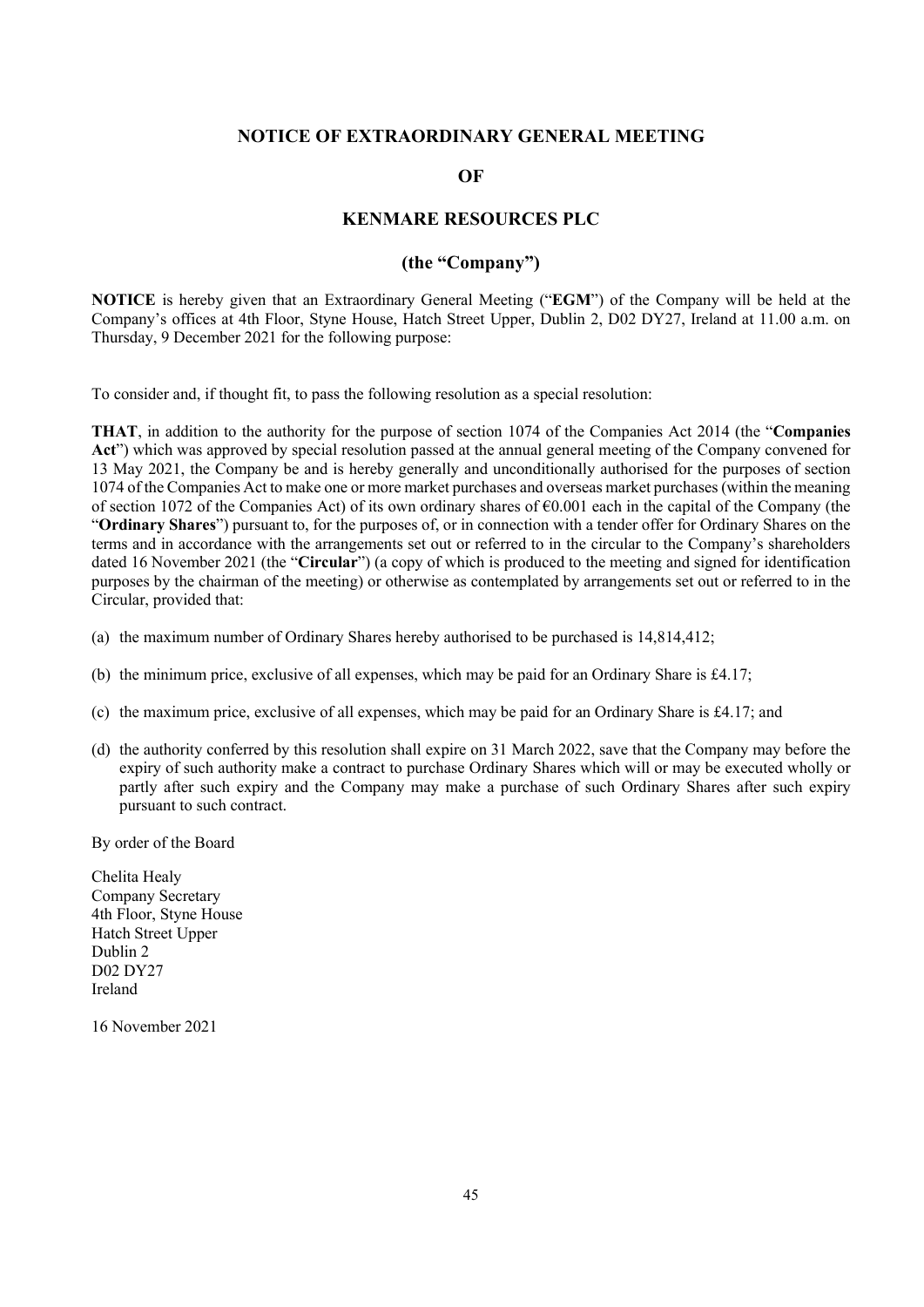## **KENMARE RESOURCES PLC SHAREHOLDER INFORMATION**

#### **Entitlement to attend and vote**

1. The Company hereby specifies that only those shareholders registered in the register of members of the Company as at close of business on 5 December 2021 or if the meeting is adjourned, at close of business on the day immediately preceding the date that falls 72 hours before the time appointed for the adjourned meeting, shall be entitled to attend, speak, ask questions and vote at the EGM in respect of the number of ordinary shares registered in their names at the time. Changes to entries in the register of members after that time will be disregarded in determining the right of any person to attend and/or vote at the EGM.

#### **Information regarding the meeting**

2. Information regarding the EGM, including the information required by Section 1103 of the Companies Act, is available from www.kenmareresources.com/investors.

#### **Attending in person**

3. The EGM will be held at the Company's offices at 4th Floor, Styne House, Hatch Street Upper, Dublin 2, D02 DY27, Ireland. The Company plans to conduct the EGM in accordance with the Irish Government's COVID-19 related public health measures and public health advice. Shareholders should expect the EGM to take place under constrained circumstances. The Company will ensure that all legal requirements of the meeting, in accordance with its Articles of Association, are satisfied with the minimum necessary quorum of three shareholders and physical distancing measures will be in place. The Company reserves the right to refuse entry to the meeting where reasonably necessary to comply with the COVID-19 related public health measures and advice. The Company will continue to closely monitor the developing situation around COVID-19, including the latest Government guidance, and how this may affect the arrangements for the EGM. Consequently, the EGM is subject to change, possibly at short notice. If it becomes necessary or appropriate to revise the current arrangements for the EGM, further information will be made available as quickly as possible by RNS and on our website at www.kenmareresouces.com/investors.

#### **Appointment of proxies**

- 4. A Shareholder (a registered member of the Company) who is entitled to attend and vote at the EGM is entitled to appoint a proxy (or more than one proxy as alternates) to attend, speak and vote instead of the Shareholder (please see notes (5) to (9) below). Persons who hold their interests in ordinary shares through the Euroclear Bank system or as CDIs (CREST Depository Interests) should see notes (10) to (15) below and consult with their stockbroker or other intermediary at the earliest opportunity for further information on the processes and timelines for submitting proxy appointments and voting instructions for the EGM through the respective systems.
- 5. A member may appoint more than one proxy to attend and vote at the EGM in respect of shares held in different securities accounts. A member acting as an intermediary on behalf of one or more clients may grant a proxy to each of its clients or their nominees provided each proxy is appointed to exercise rights attached to different shares held by that member. A proxy need not be a member of the Company.
- 6. A Form of Proxy for use by members is enclosed with this Notice of Extraordinary General Meeting (or is otherwise being delivered to shareholders). Completion of a Form of Proxy (or submission of proxy instructions electronically) will not prevent a shareholder from attending the EGM and voting in person should he or she wish to do so.
- 7. To be valid, a Form of Proxy and any power or other authority under which it is executed (or a duly certified copy of any such power or authority) must be returned by post to Computershare Investor Services (Ireland) Limited, PO Box 13030, Dublin 24, Ireland or (during normal business hours) or to Computershare Investor Services (Ireland) Limited, 3100 Lake Drive, Citywest Business Campus, Dublin 24, D24 AK82, Ireland, not later than 48 hours before the EGM or adjourned EGM or (in the case of a poll taken otherwise than at or on the same day as the meeting or adjourned meeting) at least 48 hours before the taking of the poll at which it is to be used.
- 8. In the case of a corporation, the instrument shall be executed either under its common seal or under the hand of an officer or attorney duly authorised on its behalf. In the case of joint holders, the vote of the senior who tenders a vote, whether in person or by proxy, will be accepted to the exclusion of the votes of the other registered holder(s) and for this purpose, seniority will be determined by the order in which the names stand in the Register of Members in respect of a joint holding. If a proxy is executed under a power of attorney or other authority, such power or authority (or a duly certified copy of any such power or authority) must be deposited with the Company with the Instrument of Proxy.
- 9. To appoint (or remove) a proxy electronically, log on to the website of the Registrar, Computershare Investor Services (Ireland) Limited:

www.eproxyappointment.com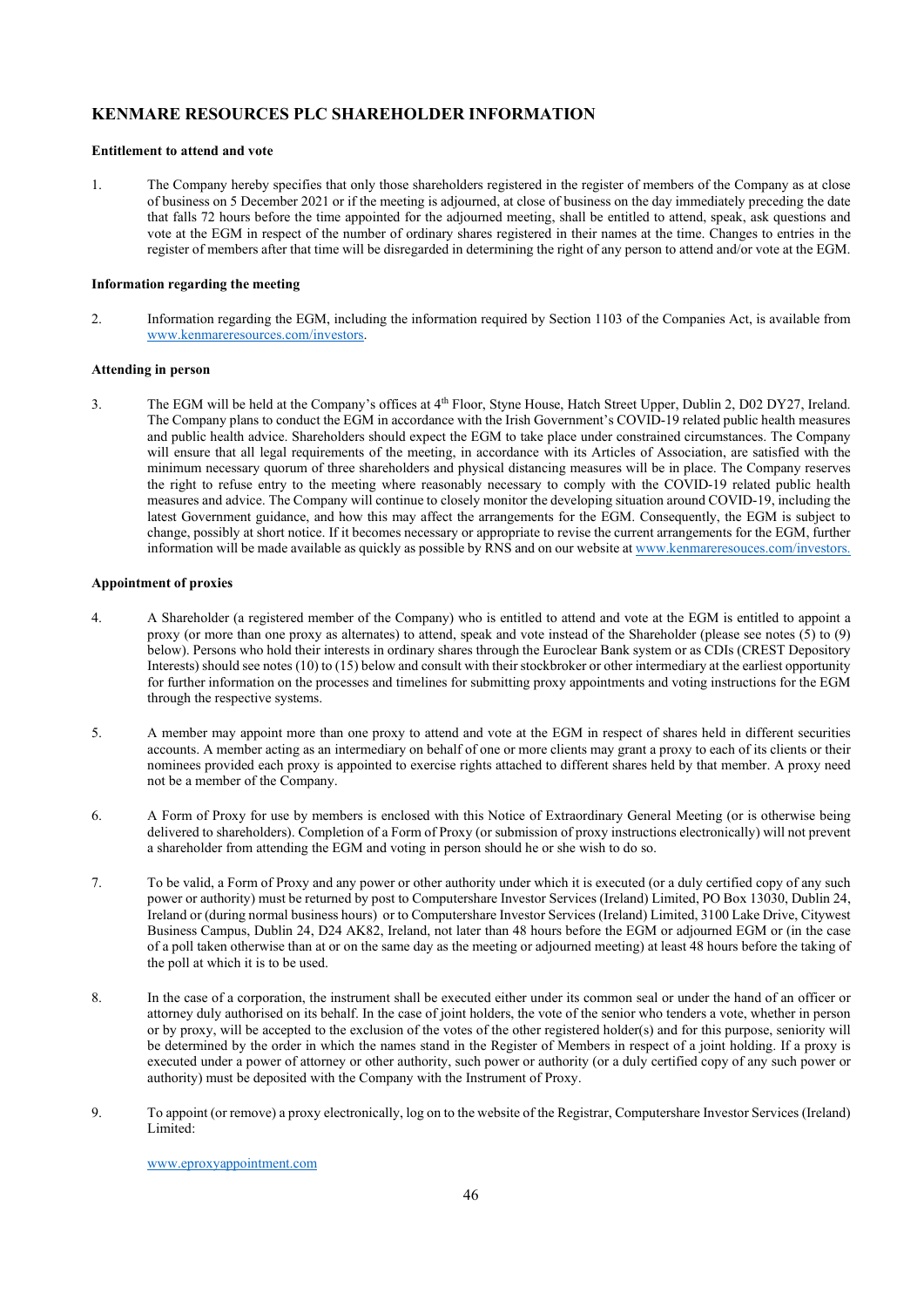To log in you will require your unique PIN (which will expire at the end of the voting period), your Shareholder Reference Number (SRN) and the Control Number, all of which are printed on the face of the accompanying Form of Proxy.

*Further information for participants in the Euroclear Bank system*

10. Holders of interests in Kenmare shares held through the Euroclear Bank system (other than as CDIs) are advised to consult with their custodian, stockbroker or other intermediary at the earliest opportunity for further information on the processes and timelines for submitting proxy appointments or voting instructions for the EGM.

*Further information for CREST members with holdings of CDIs*

- 11. Euroclear UK & International Limited ("**EUI**"), the operator of the CREST system has arranged for holders of CDIs to issue voting instructions relating to the Company's ordinary shares via a third party service provider, Broadridge Financial Solutions Limited ("**Broadridge**"). CREST members can complete and submit electronic voting instructions or proxy appointment instructions electronically through Broadridge.
- 12. If you hold CDIs and wish to submit electronic voting instructions or proxy appointment instructions you must use the Broadridge Global Proxy Voting service. To avail of the voting service, you will need to complete the Meetings and Voting Client Set-up Form (CRT408) prescribed by Broadridge and return it with a completed application form to EUI (signed by an authorised signatory with another relevant authorised signatory copied for verification purposes) to the following email address: eui.srd2@euroclear.com. Fully completed application forms will be shared by EUI with Broadridge and Broadridge will contact you and provide information on its service and enable access to the Broadridge platform.
- 13. Broadridge will set a voting deadline by which time electronic voting instructions or proxy appointment instructions must be received by it for use at the EGM. Broadridge's voting deadline will be earlier than Euroclear Bank's voting instruction deadline.
- 14. CREST members with holdings of CDIs are strongly encouraged to familiarise themselves with the arrangements with Broadridge, including the new voting deadlines and procedures and to take, as soon as possible, any further actions required by Broadridge in order that they may avail of this voting service.

*Deadlines for receipt by the Company of proxy voting instructions*

15. All proxy appointments and voting instructions (whether submitted directly or through the Euroclear Bank system or (via a holding of CDIs) the CREST system) must be received by the Company's registrar not less than 48 hours before the time appointed for the EGM or any adjournment of the EGM. However, persons holding through the Euroclear Bank system or (via a holding of CDIs) the CREST system will also need to comply with any additional voting deadlines imposed by their respective custodian, stockbroker or other intermediary. All persons affected are recommended to consult with their custodian, stockbroker or other intermediary at the earliest opportunity.

#### **Issued shares and total voting rights**

- 16. The total number of issued ordinary shares in the Company on the date of this Notice of EGM is 109,736,382.
- 17. Voting on the resolution will be decided on a poll. This means that shareholders who attend the EGM, as well as those who are not able to attend but have sent proxy forms, may have their votes taken into account according to the number of shares they hold.
- 18. A special resolution requires the approval of 75 percent of votes cast (in person or by proxy) at the meeting to be passed.

#### **Questions at the meeting**

- 19. Pursuant to Section 1107 of the Companies Act, the Company must answer any question which a shareholder may ask relating to the business being dealt with at the EGM unless:
	- (a) answering the question would interfere unduly with the preparation for the EGM or the confidentiality and business interests of the Company;
	- (b) the answer has already been given on a website in a question and answer format; or
	- (c) it appears to the Chairman of the EGM that it is undesirable in the interests of good order of the meeting that the question be answered.